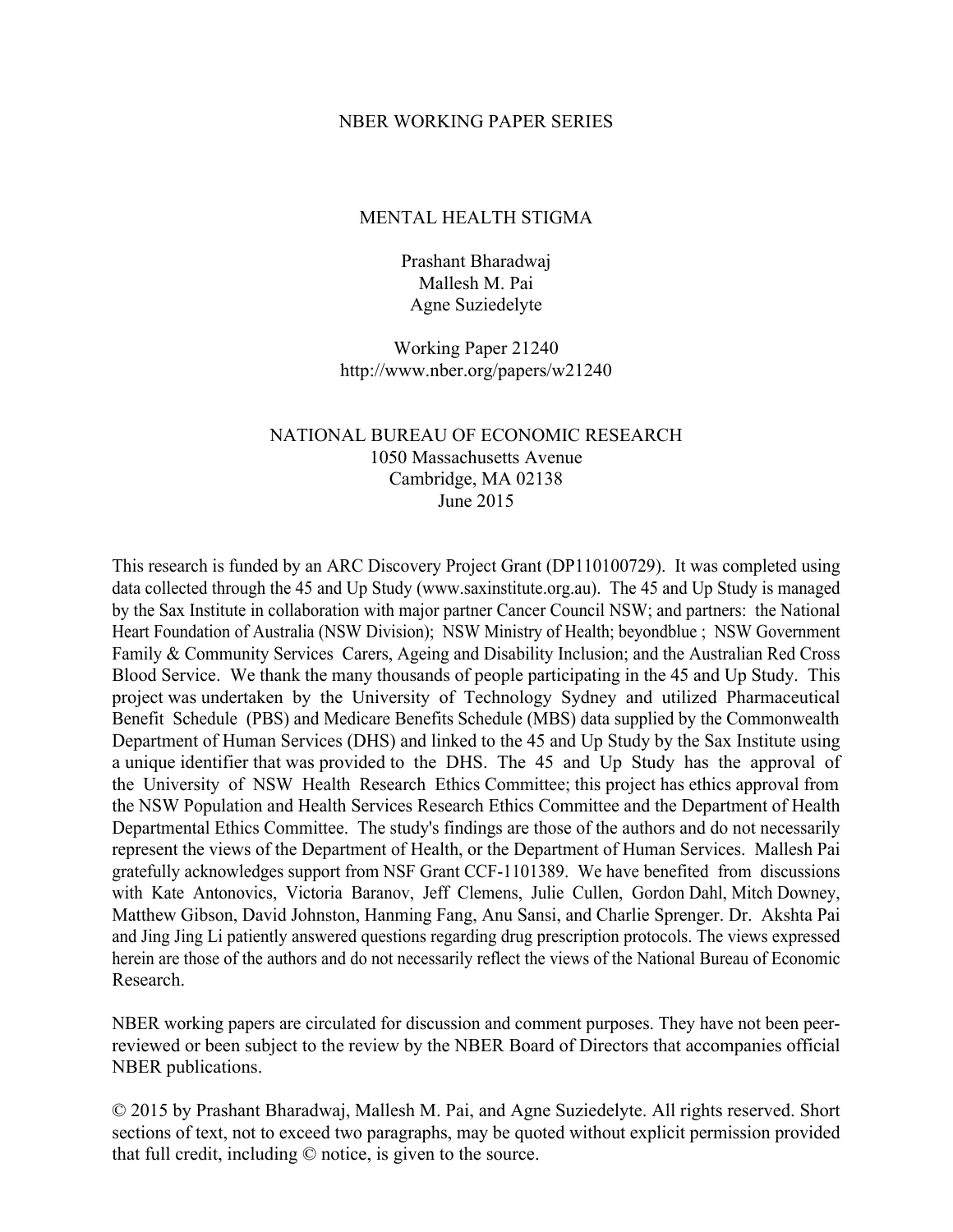Mental Health Stigma Prashant Bharadwaj, Mallesh M. Pai, and Agne Suziedelyte NBER Working Paper No. 21240 June 2015 JEL No. I1

## **ABSTRACT**

Comparing self-reports to administrative data records on diagnosis and prescription drug use, we find that survey respondents under-report mental health conditions 36% of the time when asked about diagnosis and about 20% of the time when asked about prescription drug use. Survey respondents are significantly less likely to under-report other conditions such as diabetes or hypertension. This behavior is consistent with a model in which mental health illnesses are stigmatized and agents have incentives to hide such traits from others. We show that differential under-reporting of depression is correlated with age, gender, and ethnicity and that these characteristics also predict a lower probability of mental health treatment, suggesting that stigma can play an important role in determining health-seeking behavior.

Prashant Bharadwaj Department of Economics University of California, San Diego 9500 Gilman Drive #0508 La Jolla, CA 92093 and NBER prbharadwaj@ucsd.edu

Agne Suziedelyte Monash University Centre for Health Economics, 15 Innovation Road, Clayton VIC 3800, Australia agne.suziedelyte@monash.edu

Mallesh M. Pai 3713 Locust Walk Department of Economics University of Pennsylvania Philadelphia, PA 19104 mallesh@sas.upenn.edu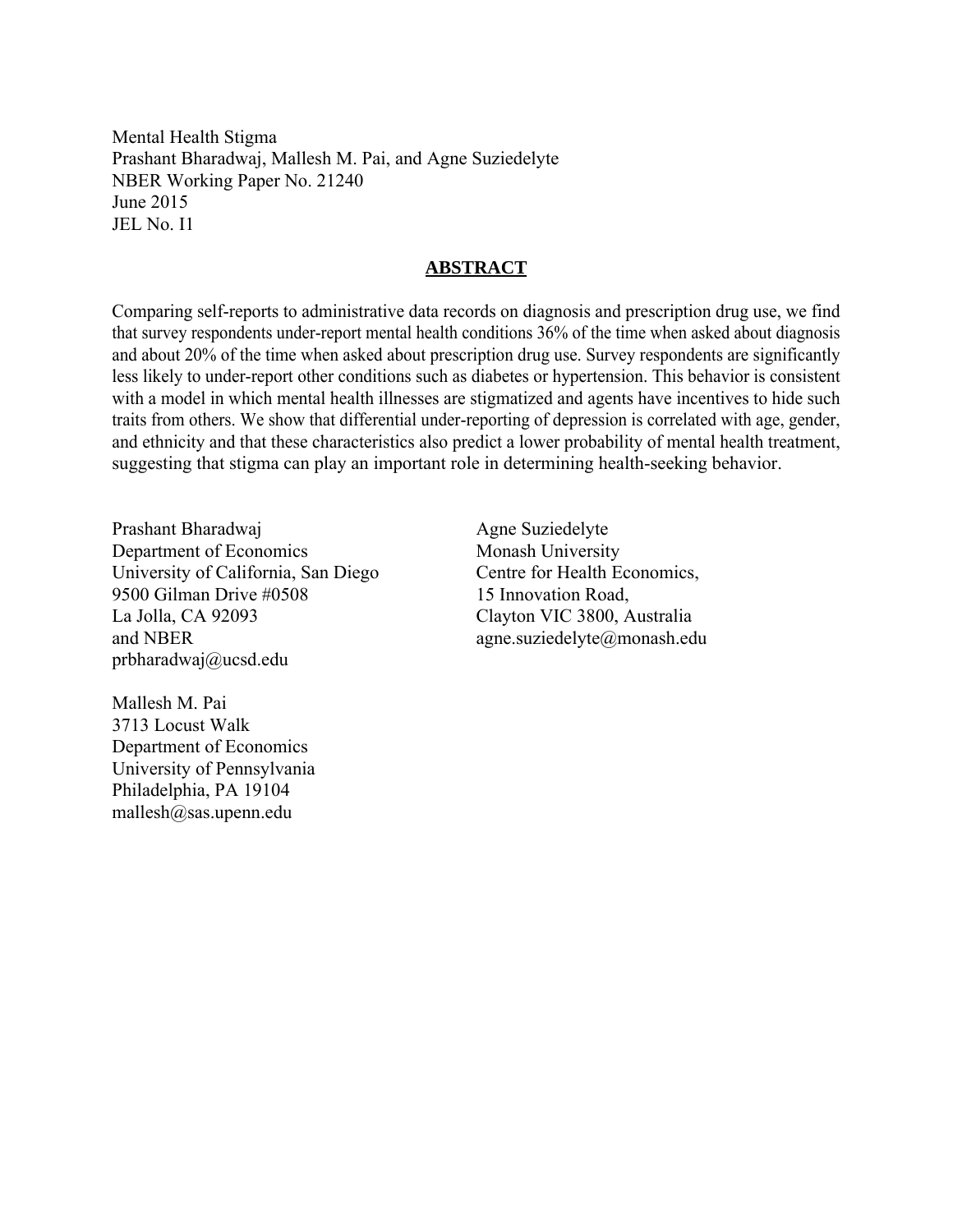## 1 INTRODUCTION

The fear of being stigmatized or socially sanctioned and disgraced governs many aspects of human behavior. In many cases, the fear of stigma does not result in actual behavior change but rather leads individuals to simply hide certain behaviors or actions (for example, smoking in secrecy). This is in line with the definition of stigma in the seminal work on the topic by [Goffman](#page-22-0) [\(1963\)](#page-22-0): i.e., that stigma results in a "spoiled identity," which is the result of a deviance from social norms, and therefore leads an individual to be discredited by society. In this instance, "the social label of deviance compels stigmatized individuals to view themselves and others to view the stigmatized as discredited or undesirable" [\(Mahajan, Sayles, Patel,](#page-23-0) [Remien, Ortiz, Szekeres, and Coates,](#page-23-0) [2008\)](#page-23-0). Because fear of stigma leads individuals to hide their behaviors or characteristics, empirically quantifying the existence of stigma poses a challenge. Despite the centrality and importance of stigma in influencing human behavior, formal treatments of it in economics have been limited.<sup>[1](#page-2-0)</sup> However, it is commonly agreed that stigma exists and influences behavior in many spheres.

We show the existence and consequences of stigma in an important area of public health con-cern: mental health. In [2](#page-2-1)012, 18.6 percent of all U.S. adults had a recent mental illness;<sup>2</sup> the prevalence of mental illness is similar in other developed countries. Studies show that public knowledge about mental health illnesses has recently increased, but considerable stigmatization of individuals with mental health illnesses remains; for example, mental illness is ranked near the bottom of other illnesses in terms of public acceptance [\(Hinshaw,](#page-22-1) [2007\)](#page-22-1). As a result, the negative effects of stigma have been hypothesized to be as harmful as the direct effect of mental disorder [\(Hinshaw,](#page-22-1) [2007\)](#page-22-1). According to the U.S. Surgeon General report, stigma is the main barrier to mental health care: "It deters the public from seeking, and wanting to pay for, care" [\(U.S. Department of Health and Human Services,](#page-24-0) [1999\)](#page-24-0). Hence, stigma could prevent individuals from seeking care, leading to more intense (and perhaps less successful) and expensive treatment options later [\(Kupfer, Frank, and Perel,](#page-23-1) [1989\)](#page-23-1).

<span id="page-2-0"></span><sup>1</sup>The papers that do examine stigma have largely concentrated on explaining low program take-up in cases where there are obvious benefits to individuals like welfare and food stamps [\(Moffitt,](#page-23-2) [1983;](#page-23-2) [Besley and](#page-21-0) [Coate,](#page-21-0) [1992;](#page-21-0) [Blumkin, Margalioth, and Sadka,](#page-21-1) [2014\)](#page-21-1). Despite the large literature in this area, it is difficult to formally test the stigma hypothesis as there are competing explanations for low program take-up, such as transaction costs or information constraints (see [Currie](#page-22-2) [\(2004\)](#page-22-2) for an excellent review). A small theoretical literature has examined the role of stigma in shaping individual behavior in issues such as crime and divorce [\(Furuya,](#page-22-3) [2002;](#page-22-3) [Blume,](#page-21-2) [2002;](#page-21-2) [Ishida,](#page-23-3) [2003\)](#page-23-3).

<span id="page-2-1"></span><sup>2</sup>http://www.nimh.nih.gov/health/statistics/prevalence/ any-mental-illness-ami-among-adults.shtml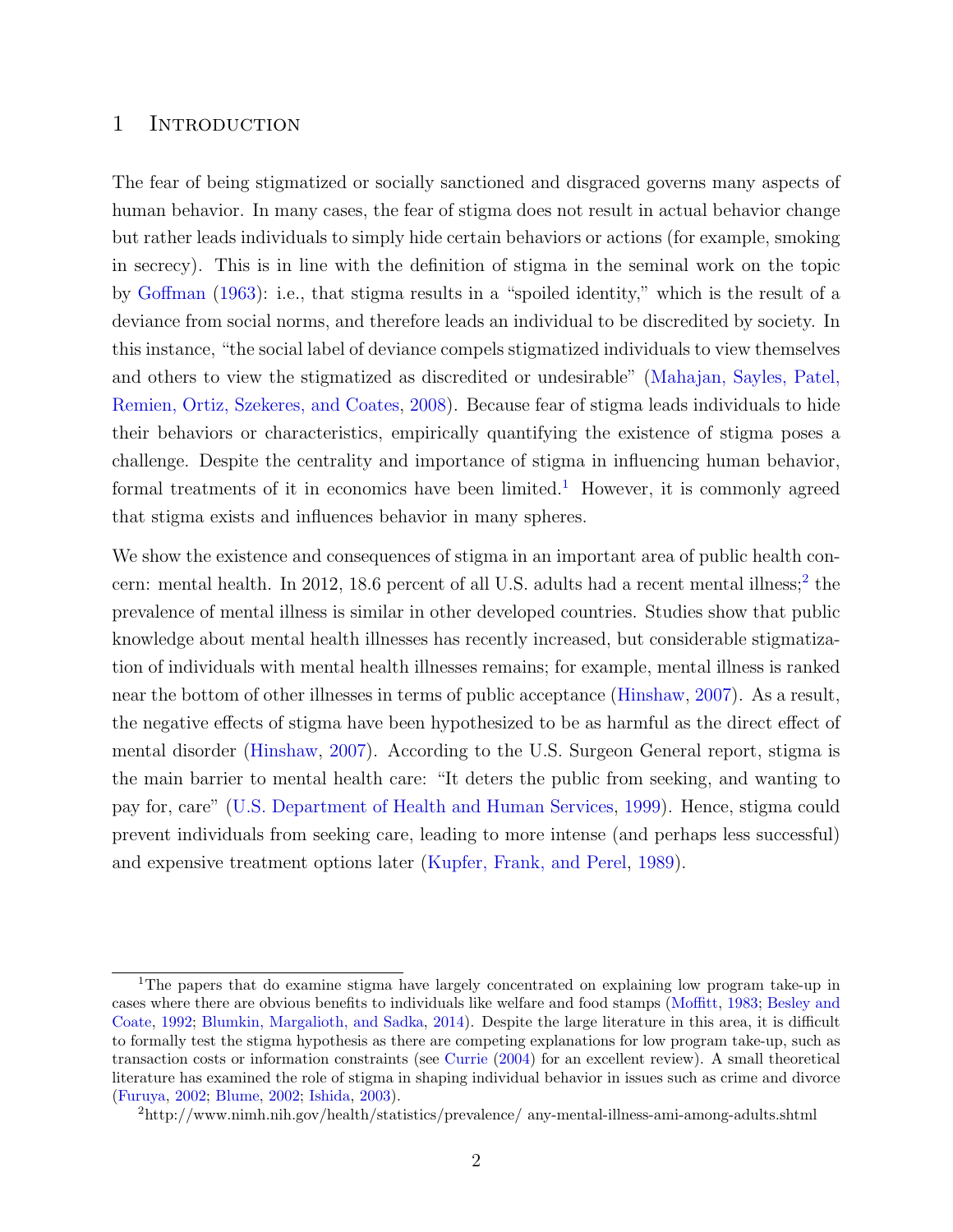In line with Goffman's definition of stigma, we build a simple model in which agents that have traits that are stigmatized by society want to hide these traits from others.<sup>[3](#page-3-0)</sup> In particular, agents face costs if traits that are stigmatized are revealed publicly, but they also face costs for not reporting truthfully. However, in each situation where the agent is asked about whether she has a certain stigmatized condition (an example is a survey), she is unable to determine whether her answer will be made public (i.e., privacy concerns). Hence, coarse perception regarding the cost of truthful reporting can generate relatively greater misreporting for traits that are stigmatized, even on surveys where anonymity is assured.[4](#page-3-1) We show evidence of this "hiding" behavior for mental health problems by comparing survey selfreports on diagnoses and mental health drug use to administrative data on prescription drug use. While there could be various drivers for the differences between survey self-reports and administrative data, our leading explanation is that if mental illnesses were not stigmatized, the difference between self-reported survey responses and objective administrative records should be statistically similar to other diseases. Our operational definition of stigma is quite broad, and aggregates causes such as shame, guilt, self image, and concerns for social discrimination, but we are able to specifically separate out labor market discrimination concerns.

We find that approximately 36% of individuals whom we observe with a diagnosis of depression self-report as not having a mental disorder. The degree of misreporting is lower when individuals self-report prescription drug use for depression (20%). In contrast, people under-report other diagnoses, such as cardiovascular diseases and diabetes, about 17% of the time (14% in the case of self-reported prescription drug use). These differences are statistically significant. Our sample is unique in that about 25% of the population are migrants to Australia. When examining the degree of under-reporting by country of origin, our results suggest that individuals from Asia and the Middle East are more likely to under-report relative to individuals from Northern Europe or the Americas. There is also a steep age gradient in misreporting, with older people more likely to misreport than younger people. Males are more likely to misreport compared to females.

<span id="page-3-0"></span><sup>&</sup>lt;sup>3</sup>Our model is adapted to the survey setting, but is comparable to the public good contribution model of [Benabou and Tirole](#page-21-3) [\(2011\)](#page-21-3).

<span id="page-3-1"></span><sup>4</sup>Our results are also evidence of stigma if we alternatively assume that agents are fully aware of the costless nature of the survey (that no one will ever re-identify the agent's responses to the survey). In this case, misreporting on a survey is driven by self-image issues, which ultimately are generated by a notion of stigma (see, for example, [B´enabou and Tirole](#page-21-4) [\(2011\)](#page-21-4) on self-signaling and self-image). Under this assumption, we are unable to distinguish between self-image and stigma because our data does not allow us to assess individual perceptions over the costliness of the surveys. We develop this idea more formally in Section 2.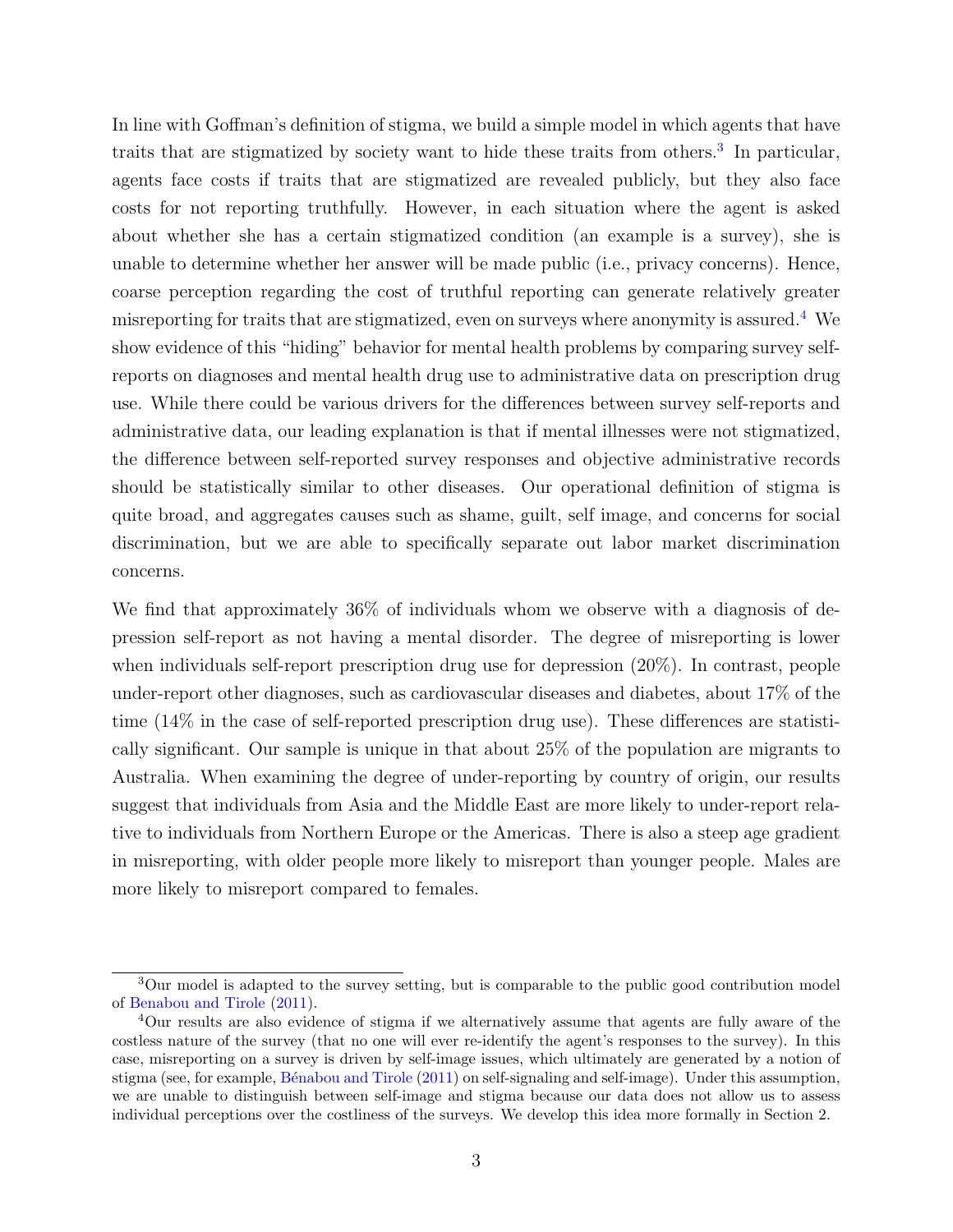We provide suggestive evidence that stigma is likely to play a role in the decision to seek treatment by examining the characteristics of people who self-report as having mental health issues according to a commonly used measure (the Kessler Psychological Distress scale), but do not seek mental health treatment in the subsequent 12 months. The overlap of socioeconomic and demographic characteristics that predict both under-reporting conditional on seeking care and not seeking care conditional on a high probability of having mental health problems, is suggestive of the role that stigma plays in preventing health care seeking.

We recognize that not all forms of hiding behavior or trait concealment are the result of stigma. For example, individuals might lie on a survey given by an employer by showing extra years of experience or misreporting other information, including mental health history, to get a higher wage or a promotion. This sort of strategic reporting could be motivated by an individual's concern of stigma as well as labor market discrimination (if persons with a mental health disorder are indeed less productive on the job). Our results are interpretable as evidence of stigma in mental health if we assume that the labor market discrimination motive in misreporting is similar across various diseases, such as diabetes or hypertension; hence, the *relative* excess misreporting in mental health is evidence of stigma. Importantly, our sample consists of a large number of nonemployed individuals, mainly retirees, for whom we can plausibly claim that the labor market discrimination motive is weak; hence, for this subsample, our reliance on the homogeneity of the labor market discrimination motive is mitigated.

There could also be a general concern about survey reporting error that is driven by inattention, recall, lack of clear communication between doctors and patients etc. (see [Bound,](#page-21-5) [Brown, and Mathiowetz](#page-21-5) [\(2001\)](#page-21-5) for a comprehensive list). Such general explanations for differences in survey and administrative data records leads us to test a few observations. First, these general explanations might result in all diseases and conditions being under-reported to a similar extent. This is contradicted by the data. Second, differential misreporting remains when we change the recall window over which we compare survey reports to administrative data, suggesting that simple recall issues are not driving our results. Third, our results are robust to analysis that is akin to a fixed-effect model: an individual who is treated for both cardiovascular disease and depression, for example, is much more likely to under-report his mental health condition relative to his heart condition. Fourth, doctor fixed effects regressions leave the results largely unchanged; hence, doctor-specific communication strategies are not driving our results. Finally, while some anti-depressants might be used for conditions other than depression, institutional insurance reasons and other robustness tests that we pursue suggest that this is extremely unlikely to be driving our results.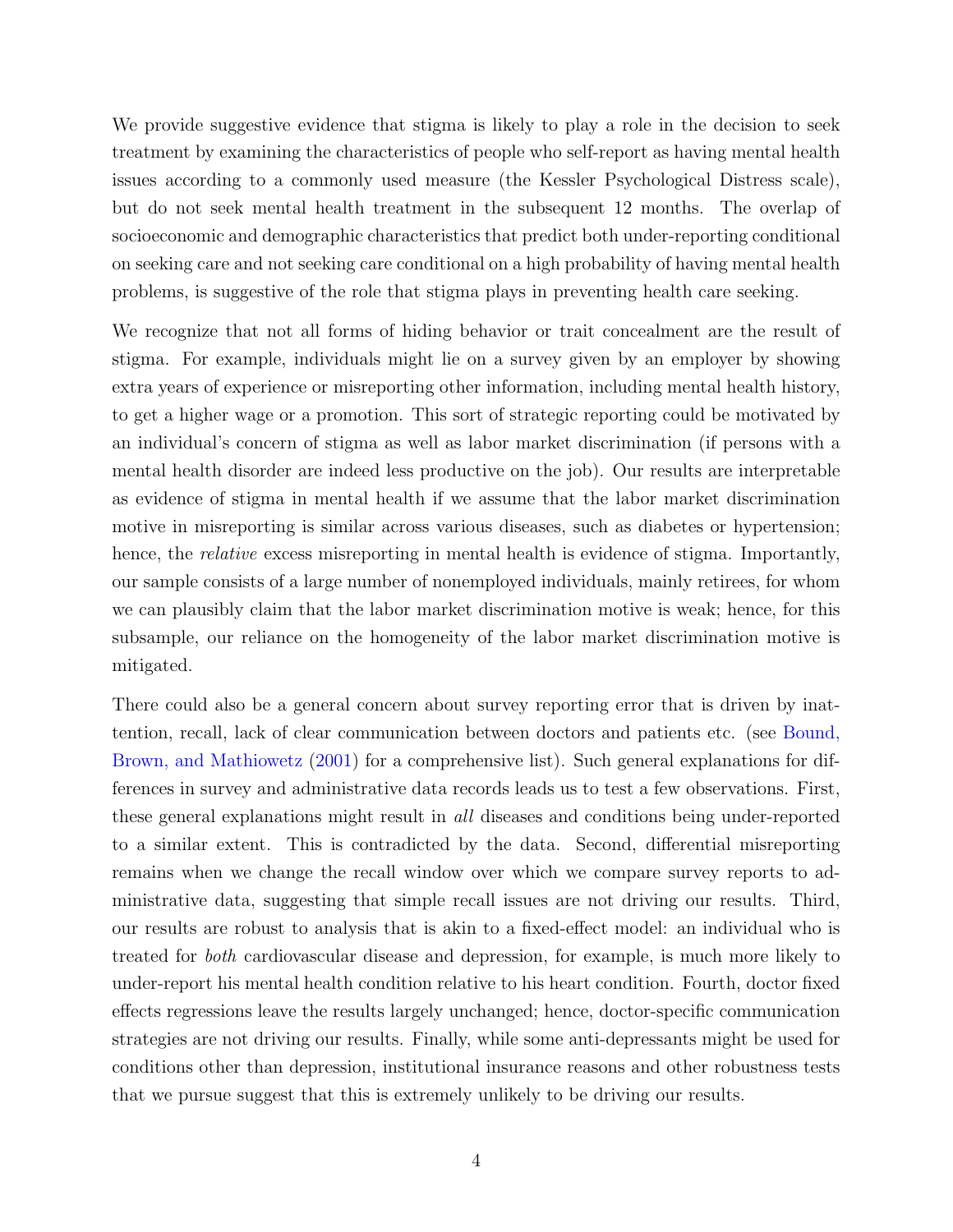Our work complements a recent set of papers in economics that focus on stigma in the case of Human Immunodeficiency Virus (HIV) [\(Thornton,](#page-24-1) [2008;](#page-24-1) [Derksen, Muula, and van](#page-22-4) [Oosterhout,](#page-22-4) [2014;](#page-22-5) [Hoffmann, Fooks, and Messer,](#page-22-5) 2014; [Ngatia,](#page-24-2) [2011\)](#page-24-2).<sup>[5](#page-5-0)</sup> Using randomized control trials, these papers highlight the role of incentives, information, and social networks in understanding and mitigating the negative consequences of HIV-related stigma. We add to the economic literature on health-related stigma by showing the existence of stigma in mental health using administrative data and by directly showing "hiding" behavior, which is one of the consequences of stigmatized traits. Our results on heterogeneity in hiding (underreporting) and how stigma might affect health-seeking behavior are additional contributions in this space.

Our paper is also related to other papers that match self-reported health measures to administrative health records. An excellent example of such work is [Baker, Stabile, and Deri](#page-21-6) [\(2004\)](#page-21-6) where self-reports of specific ailments are compared to administrative medical records in Canada to better understand the use of self-reported "global wellbeing" measures. However, the data they use does not contain information on mental health, nor do they have self-reported data on prescription drug use, both of which are central to our analysis. More recently, work by [Johnston, Propper, and Shields](#page-23-4) [\(2009\)](#page-23-4) shows misreporting in hypertension using data from England. However, it is unclear in their study whether there is any strategic or stigma-driven misreporting; because the objective measures of hypertension are gathered after self-reports of hypertension have been collected, individuals may not be aware of hypertension, as it is often asymptomatic [\(Johnston, Propper, and Shields,](#page-23-4) [2009\)](#page-23-4). In a review of papers comparing self-reports to medical data, [Harlow and Linet](#page-22-6) [\(1989\)](#page-22-6) find that most papers focus on reproductive health; no examples of such comparisons in the mental health space are cited.

Finally, our paper is also related to the literature examining the degree of misreporting in other government programs and in surveys in general.<sup>[6](#page-5-1)</sup> In a general review of measurement error in surveys, [Bound, Brown, and Mathiowetz](#page-21-5) [\(2001\)](#page-21-5) discuss the possibility of "social desirability" influencing how data could be misreported. Thus, our paper adds evidence to this literature on measurement error in surveys by providing evidence on misreporting along an important variable of public health concern; by contrasting with other diseases, we

<span id="page-5-0"></span><sup>&</sup>lt;sup>5</sup>There is certainly a broader, multidisciplinary set of papers on the issue of stigma in HIV. See [Mahajan,](#page-23-0) [Sayles, Patel, Remien, Ortiz, Szekeres, and Coates](#page-23-0) [\(2008\)](#page-23-0) for an excellent review.

<span id="page-5-1"></span><sup>6</sup>[Almada, McCarthy, and Tchernis](#page-21-7) [\(2015\)](#page-21-7) provide some excellent examples of such work in the case of the Supplemental Nutrition Assistance Program (SNAP). For example, [Marquis and Moore](#page-23-5) [\(2010\)](#page-23-5) show the extent of under-reporting of SNAP receipt in the Survey of Income and Program Participation (SIPP) by comparing self-reports to administrative records. See also [Meyer, Mok, and Sullivan](#page-23-6) [\(2009\)](#page-23-6) for measures of under-reports in other transfer programs in the United States.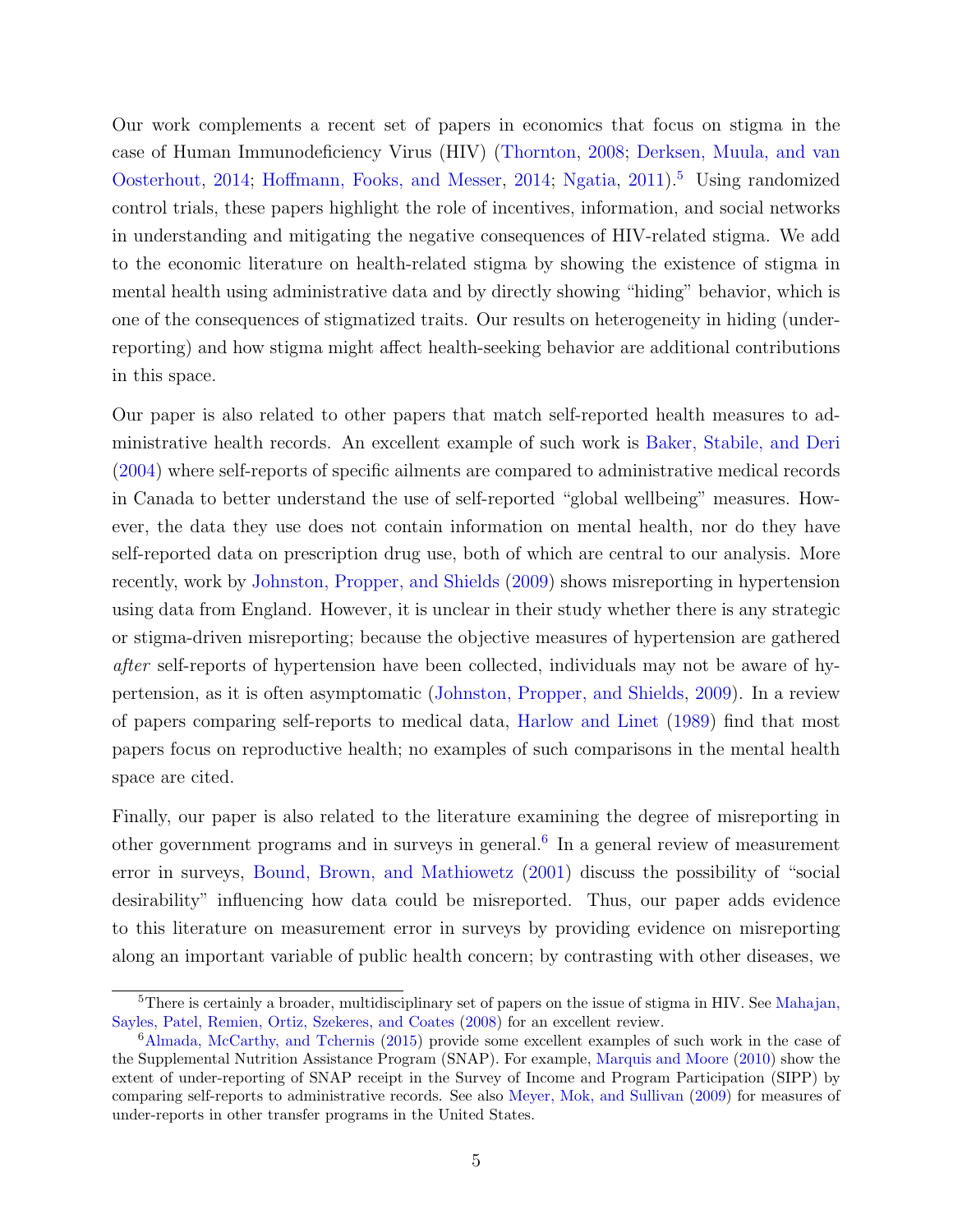also posit a possible mechanism (stigma) for systematic excess under-reporting for socially undesirable traits. In that sense, this paper is related to the literature seeking to document and understand social desirability bias using other methods in different settings [\(Coffman,](#page-22-7) [Coffman, and Ericson,](#page-22-7) [2013\)](#page-22-7).

## 2 Misreporting due to stigma

We construct a simple model of stigma and choices in the face of stigma. Each individual i *privately* observes whether he has a designated condition. We denote  $b_i = 0$  if individual i does not have the condition, and  $b_i = 1$  if he has the condition.

The individual is faced with one of multiple situations (surveys) in which he is queried about his status with respect to this condition. We denote the set of possible situations by  $S$ , and a specific situation by  $s_j$ . The cardinality of S, denoted  $|S|$ , is at least 2. We assume that any one of these situations is equally likely—i.e., each of these situations occurs with probability 1  $\frac{1}{|S|}$ .<sup>[7](#page-6-0)</sup>

The individual is free to misreport his status. Denote the response of the individual by  $\hat{b}_i$ . This response may either be publicly revealed, or not. If the individual is in situation  $s_j$ , his response  $\hat{b}_i$  is publicly revealed if a variable  $r_j$  that he does not observe equals 1, and is not revealed if this variable equals 0. There is a true probability  $\pi_j \in [0,1]$  that  $r_j = 1$ . This probability is a composite assessment of the probability of several possibilities that the individual must consider: the probability that the report in the situation is explicitly made public (for example, an answer to a question in a public forum is overheard), the possibility that even an anonymous response is later re-identified, etc.<sup>[8](#page-6-1)</sup>

The individual's ex-post payoff is a function of his private type  $b_i$ , his reported type  $\hat{b}_i$ , and whether his report is revealed; i.e.,  $r_j$ —formally, we denote his ex-post payoff by  $u_i(\hat{b}_i, b_i, r_j)$ . Because the individual does know the realization of  $r_j$  at the time he makes his report, and instead only knows the situation he is in, we denote by  $U_i(\hat{b}_i, b_i, s_j)$  his assessment of his options in situation  $s_j$ , given the fact that his true status is  $b_i$ .

We make three assumptions about the agent's payoffs. The first two assumptions structure how the agent evaluates ex-post outcomes  $(u_i)$ , while the final assumption concerns how he aggregates these ex-ante  $(U_i)$ .

<span id="page-6-0"></span><sup>7</sup> It is straightforward to generalize this to cover other distributions.

<span id="page-6-1"></span><sup>8</sup>See the survey by [Heffetz and Ligett](#page-22-8) [\(2014\)](#page-22-8) for several famous instances of the latter.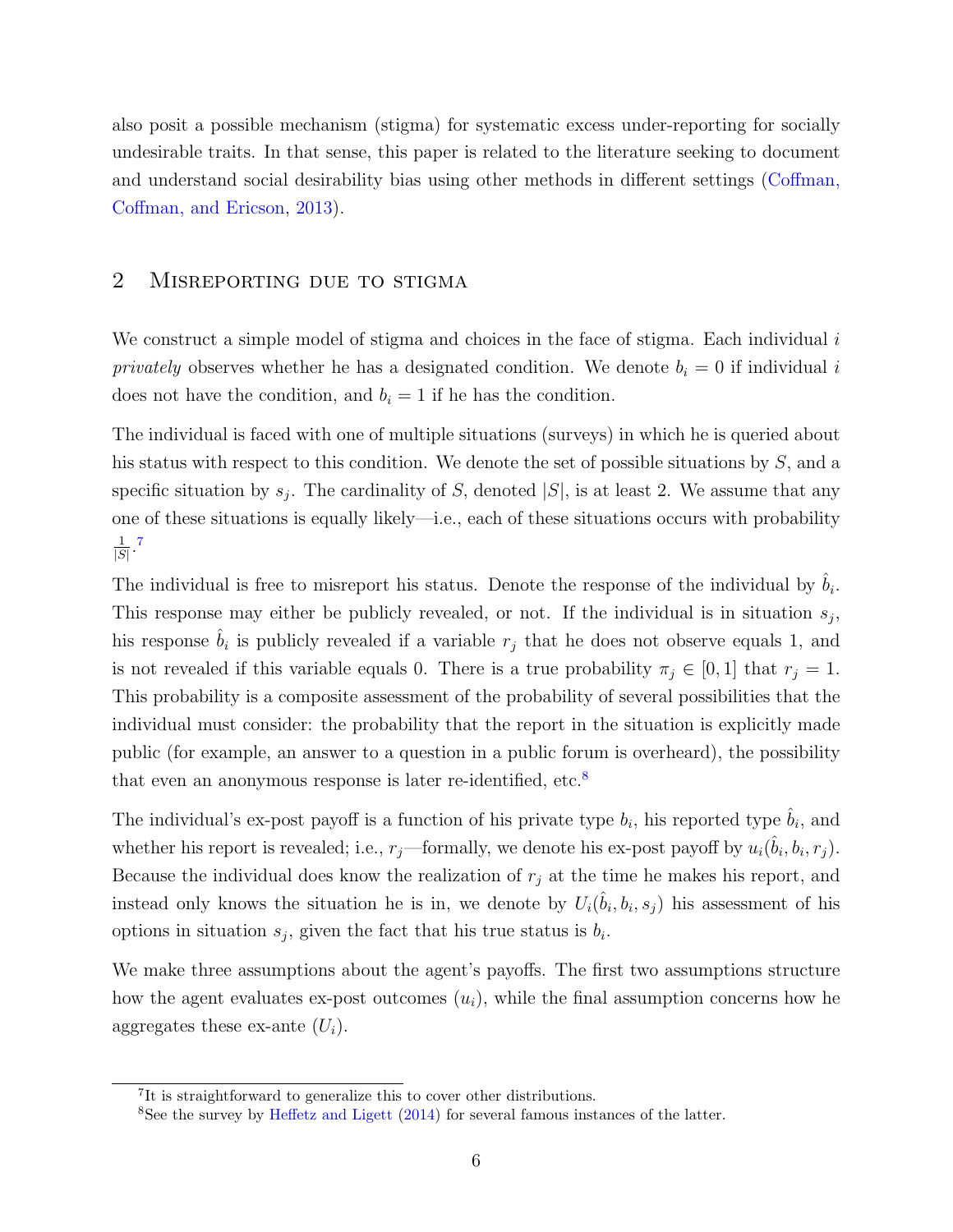Firstly, we assume that having the condition is "stigmatic." In other words, we assume that if the individual reports having the condition  $(b<sub>i</sub> = 1)$  and this report is revealed publicly  $(r_j = 1)$ , then the individual suffers some cost  $c_i > 0$ . This cost is a reduced form assessment of the individual's perception of harm that he will suffer if his report of having this condition is revealed.

We posit two sources of cost—the first,  $c_i^d$ , is his assessment of the cost of labor market discrimination he would suffer—e.g., reduced/lost wages, forgone employment opportunities etc. The second,  $c_i^s$ , is stigma—e.g., psychological cost (embarrassment, lost prestige, etc.) or social (the fact that the individual suffers this condition becomes a part of his identity, causing losses during interactions with other individuals, as outlined in [Akerlof and Kranton](#page-21-8) [\(2000\)](#page-21-8)). To this end we can decompose

<span id="page-7-1"></span>
$$
c_i = c_i^d + c_i^s. \tag{1}
$$

Secondly, we assume that lying is costly to the individual. In other words, if the individual reports  $\hat{b}_i \neq b_i$ , he suffers a cost  $d_i$ . This cost in turn can be interpreted in two ways. The first is that this cost is purely psychological—i.e., it is a cost of the cognitive dissonance that results from misreporting one's true status.<sup>[9](#page-7-0)</sup> The second is akin to  $c_i$ —i.e., just as  $c_i$  is the individual's assessment of the cost when he has the condition,  $d_i$  is the social cost that will accrue to him were it revealed that he had misreported his condition status. We are agnostic here as to the source of this cost—though, as we show below, it is important for our interpretation that  $d_i > 0$ .

Note that these two assumptions amount to

$$
u_i(\hat{b}_i, b_i, r_j) = -c_i \chi_{\{\hat{b}_i = r_j = 1\}} - d_i \chi_{\{\hat{b}_i \neq b_i\}},
$$

Finally, we assume that the agent is an expected utility maximizer. However, we assume that assessing the probability of the information being revealed in any individual situation is not possible for this agent. Instead, we assume that he uses a composite probability of revelation,  $\bar{\pi}$  in his assessments:

$$
\bar{\pi} = \frac{1}{|S|} \sum_{s_j \in S} \pi_j.
$$

<span id="page-7-0"></span><sup>9</sup>For a classic reference see [Festinger and Carlsmith](#page-22-9) [\(1959\)](#page-22-9).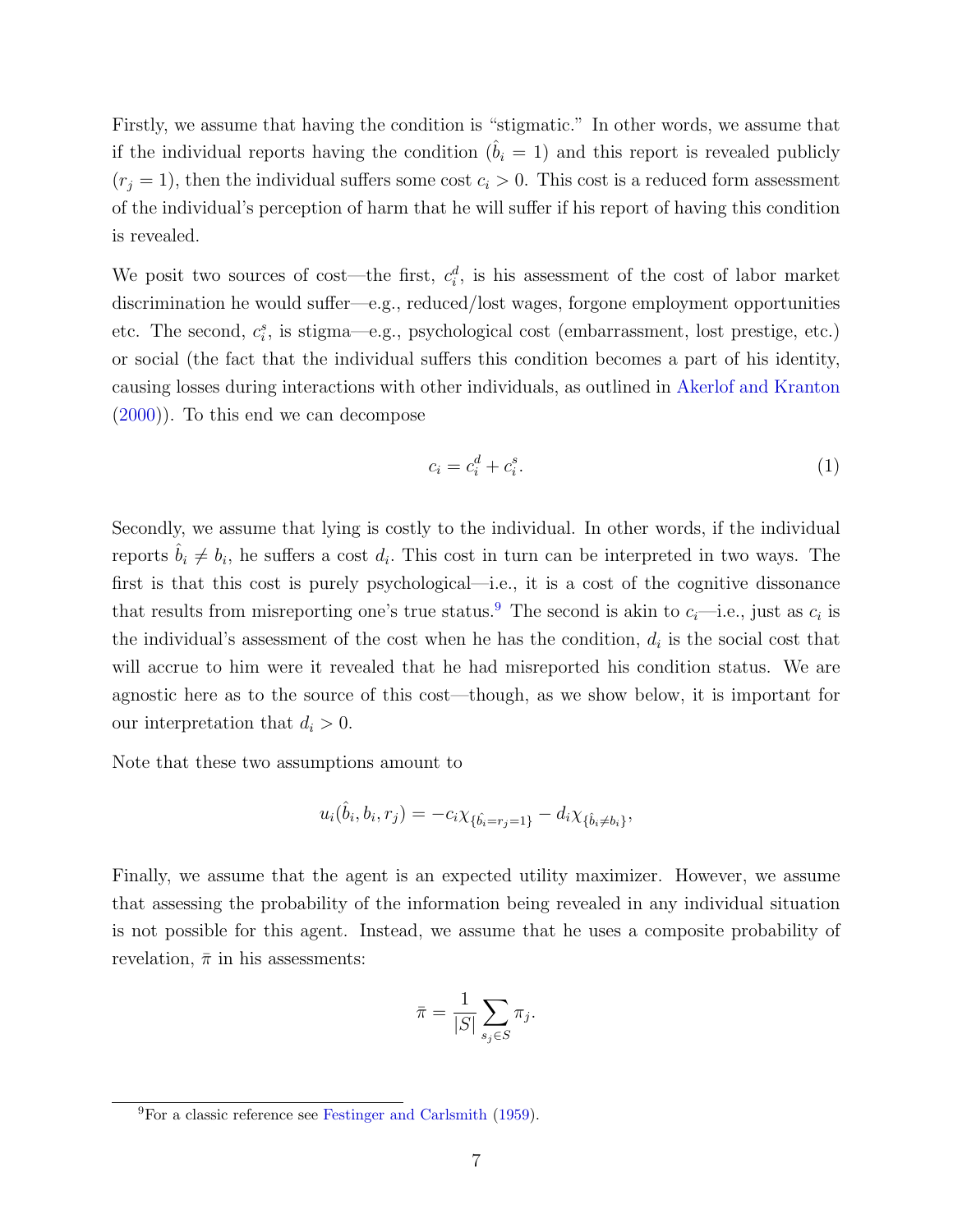In other words, the individual averages out the probability of disclosure across situations. We posit this is an artifact of the individual's inability to assess the exact probability of disclosure that he is facing in his specific situation. This may be a result of insufficient data known to the agent about past disclosures in each of these situations, which causes him to "coarsen" and use the aggregate probability as a more reliable summary statistic [\(Al-Najjar](#page-21-9) [and Pai,](#page-21-9) [2014\)](#page-21-9). Alternately, it may be a result of cognitive shortcomings [\(Mullainathan](#page-23-7) [\(2002\)](#page-23-7), [Mullainathan, Schwartzstein, and Shleifer](#page-24-3) [\(2008\)](#page-24-3), [Schwartzstein](#page-24-4) [\(2014\)](#page-24-4)) that cause him to be unable to discern the exact situation he is in and to therefore average over some class of situations.

This assumption implies that:

$$
U_i(\hat{b}_i, b_i, s_j) = \mathbb{E}_{\bar{\pi}}[u_i(\hat{b}_i, b_i, s_j)].
$$

Given our assumptions on the payoff of the individual, some simple observations follow: OBSERVATION 1. Any individual i who does not have the condition (i.e.,  $b_i = 0$ ) reports his status truthfully, regardless of the situation he is in  $(\hat{b}_i = 0)$ .

This is straightforward: note that lying comes at a cost  $(d_i)$ , but if the agent does not have the condition, then lying confers no benefit. However, while someone without the condition always reports his status truthfully, someone with the condition may choose to hide his condition.

OBSERVATION 2. An individual i with the condition (i.e.  $b_i = 1$ ) misreports his status  $(\hat{b}_i = 0)$  whenever

<span id="page-8-0"></span>
$$
c_i \bar{\pi} > d_i,\tag{2}
$$

i.e., only if the (dissonance) cost of lying  $(d_i)$  is less than the expected loss from revealing the condition.

A couple of comparative statics drop out fairly immediately from [\(2\)](#page-8-0). First, the magnitude of misreporting costs  $d_i$  matters—in the absence of any misreporting costs, individuals *always* misreport their condition status, even if the cost  $c_i$  or probability of disclosure is infinitesimally small. Second, the coarse perception of the agent may cause misreporting in situations that have a "low" probability of disclosure.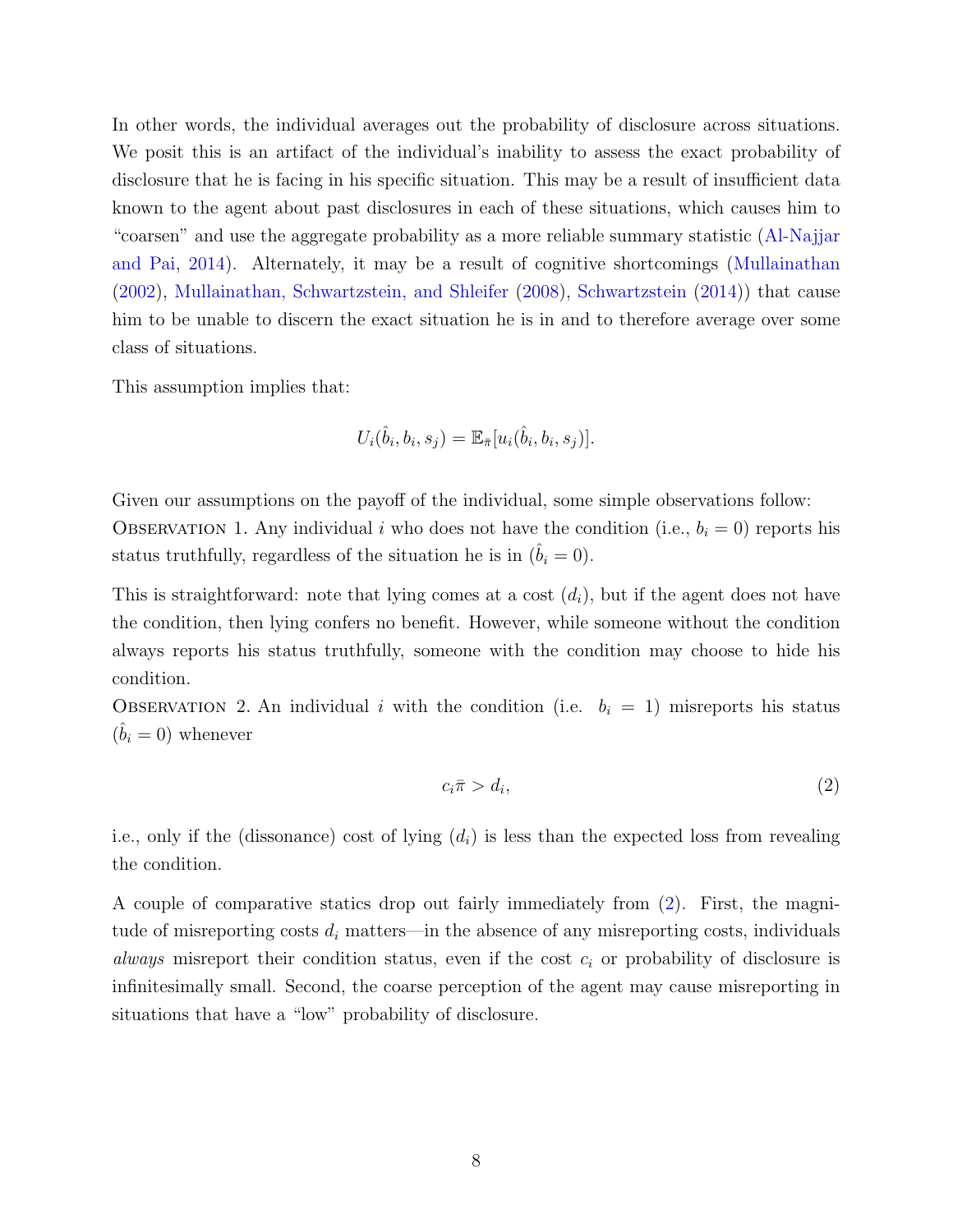OBSERVATION 3. Suppose an individual i is faced with a situation  $s_j$  such that the  $\pi_j < \pi_{j'}$ for any  $s_{j'} \in S$ . Then, for an appropriate level of dissonance cost  $d_i$ , it can be the case that:

$$
c_i\bar{\pi} > d_i > c_i\pi_j.
$$

In other words, there are settings where (counterfactually) an agent who is able to discern the situation he is in would not choose to hide his conditions, as he assesses the probability of disclosure as too low to be worth the dissonance cost. However, his coarse perception causes him to overestimate the probability of disclosure and hence misreport his condition.

Finally, note that an agent with higher costs  $c_i$  will misreport whenever an agent with lower costs does, ceteris paribus. For example, fixing the cost from labor market discrimination,  $c_i^d$ , and increasing the stigma  $c_i^s$  will result in more misreporting. To see this, combine [\(1\)](#page-7-1) and [\(2\)](#page-8-0) to observe that an agent with the condition misreports whenever

$$
(c_i^d + c_i^s)\bar{\pi} > d_i.
$$

To summarize, this theory provides simple predictions about the nature of reporting in the face of stigma that are borne out in our data: Firstly, coarse perception of the risk of disclosure leads individuals to misreport their status even in anonymous surveys where the risk is "low." Secondly, while individuals who have the condition may choose to hide it (i.e., under-report), agents who do not have the condition will not choose to misreport that they suffer from the condition (i.e., they will not over-report). Finally, fixing the labor market discrimination cost faced by an individual, higher stigma costs lead to more misreporting.

## 3 Data and methods

For the empirical analysis, we use a unique data set from Australia constructed by linking the Sax Institute's 45 and Up Study data to the individual medical records. The 45 and Up Study is a survey of more than 250,000 individuals 45 years of age or older residing in New South Wales (NSW), the most populous state of Australia. The sample is drawn from the database of Australia's public health insurance program, Medicare, which covers all citizens and permanent residents of Australia. People 80 years of age or older and residents of rural and remote areas are oversampled. Information from the 45 and Up Study participants was collected via mail questionnaires in stages from 2006 to 2009. Most of the questionnaires (78%) were completed in 2008. Close to 18% of the sent-out questionnaires were returned,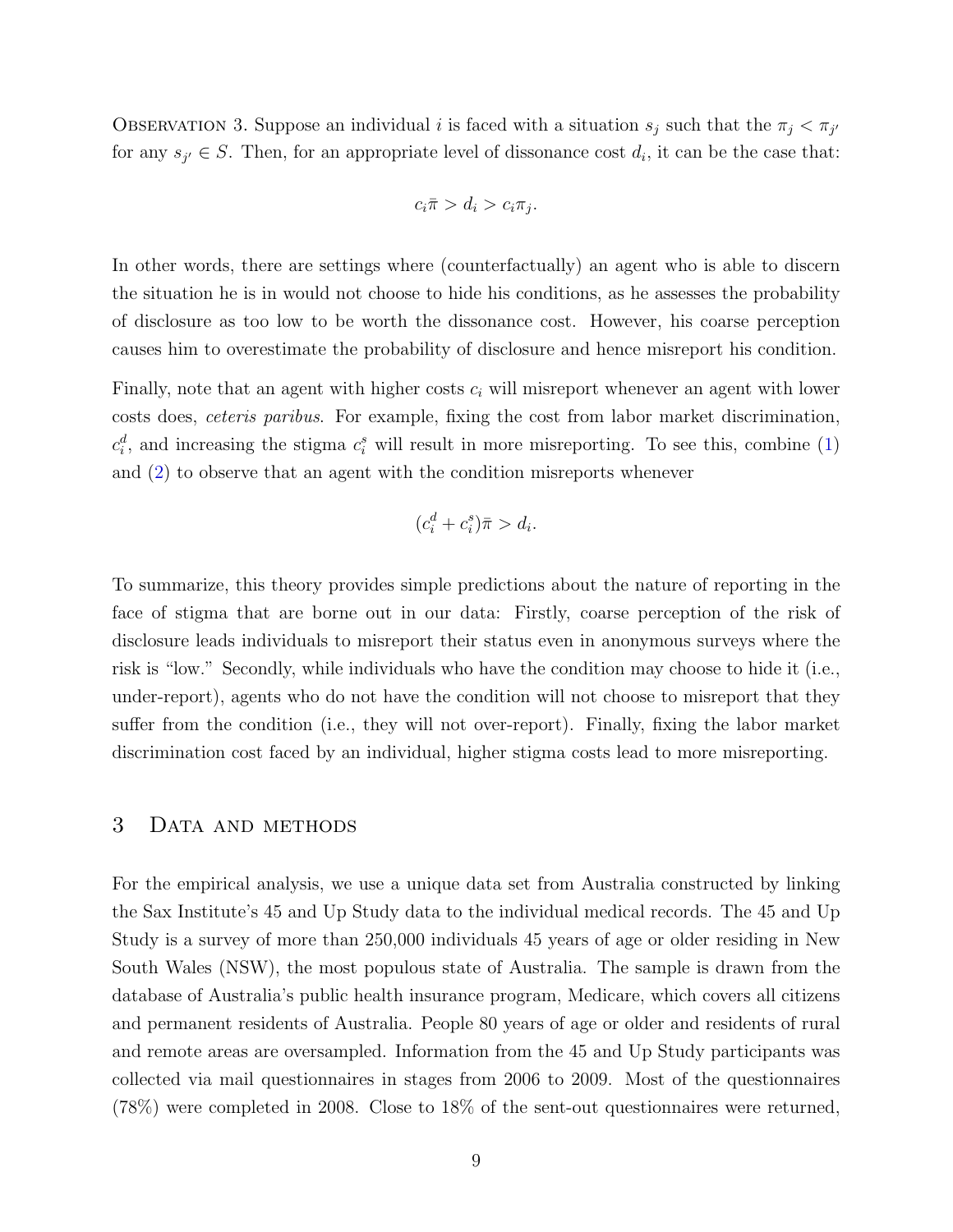resulting in the sample of 267,153 individuals (about 11% of the NSW population aged 45 years and over). The 45 and Up sample is broadly representative of the populations of NSW and Australia in terms of most demographic and socioeconomic characteristics (age, gender, marital status, and employment), but there is positive selection on household income [\(Johar,](#page-23-8) [Jones, and Savage,](#page-23-8) [2012\)](#page-23-8).

For the analysis, we use the data covering the period of 2007-2010 (233,081 observations), because the questions on mental health were not asked in 2006. After excluding a small number of invalid observations (volunteers and individuals younger than 45) and observations with missing values of key variables, the sample contains 215,618 individuals. Panel A of Table [1](#page-30-0) presents the descriptive statistics of demographic and socioeconomic variables in our analysis sample. The sample individuals are on average 63 years old. Males constitute 46% of the sample. Almost three quarters of the sample have European ancestry, and only half identify themselves as Australians. Close to 25% of the individuals have a university degree. Because our sample is older, a large proportion of the sample (38%) are retired. The sample individuals live in relatively well-off areas, as measured by the SEIFA Index of Relative Socioeconomic Advantage and Disadvantage (SEIFA): close to 30% of observations are in the top SEIFA quintile, and less than 10% are in the bottom SEIFA quintile.

The 45 and Up Study, with the consent of all the participants, is linked to the individuals' administrative health records, including the Pharmaceutical Benefits Scheme (PBS) and the Medicare Benefits Schedule (MBS) databases. At least five years of administrative records are available for all individuals in the sample, starting September 2005 and ending August 2010. For the analysis of misreporting of mental health, we mainly use the linkage of the 45 and Up Study to the PBS database.

The PBS database includes all filled drug prescriptions covered by Medicare, with an exception of the drugs that cost less than the co-payment paid by the patient. For the general public, the co-payment varies from A\$30.70 to A\$32.90 during our analysis period. For the individuals who hold a health care concession card, the co-payment is substantially lower (from A\$4.90 to A\$5.20). Once the total amount spent on prescription drugs reaches a set amount (Safety Net threshold<sup>[10](#page-10-0)</sup>), individuals without a concession card are also eligible for the lower co-payment for the rest of the calendar year. Most of the drug purchases recorded in the PBS data are made using a health care concession card (83% of all drugs and 77% of mental health drugs). The eligibility for a health care concession card is linked to welfare benefit receipt, veteran status, low income, and/or senior age. Thus, if there is hetero-

<span id="page-10-0"></span><sup>&</sup>lt;sup>10</sup>The Safety Net threshold varies from A\$1,059 to A\$1,265 during the analysis period.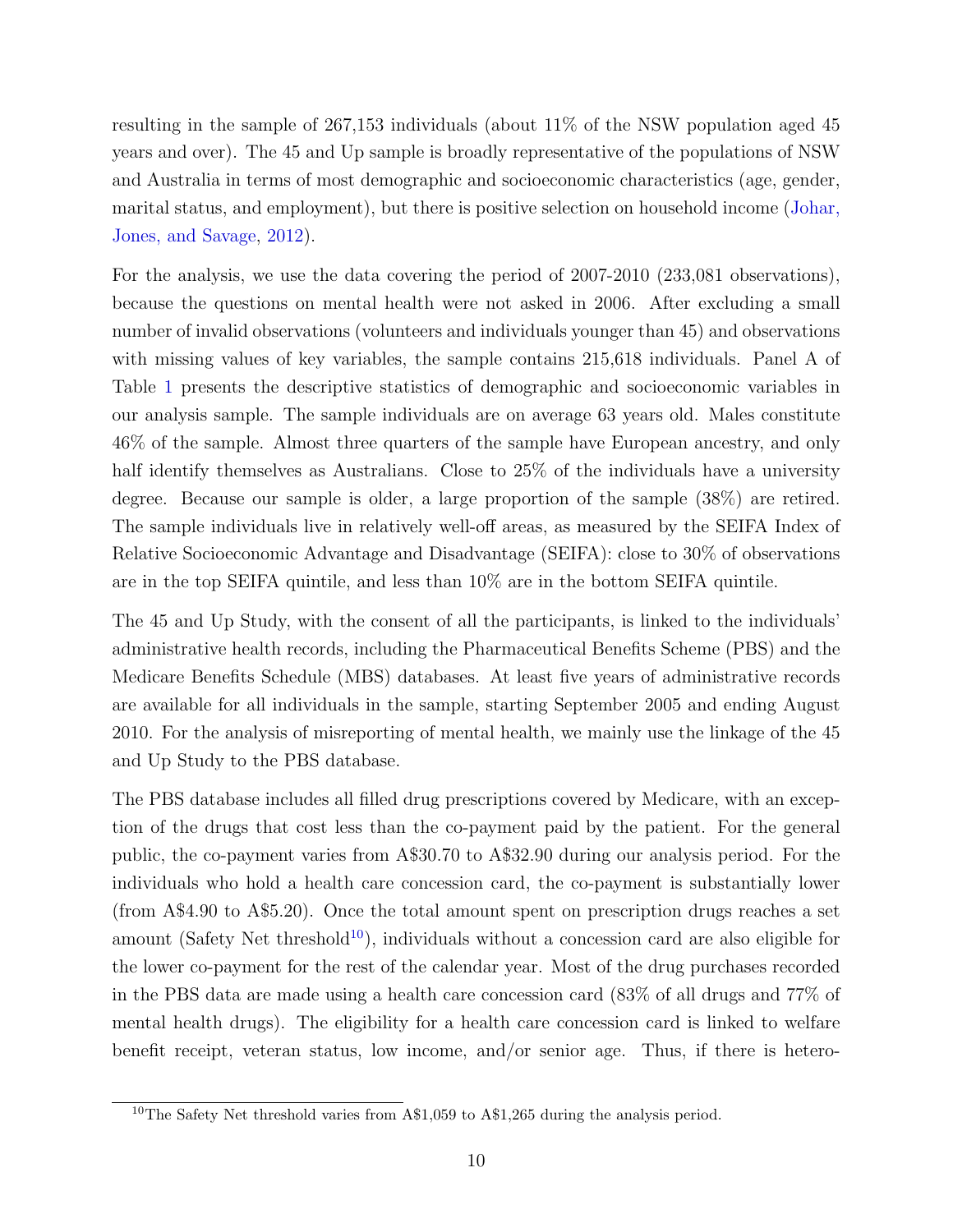geneity in stigma-related misreporting of mental illness, our results are more informative of misreporting in the sub-population that is older and less advantaged.

#### <span id="page-11-3"></span>3.1 Measuring under-reporting

In the first part of our analysis, we investigate the extent of under-reporting of mental illness by matching self-reported mental health information in the 45 and Up Study to the administrative records of filled prescriptions for mental health disorders. We use two types of self-reported measures of mental health from the 45 and Up study.

First, individuals are asked whether a doctor has ever told them that they have a list of health conditions, including mental disorders (see Appendix Figure [B.1\)](#page-25-0). In the administrative records, we can observe whether an individual has filled any prescriptions for depression drugs from the start date of the administrative records until the survey date. The drugs for depression are identified using the Anatomical Therapeutic Chemical (ATC) codes, listed in Appendix [A.1.](#page-38-0) To evaluate the extent of under-reporting of mental illness, we calculate the proportion of individuals whom we observe filling prescriptions for depression drugs do not report that they have been diagnosed with depression or anxiety.<sup>[11](#page-11-0)</sup> We also compute the under-reporting rates of other health conditions: cardiovascular diseases (hypertension, heart disease, and stroke) and diabetes<sup>[12](#page-11-1)</sup> (Appendix [A.1](#page-38-0) lists ATC codes used to identify these conditions in the administrative data).

Second, in the 45 and Up Study, individuals are asked about their use of selected prescription drugs in the past four weeks (see Appendix Figure [B.2](#page-26-0) for the precise survey questions). The survey question includes three drugs most commonly used for the treatment of depression.<sup>[13](#page-11-2)</sup> These drugs account for more than half of the total depression drug sales in Australia [\(Mant,](#page-23-9) [Rendle, Hall, Mitchell, Montgomery, McManus, and Hickie,](#page-23-9) [2004\)](#page-23-9). Almost half of all prescriptions for depression drugs in the PBS data were for one of these drugs. We create an indicator variable that takes the value one if an individual reports taking any of the three depression drugs in the past four weeks and the value zero otherwise. We use the administrative records to determine whether an individual filled a prescription for any of the three depression drugs in the past month. The drugs are identified in the administrative records using a drug-specific ATC code (more details provided in Appendix [A.1\)](#page-38-0). We then calculate

<span id="page-11-1"></span><span id="page-11-0"></span><sup>11</sup>Anxiety disorders are often treated with depression drugs [\(AMH,](#page-21-10) [2015\)](#page-21-10).

<sup>12</sup>Using the same data from Australia (The Sax Institute's 45 and Up Study), [Comino, Tran, Haas, Flack,](#page-22-10) [Jalaludin, Jorm, and Harris](#page-22-10) [\(2013\)](#page-22-10) find that individuals self-report their diabetes diagnosis fairly consistently with the administrative health records.

<span id="page-11-2"></span><sup>13</sup>Zoloft (sertaline), Cipramil (citaloprim), and Efexor (venlafaxine).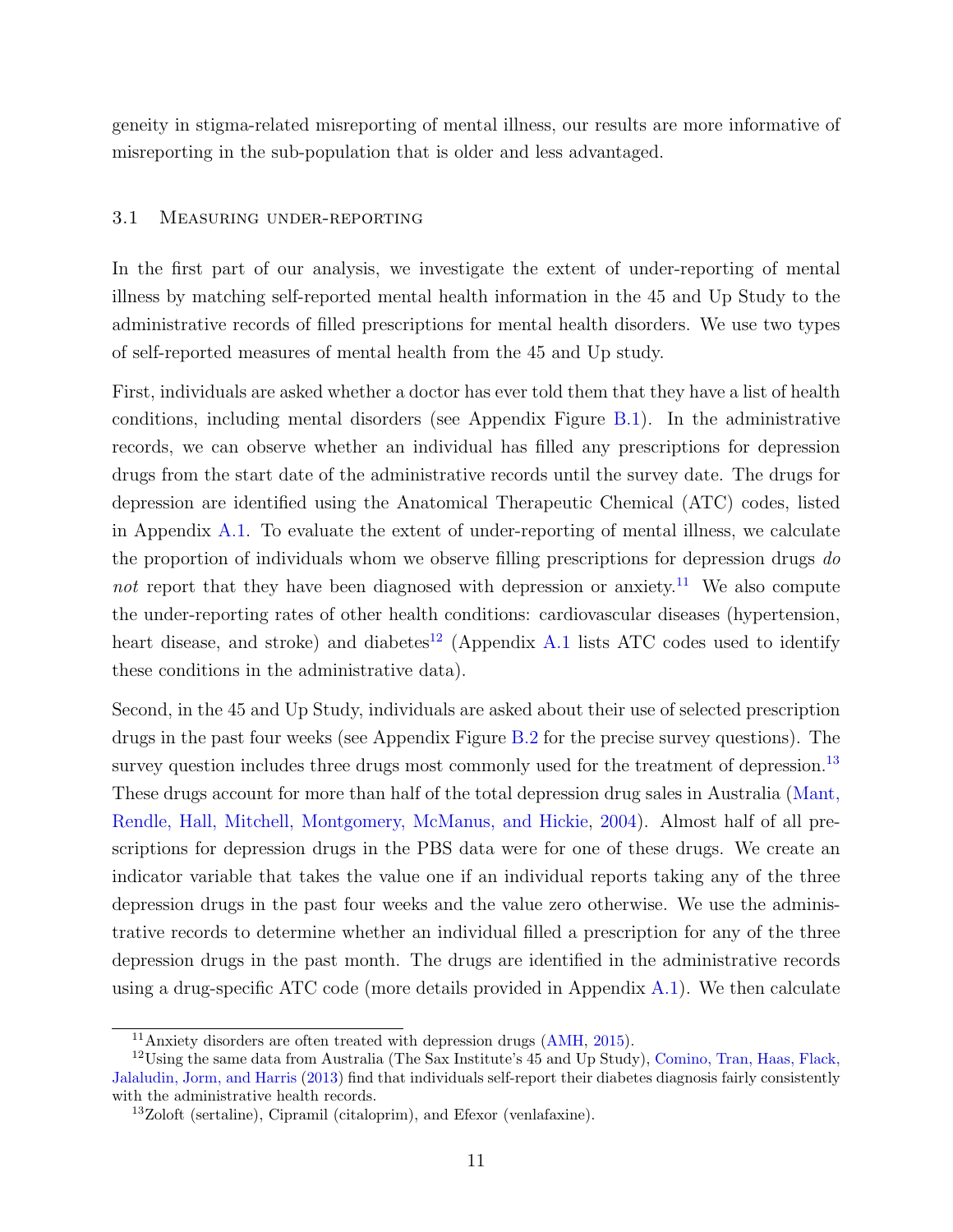the under-reporting rate of depression drugs as a proportion of the individuals observed filling a prescription for any of the three depression drugs who *do not* report using any of these drugs in the survey.

We also estimate the under-reporting rates of drugs used for treatment of the following other conditions: cardiovascular and blood diseases (hypertension, congestive heart failure, high blood cholesterol, and thrombosis), diabetes, and other diseases (heartburn, gout, and thyroid disease). As in the case of depression drugs, the other drugs included in the survey question are the drugs that are commonly used to treat these conditions. For example, around half of all prescriptions for hypertension and diabetes drugs were for the drugs included in the survey question. This proportion was higher for cholesterol (81%), heartburn (73%), gout(85%), and thyroid (94%) drugs. The higher "market share" of the latter drugs compared to depression drugs may raise a concern that individuals may be more familiar with these drugs and therefore report their use more accurately. To address this concern, we have re-estimated the average under-reporting rate of the other drugs, excluding cholesterol, heartburn, gout, and thyroid drugs, and found consistent results.

Comparing the two self-reported measures of mental health, we expect individuals to be more likely to under-report mental illness diagnosis, because the survey questions directly asks whether they have been diagnosed with a mental disorder. Individuals may be less likely to under-report depression drug use because the question on prescription drug use does not specify that these are depression drugs. Another reason why the under-reporting rate of depression drug use may be lower is that the question about prescription drug use is more specific than the question about diagnoses.

## 4 RESULTS

Table [2](#page-31-0) presents the estimated under-reporting rates of mental disorders and other conditions. Panel A of Table [2](#page-31-0) shows that 36.5% of people observed using depression drugs in the administrative data do not report that they have been diagnosed with either depression or anxiety. The average under-reporting rate of all other diagnoses is substantially lower at 17%. Diabetes has the lowest under-reporting rate (11%). Panel B of Table [2](#page-31-0) reports the under-reporting rates of prescription drugs. The under-reporting rate of depression drugs is equal to 20%. The under-reporting rates of the other drugs are lower  $(13\% - 14\%)$  and significantly different from the under-reporting rate of depression drugs at the 1% significance level. Overall, the results presented in Table [2](#page-31-0) suggest that the stigma of mental illness can lead to substantial under-reporting of mental disorders in the survey data.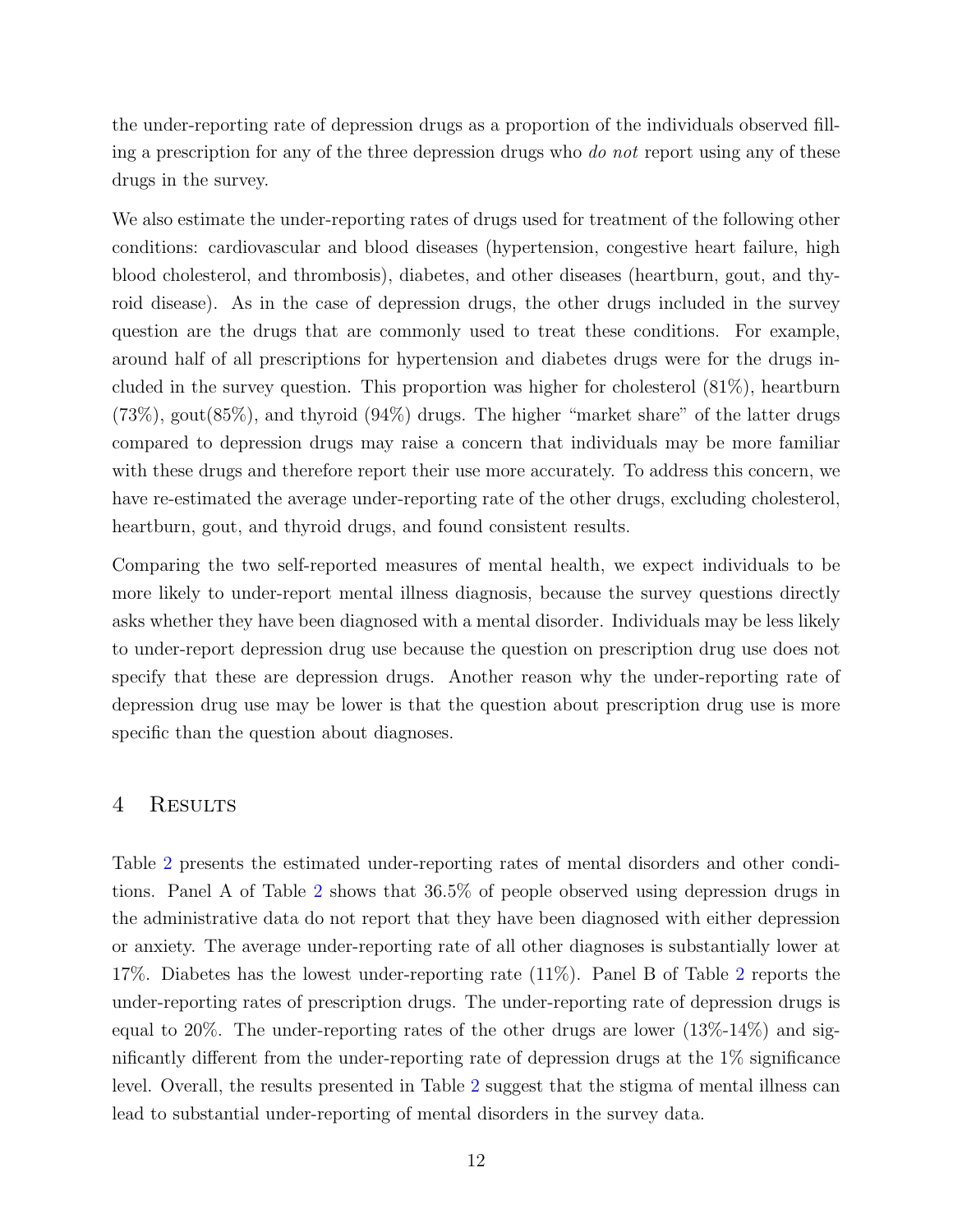Table [2](#page-31-0) shows that for both mental illness and other conditions, under-reporting is lower when individuals are asked about their drug use rather than about their diagnoses. The under-reporting rate of mental health drugs is lower by almost a half compared to the under-reporting rate of mental illness diagnosis. For the other conditions, the differences are smaller than for mental illness. A likely explanation for the lower degree of misreporting of drugs compared to diagnoses is the substantially shorter time frame (past four weeks versus lifetime). Moreover, the specificity of the question about prescription drug use might prompt some survey responders to examine their drug purchases/receipts rather than rely solely on memory. In the case of mental illness, the differences in the wording of the questions may matter as well, as discussed in Subsection [3.1.](#page-11-3) These findings suggest that the framing of survey questions may affect truthful reporting of mental illness and other conditions.

Table [3](#page-32-0) examines under-reporting for a subset of people who use multiple drugs. This analysis is akin to an individual fixed-effects model. For example, we take an individual observed as taking drugs for both depression and diabetes, and examine the relative excess under-reporting of mental illness for the same individual.<sup>[14](#page-13-0)</sup> Column 2 in Table [3](#page-32-0) shows that among people who take both drugs, mental illness diagnosis and drug use is under-reported 45% and 22% of the time, respectively, whereas diabetes diagnosis or drug use is under-reported only 14% of the time. Hence, the excess under-reporting of mental illnesses remains and is robust to such individual comparisons. The results are similar for individuals who take depression, hypertension, and diabetes drugs (Column 3).

#### 4.1 Sensitivity analysis

In this subsection, we explore alternative explanations besides stigma for our results. First, individuals may not recall that they have been diagnosed with a mental illness; this is unlikely in our setting as we only focus on recent treatments for depression. If we only use the data on the prescription drug use in the past 12 months, the under-reporting rate of depression is 32% and the under-reporting rate of other conditions is 15%.

Second, we investigate how the estimated under-reporting rates of mental illness and other diagnoses vary with treatment intensity. Individuals who use prescription drugs for a given condition rarely or irregularly may be more likely to forget about their diagnosis. Additionally, such individuals may not have been told about their condition by their doctor. The results are presented in Figure [1.](#page-25-0) In Graph A, treatment intensity is measured by the number

<span id="page-13-0"></span><sup>&</sup>lt;sup>14</sup>Note that prescription drug frequencies are the same for all conditions in the data; all drugs have to be taken daily.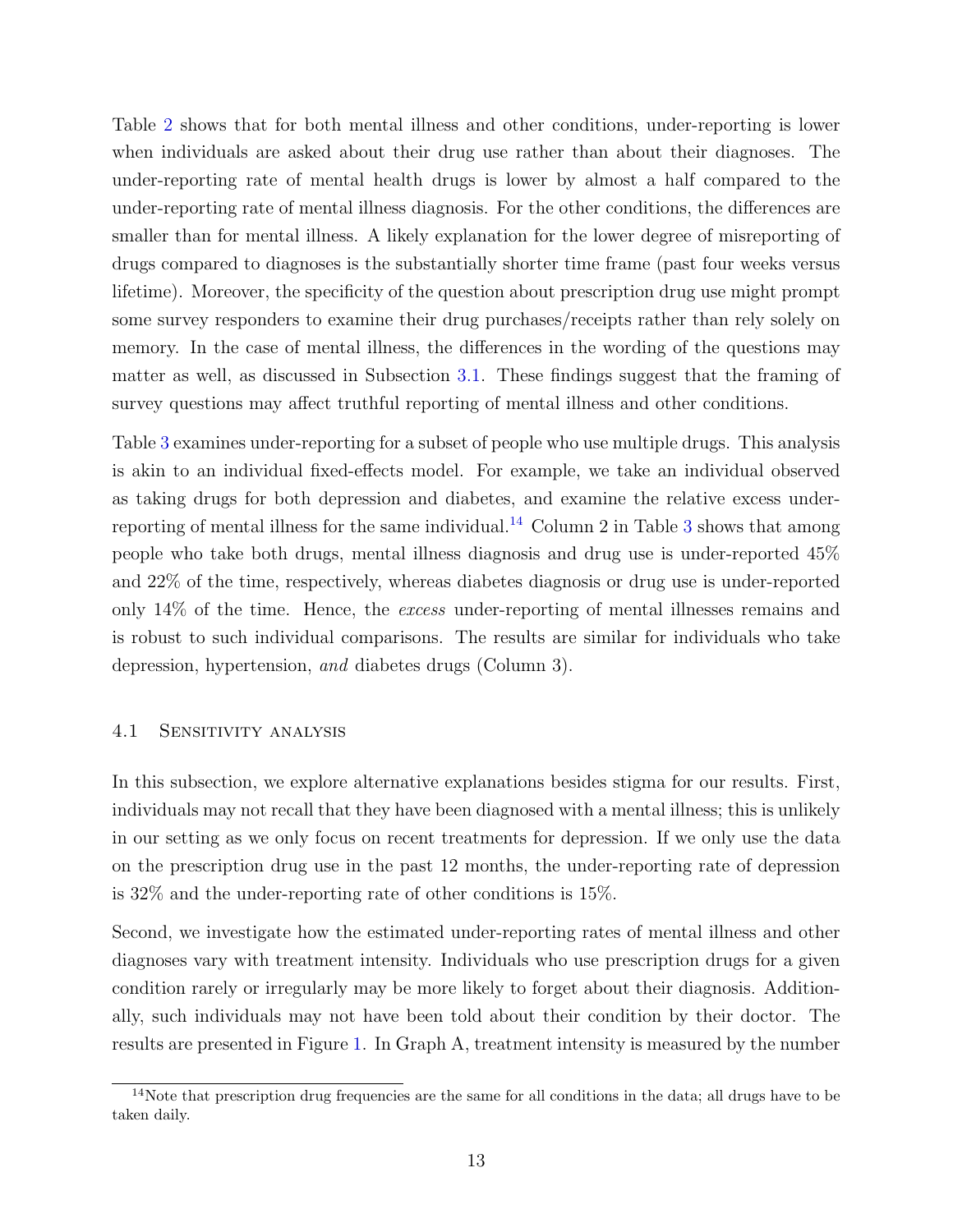of prescriptions filled from the start date of the administrative records to the survey date, and in Graph B, it is measured by the duration of the longest treatment spell (in months). For both measures of treatment intensity, we find that under-reporting of mental illnesses indeed decreases with higher treatment intensity, but so does under-reporting of other conditions. Among individuals who have been treated for depression for short periods of time, the under-reporting rate of mental illness diagnosis is higher than 50%. Among those who have been treated for depression for relatively long periods of time, the under-reporting rate of mental illnesses is close to 20%. Importantly, individuals are more likely to under-report mental illness compared to other conditions, irrespective of treatment intensity.

Third, we address the possibility that our results are driven by doctor, rather than patient, behavior. We might be concerned that a doctor may withhold mental illness diagnosis from a patient for various reasons–for example, to not distress the patient. However, according to the "Australian Guidelines for Medical Practitioners on Providing Information to Patients", a doctor can withhold information from the patient only under exceptional circumstances [\(National Health and Medical Research Council,](#page-24-5) [2004\)](#page-24-5). Doctors treating depression patients are recommended to take patient preferences into account when prescribing antidepressant treatment [\(Ellis and Smith,](#page-22-11) [2002\)](#page-22-11). Still, some doctors might be unclear at communicating the specifics of illnesses to their patients. Under the assumption that doctors are equally unclear at communicating all types of illnesses to their patients, Table [4](#page-33-0) presents the results of a doctor fixed-effects specification (we can uniquely identify the prescribing doctor in the administrative data). The main takeaway from this table is that for both, diagnosis and prescription drug use, doctor fixed-effects do little to alter the results. Hence, doctor specific communication issues are not likely to drive the main results.

A more nuanced issue with regards to communication between doctors and patients is that doctors might be particularly unwilling to "label" their patients as being "depressed." The doctor fixed effects specification does not solve this issue. To deal with this possibility, we present an important stylized fact from our data in Figure [2.](#page-26-0) If doctors either label or do not label their patients as "depressed," under the null that there is no mental health stigma, the doctor-specific under-reporting rate of mental illness should be bi-modal—for a given doctor, either all patients under-report, or all patients truthfully report. However, Figure [2](#page-26-0) shows that there is a full distribution of under-reporting responses by patients that see the same doctor.

A fourth concern is that some patients may be treated with multiple depression drugs before an effective drug is found. This might lead mental health patients to be more uncertain of the exact type of drugs they are currently taking and more likely to misreport in the survey.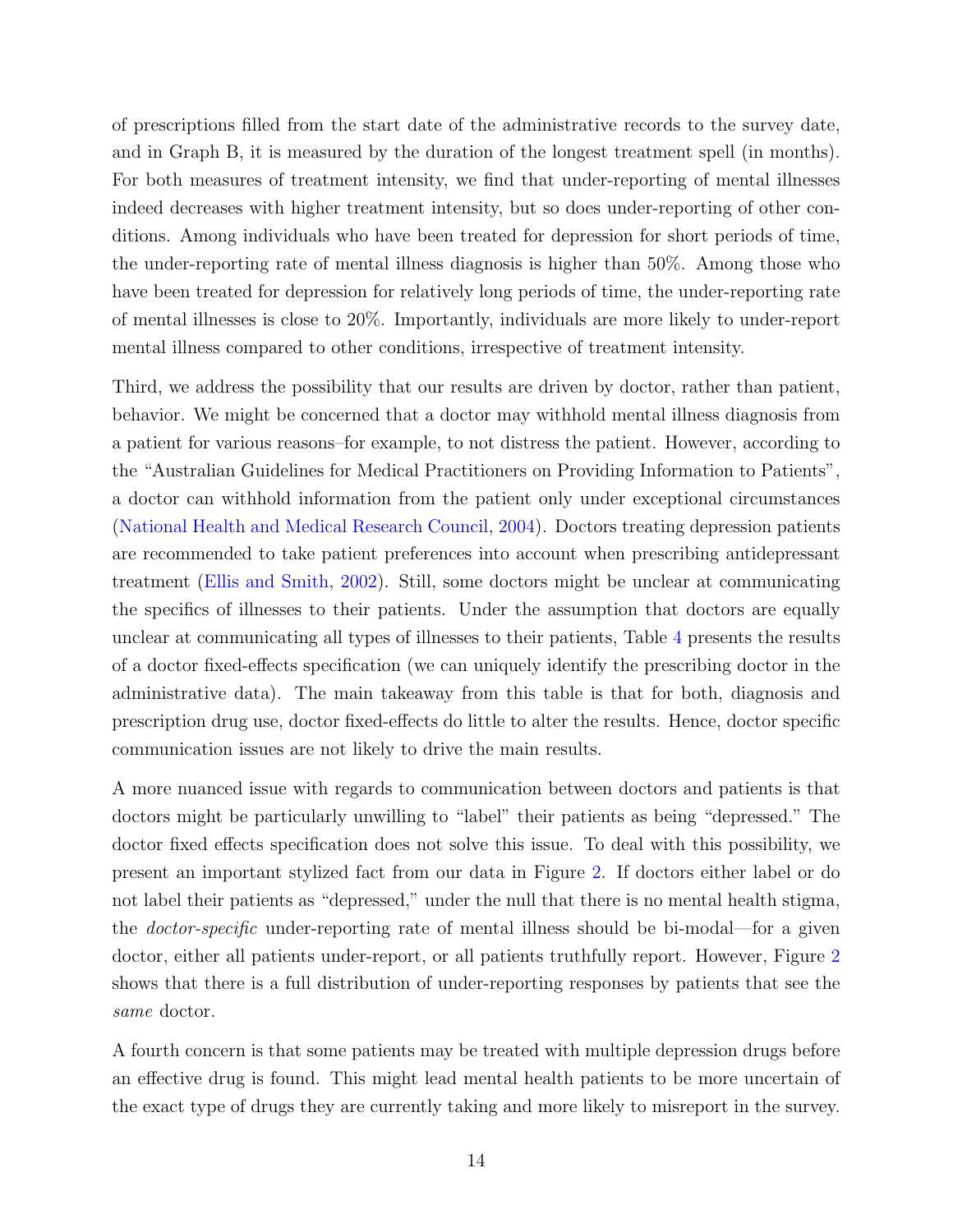We address this concern in Table [5](#page-34-0) by examining under-reporting rates for patients who do not switch drugs in the 6 months prior to the survey to patients who switch. Our headline results from Table [2](#page-31-0) are largely replicated in Column 1 of this table, showing that drug switching is not driving our results. While the misreporting for switchers is higher (Column 4), the sheer number of switchers are small relative to the overall sample.

Fifth, we tackle the issue of multiple uses for depression-related drugs. Depression drugs may be prescribed for the treatment of other conditions besides depression or anxiety. Depression drugs can be used to treat depressive episodes of bipolar disorder [\(AMH,](#page-21-10) [2015\)](#page-21-10). A patient prescribed a depression-related medication, might be taking it for conditions related to physical pain. For example, diabetic neuropathy is one such condition [\(Goodnick, Jimenez, and](#page-22-12) [Kumar](#page-22-12) [\(1997\)](#page-22-12) and [Sindrup, Grodum, Gram, and Beck-Nielsen](#page-24-6) [\(1991\)](#page-24-6)). We show that this is not a major concern for us for four principle reasons. First, while this would be a relevant worry if we only compared questions about self-reported *diagnosis* to prescription drug use, it is not a concern when we compare self-reported prescription drug use to administrative reports on drug use. Second, Australian insurance rules regarding reimbursement are quite strict—most common antidepressants are only covered by insurance if they are prescribed for depression.<sup>[15](#page-15-0)</sup> Third, in Table [6](#page-35-0) we show that our results are not affected by excluding patients who take antipsychotic drugs, which are used to treat bipolar disorder. Fourth, in Table [6,](#page-35-0) we also show our results are robust to the removal of any antidepressant prescribed by a neurologist who typically handles cases related to neuropathic pain. Finally, the most dominant form of antidepressants that are prescribed for chronic pain are tricyclic antidepressants [\(McQuay, Tramer, Nye, Carroll, Wiffen, and Moore,](#page-23-10) [1996\)](#page-23-10). The under-reporting rate of mental illnesses decreases from 36% to 27% when we exclude patients taking tricyclic antidepressants, but it still is substantially higher than the under-reporting rate of the other conditions. Note that this may be a conservative estimate, because tricyclic antidepressants have worse side effects than other antidepressants and are prescribed for severe depression when other drugs do not work [\(AMH,](#page-21-10) [2015\)](#page-21-10); thus, they may be most under-reported.

A few minor concerns remain. We show that the results are robust to alternative ways to calculate under-reporting rates. Specifically, we had to decide how to treat individuals who leave the question about diagnoses blank—that is, they do not report that they have been diagnosed with any of the conditions listed in the survey question, but they also do not select the option "none." In Table [2,](#page-31-0) we count them as non-reporting any of the conditions; thus, these individuals contribute to the estimated under-reporting rates of diagnoses. In Appendix

<span id="page-15-0"></span><sup>15</sup>For example, sertraline (Zoloft): [http://www.pbs.gov.au/medicine/item/2236Q-2237R-8837D-8836C,](http://www.pbs.gov.au/medicine/item/2236Q-2237R-8837D-8836C) page accessed on April 14th, 2015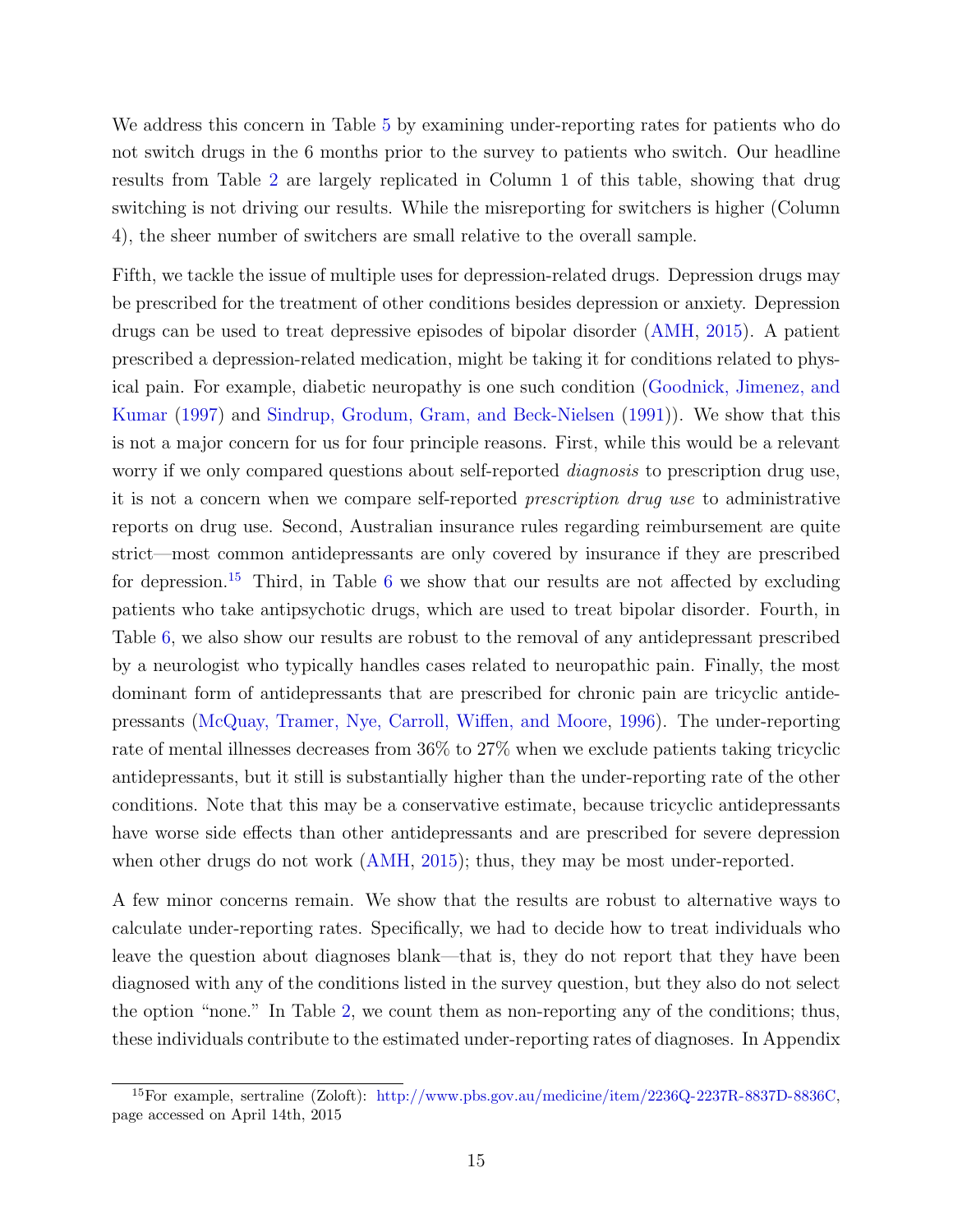Table [B.1,](#page-30-0) we present the under-reporting rates of diagnoses when these individuals are, instead, omitted from the sample. The re-estimated under-reporting rate of mental illness diagnosis decreases, but only slightly so (to 34%), as do the under-reporting rates of other diagnoses.

Another is related to "over-reporting." We cannot examine over-reporting of diagnoses, as not all diagnoses result in medication being prescribed (whereas all prescription medications require diagnosis), but we can examine over-reporting of prescription drugs. We define overreporting rate as the proportion of individuals who report taking a particular drug in the survey who are not observed purchasing this drug in the administrative data. Stigma in mental health should not lead to any over-reporting; instead, we hypothesize that any overreporting is likely due to survey inattention, lack of doctor-patient communication, recall biases, etc. Given that these potential reasons for over-reporting are not unique to mental illness, we also hypothesize that over-reporting should not be systematically higher or lower for mental illness compared to other conditions. In Appendix Table [B.2,](#page-31-0) we examine overreporting of prescription drug use and find that depression drugs do get over-reported, but at nearly the same rate as other drugs. Hence, over-reporting of depression drug use is likely due to general survey errors. Finally, it might be the case that mental health drugs have more generic options than other drugs, and hence cause issues with remembering exact drug types. We discuss this in detail in section A.1.2 in the Appendix, and conclude that this is not an issue in this context since mental health drugs and other drugs have similar shares of generic options. As Appendix Figure [A.1.2](#page-38-1) in the Appendix shows, the *ordering* of the prescription drug question on the survey questionnaire places it at the very end of the question box. While this might cause these variables to be under-reported due to survey fatigue, we note that this question is one of the first questions in the survey on medical history of the patient; moreover, the drug question on diabetes is the question just prior to the ones on depression.

## 4.2 Heterogeneity and Mental Health Care Seeking Behavior

## 4.2.1 Heterogeneity

In this subsection, we first analyze whether under-reporting of depression drug use varies by the dose of a drug. The treatment of depression usually starts with a lower dose of a drug. If the low-dose treatment is not effective, the dose is increased.<sup>[16](#page-16-0)</sup> Therefore, individuals who

<span id="page-16-0"></span><sup>16</sup><http://www.nhs.uk/conditions/Antidepressant-drugs/pages/introduction.aspx>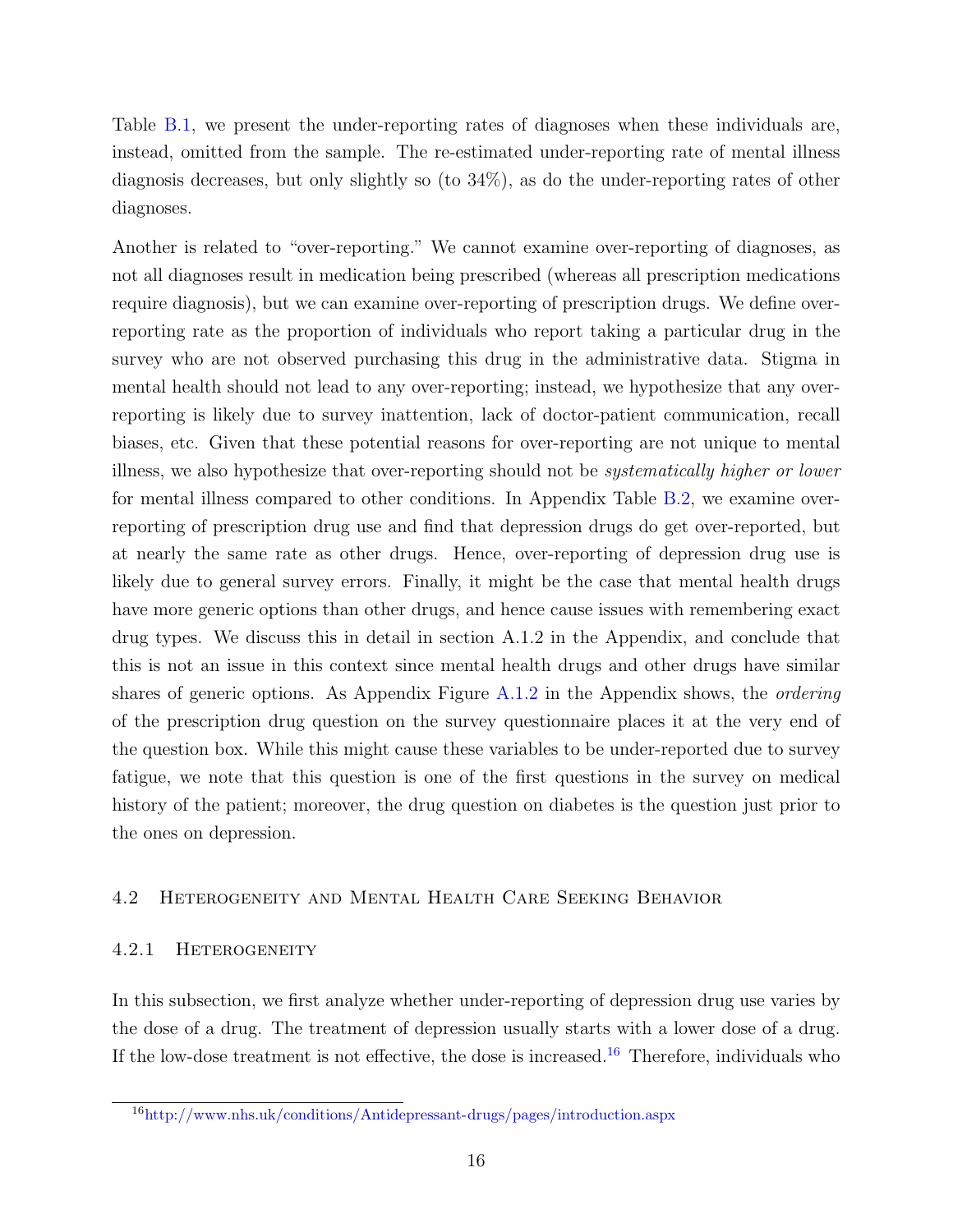take a lower dose of a drug are likely to be more recently diagnosed with depression and/or have less severe depression. Recently diagnosed patients may be more likely to hide their mental illness than patients with a longer history of depression, some of whom adapt to their illness and feel less self-stigma. On the other hand, the relationship between disease severity and under-reporting of mental illness can go both ways. On the one hand more severe patients may be more likely to under-report mental illness, because they feel more stigmatized [\(Hinshaw,](#page-22-1) [2007\)](#page-22-1). On the other hand, if more severe patients face higher costs of hiding their mental illness, they will be less likely to under-report.

We test these hypotheses in Table [7,](#page-35-1) in which we present under-reporting rates of depression drugs by the dose of a drug. Appendix  $A.2$  explains how we define "low" and "high" dose.<sup>[17](#page-17-0)</sup> The results show that low-dose depression drugs are under-reported at a higher rate than high-dose depression drugs. This finding is unlikely to be driven by the variation in recall by dose, because we do not find the same pattern for the other drugs. To get further insights in the results, we divide depression patients into two groups by the length of treatment (12 months or less (25%) versus more than 12 months (75%)).<sup>[18](#page-17-1)</sup> Table [7](#page-35-1) shows the following: (1) for both groups of patients, under-reporting of high dose drugs is lower; (2) under-reporting of both low- and high-dose drugs decreases with the length of treatment. Taken together, these findings suggest that (1) more severe depression patients may indeed find it more costly to hide their illness, and (2) more recent mental health patients may feel more stigma.

Our data also allows us to examine heterogeneity in under-reporting by demographic characteristics. A recent meta analysis of internalized stigma finds that stigma of mental illness does not seem to systematically (and in a statistically significant way) vary by gender, age, education, employment, and ethnicity [\(Livingston and Boyd,](#page-23-11) [2010\)](#page-23-11). For example, results on heterogeneity by gender are mixed, with some studies finding that men feel more stigmatized than women and other studies finding the opposite. Most studies find that the perception of stigma decreases with age, although there are studies with contrary findings. All studies that find a significant relationship between employment and perceived stigma report that more educated and employed individuals are less likely to feel stigmatized than less educated and nonemployed individuals. Finally, there is evidence that non-Caucasian individuals are more likely to feel stigmatized than Caucasian individuals [\(Livingston and Boyd,](#page-23-11) [2010\)](#page-23-11). We investigate whether there is variation in under-reporting of mental illness by these charac-

<span id="page-17-0"></span><sup>&</sup>lt;sup>17</sup>Out of 5,810 individuals who take depression drugs, close to 50% take a low dose of a drug,  $35\%$  take a high dose of a drug, and for the rest we cannot determine the dose.

<span id="page-17-1"></span><sup>&</sup>lt;sup>18</sup>Consistent with treatment guidelines, a smaller proportion of new depression patients (25%) take highdose depression drugs compared to patients who have been treated for depression for longer (50%).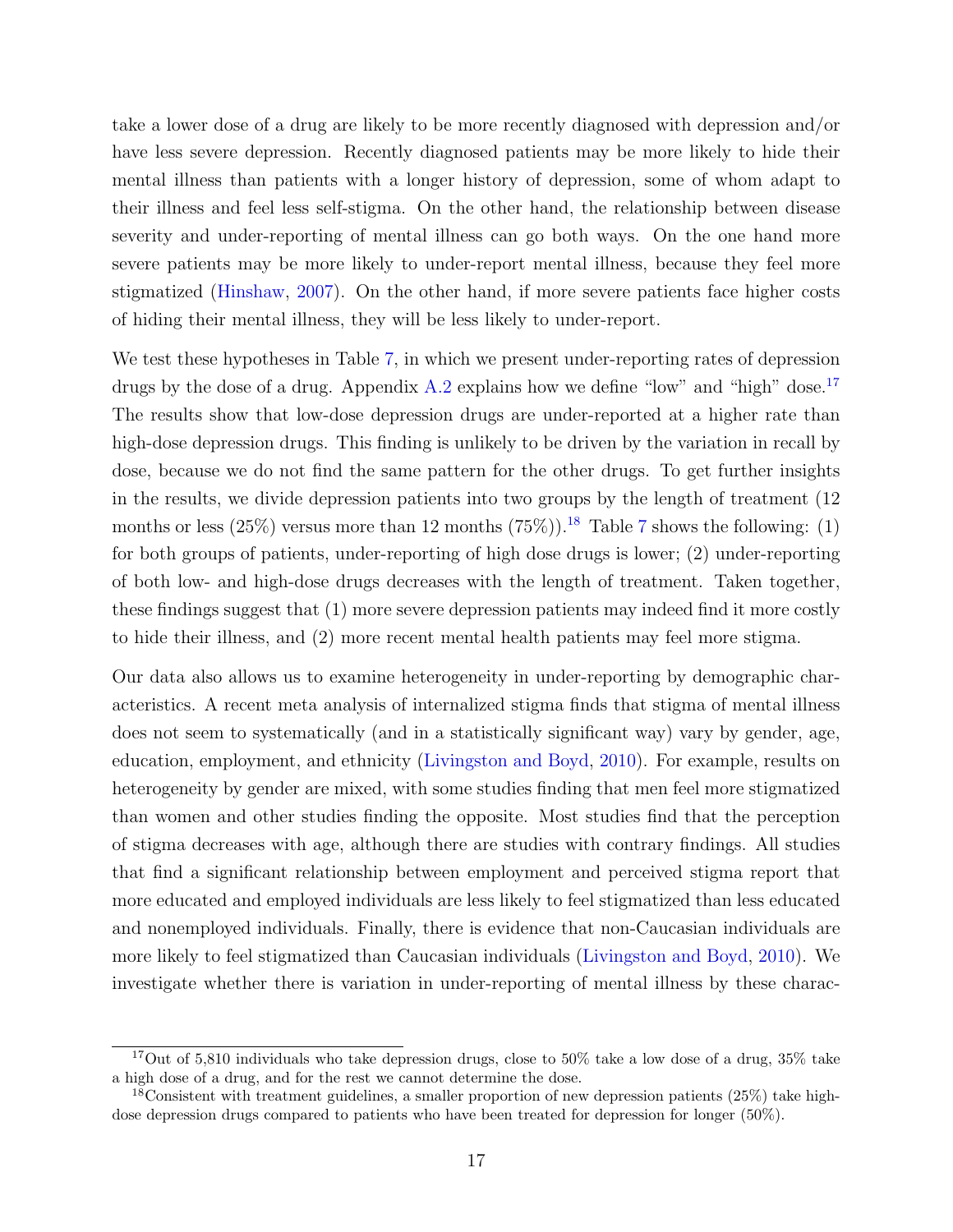teristics and also whether these characteristics in general correlate with under-reporting of other conditions.

Figure [3](#page-27-0) shows that in our data, under-reporting of mental illness diagnosis increases sharply from age 55 to 75 and then levels off, while the under-reporting rate of depression drug use does not vary with age until 65 and then starts increasing. In Figure [4,](#page-28-0) we compare underreporting of mental illness by gender and education. Males are more likely to under-report mental illness than females, irrespective of education level. Under-reporting of mental illness is lower among university graduates. Figure [5](#page-29-0) presents the under-reporting rates of mental illness by individuals' employment status and local area SES. The employed are somewhat less likely to under-report mental illness than the nonemployed. On the other hand, the differences in under-reporting of mental illness by local area SES are small.

In Table [8,](#page-36-0) we analyze the differences observed in the raw data more formally by regressing the indicator for not reporting a mental health condition (Column 1) or drug use (Column 2) on gender, age, SES, and ancestry, conditional on taking depression drugs any time before the survey (Column 1) or in the past 4 weeks (Column 2). The results of the regressions are consistent with Figures [3](#page-27-0) and [4.](#page-28-0) We find that under-reporting of mental illness increases with age. Males and individuals without university degrees are found to be significantly more likely to under-report mental illness. Controlling for other characteristics, we no longer observe significant differences in under-reporting of mental illness by employment (except for the unemployed being more likely to under-report depression drug use). However, there is a negative local area SES gradient in under-reporting of mental illness. We find some interesting results on ethnicity. Individuals from Asian, African, or Middle Eastern ethnic backgrounds are significantly more likely to under-report mental illness, especially mental illness diagnosis, whereas having European ancestry decreases the probability of under-reporting mental illness. We wish to highlight that the heterogeneity results are specific to mental illness and that these characteristics are not correlated with under-reporting of all conditions (see Appendix Table [B.3\)](#page-32-0).

#### <span id="page-18-1"></span>4.2.2 Health care seeking behavior

We next examine whether characteristics associated with mental illness under-reporting also predict health-seeking behavior.<sup>[19](#page-18-0)</sup> To examine this question, we use information on both mental health drug use and visits to a mental health professional. The information on the visits to a mental health professional comes from the MBS data. All medical services covered

<span id="page-18-0"></span> $19$ To perform this analysis, we need to make some sample restrictions, described in Appendix [A.3.](#page-40-0)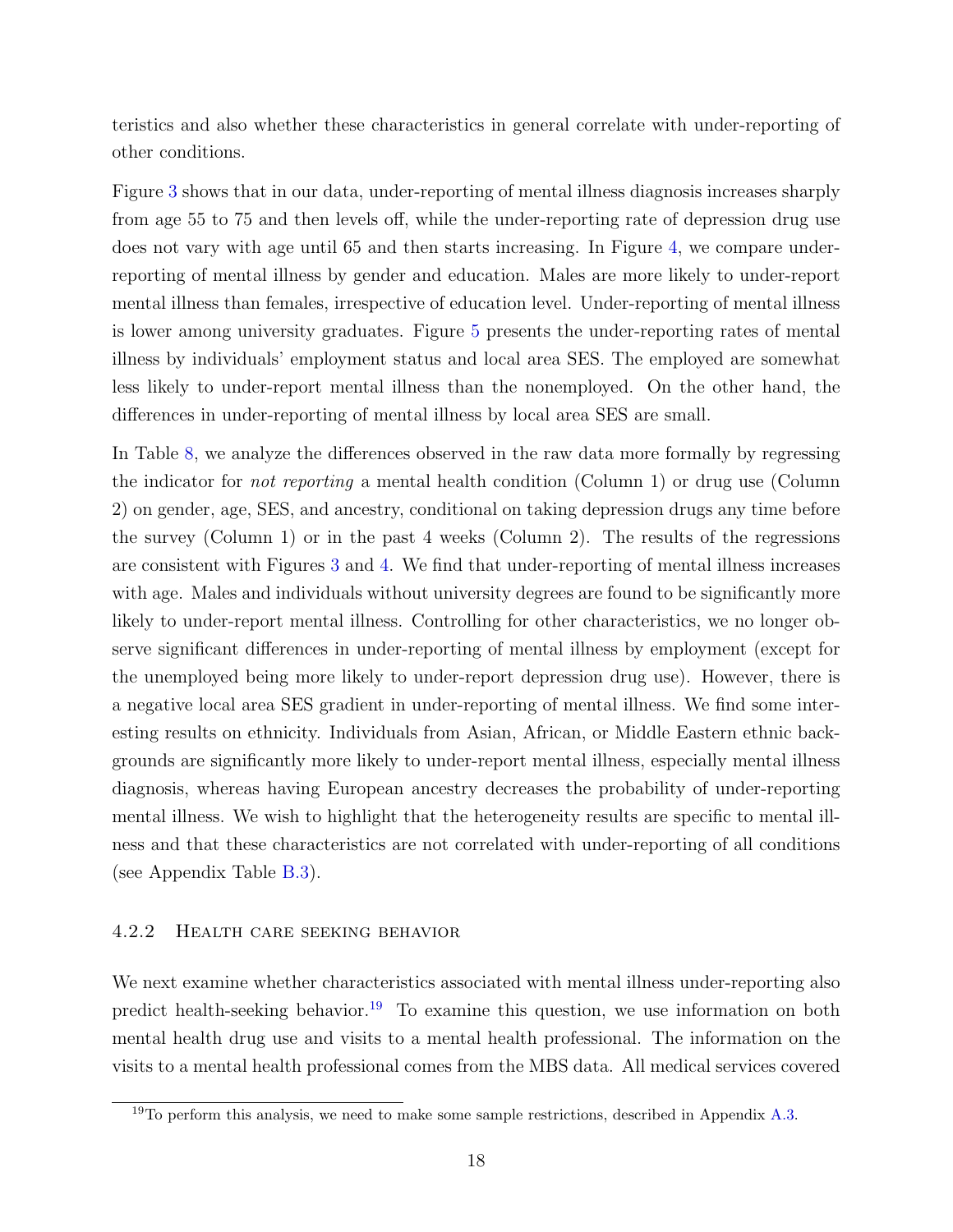by Medicare are recorded in the MBS data, including general practitioner (GP) and specialist visits. Medicare does not cover psychologist visits for the general population, but patients with a diagnosed mental disorder are eligible to receive compensation for a limited number of psychologist visits (starting 1 November 2006). Close to 3% of all individuals in our sample have visited a mental health professional in the past 12 months.

We first identify individuals who are deemed to be in "need" of mental health treatment according to the Kessler Psychological Distress Scale (K10), as explained in Appendix [A.3](#page-40-0)  $(n = 1,620)$ . We use the results from Table [8](#page-36-0) to predict the probabilities of under-reporting mental illness diagnosis and mental health drug use for these individuals. We then examine whether these predicted probabilities are correlated with treatment-seeking behavior in the subsequent 12 months. The underlying hypothesis is that characteristics that correlate with under-reporting conditional on seeking treatment should also predict lower probability of seeking treatment. On average, about 18% of this selected sample receive treatment for mental health in the subsequent 12 months (i.e., we observe that they use depression or anxiety drugs or visit a mental health professional). Importantly, we account for concerns about general "access" to health professionals by controlling for the number of GP visits in the past 12 months and presenting results on GP visits as well.

Table [9](#page-37-0) presents the results. Consistent with our initial hypothesis that stigma might play a role in preventing health care seeking, we find that individuals with a higher predicted probability of under-reporting are also less likely to seek mental health care (even though they are more likely to seek care from a GP). A 10% increase in the probability of misreporting on the diagnosis question reduces the probability of seeking mental health care by 11% (the corresponding number for under-reporting on the prescription question is even larger at nearly 23%). In Table [B.4,](#page-33-0) we further examine which particular characteristics are driving the results presented in Table [9.](#page-37-0) Consistent with the heterogeneity results on under-reporting of mental illness, we find that the probability of seeking mental health treatment decreases with age, although older people have more GP visits overall. Similarly, Asian, African, or Middle Eastern individuals are less likely to receive mental health treatment, although they visit a GP more often. We also find that men are less likely to receive mental health treatment than women, but men also have fewer GP visits than women. Overall, the results are suggestive that the stigma of mental illness may affect not only reporting of mental illness but also seeking mental health treatment.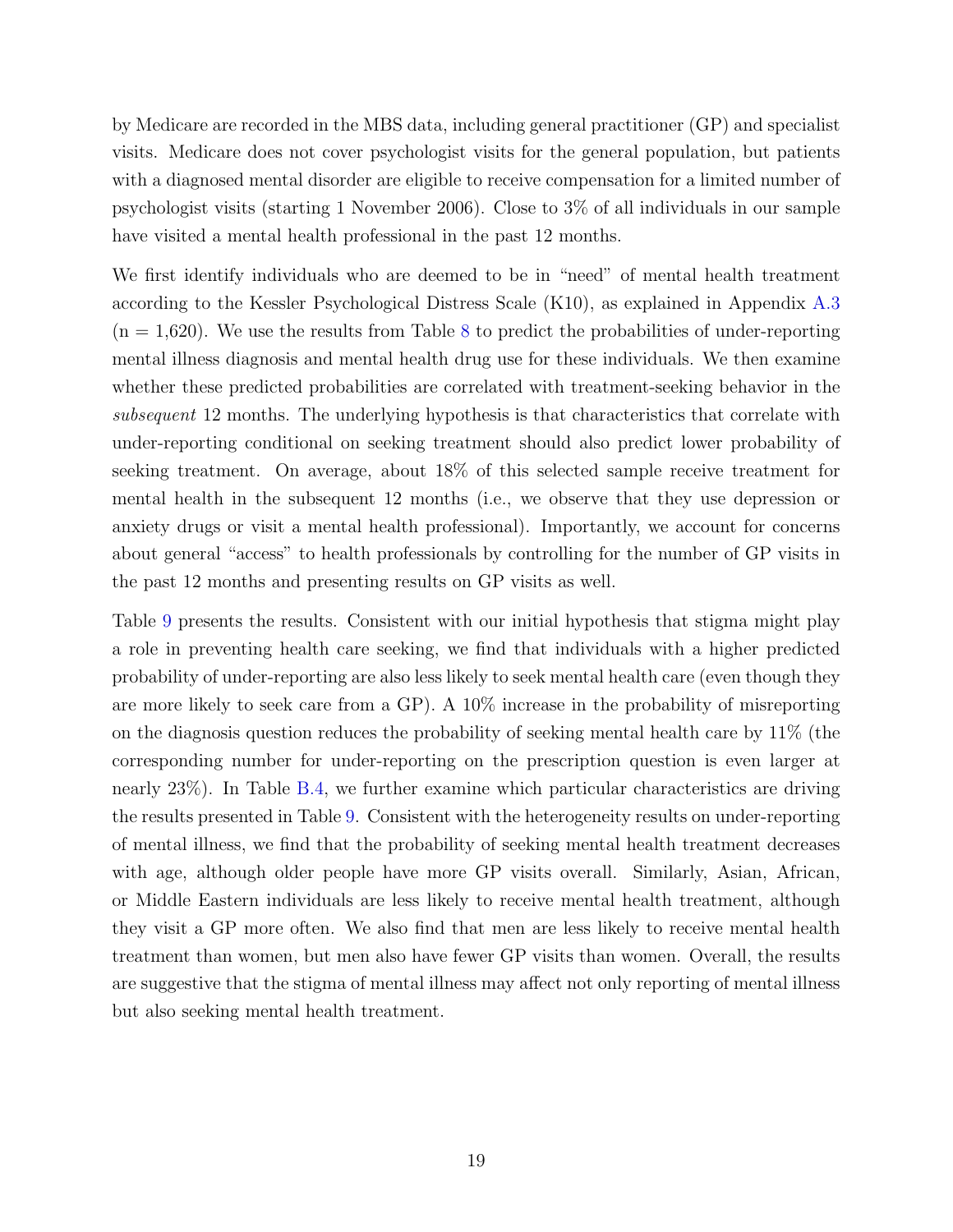## 5 Conclusion

Conditional on taking prescription medication, we find that individuals are much more likely to under-report diagnosis and prescription drug use regarding mental health ailments, compared to other conditions. We interpret the additional misreporting in mental health as evidence of the stigma of mental health issues. Our simple model posits that if mental health concerns are seen as an undesirable trait in society, people are more likely to hide them, even when the costs of truthfully reporting are quite low.

Our interpretation of misreporting as evidence of stigma is based on a broad definition of stigma. It is perhaps natural to think of stigma as taste-based discrimination (people dislike others with depression), with the resulting costs. Since we only observe individual agents' reporting choices, we are unable to separate misreporting directly due to stigma concerns from misreporting due to the agent's intrinsic motivations such as guilt, shame, self-image issues, etc. In our context, therefore, stigma is an amalgam of these forces. We posit that these intrinsic motivations also arise indirectly from the same basic force—in the absence of discrimination concerns, there is nothing to feel shameful/guilty about.

We can separate this notion of stigma from concerns about labor market discrimination since a large portion of our sample is retired, we can claim that there is no *labor market based* statistical discrimination motive in their responses. In future work, we hope to shed light on the more nuanced differences between discrimination concerns and the related intrinsic motivations mentioned above.

The most important facet of stigma that pertains to public health policy is the extent to which it might prevent individuals from seeking appropriate care. Our results show that stigma concerns play a significant role in determining health care seeking behavior in the case of mental health. To the extent that policy or broader market forces can reduce stigma in mental health, our conclusions suggest that this will lead to more individuals seeking and obtaining treatment, and eventually lessening the burden of the disease.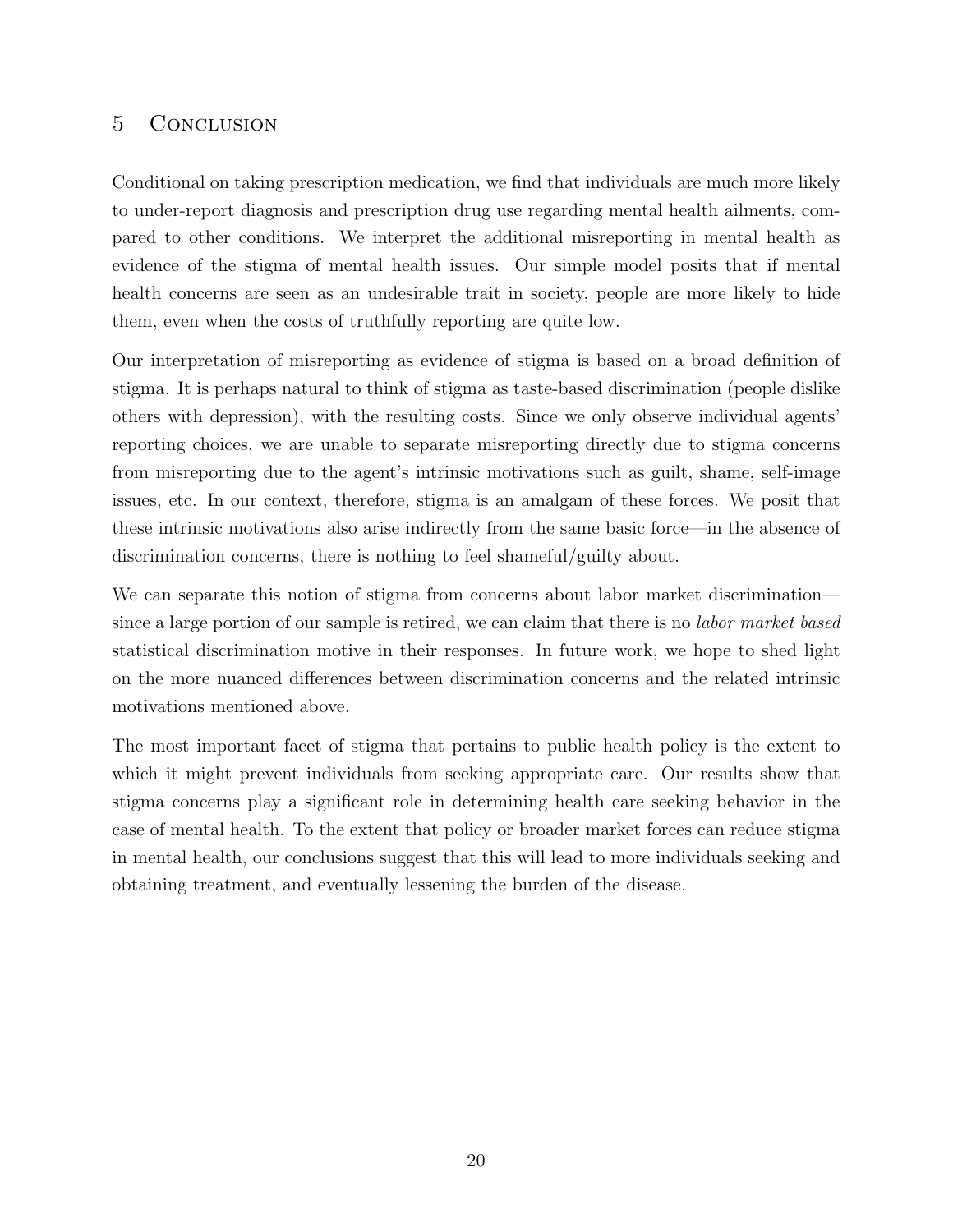#### **REFERENCES**

- <span id="page-21-8"></span>AKERLOF, G. A., AND R. E. KRANTON (2000): "Economics and identity," Quarterly journal of Economics, 115(3), 715–753.
- <span id="page-21-9"></span>Al-Najjar, N. I., and M. M. Pai (2014): "Coarse decision making and overfitting," Journal of Economic Theory, 150, 467–486.
- <span id="page-21-7"></span>Almada, L., I. M. McCarthy, and R. Tchernis (2015): "What Can We Learn About the Effects of Food Stamps on Obesity in the Presence of Misreporting?," (February 11, 2015). Available at [SSRN:http://ssrn.com/abstract=2563822orhttp://dx.doi.org/10.](SSRN: http://ssrn.com/abstract=2563822 or http://dx.doi.org/10.2139/ssrn.2563822) [2139/ssrn.2563822.](SSRN: http://ssrn.com/abstract=2563822 or http://dx.doi.org/10.2139/ssrn.2563822)
- <span id="page-21-10"></span>AMH (2015): Australian Medicines Handbook. Australian Medicines Handbook : Adelaide, S.Aust.
- <span id="page-21-11"></span>AUSTRALIAN BUREAU OF STATISTICS (2012): "Use of the Kessler Psychological Distress Scale in ABS Health Surveys, Australia, 2007-08," Information paper, catalogue no. 4817.0.55.001.
- <span id="page-21-6"></span>BAKER, M., M. STABILE, AND C. DERI (2004): "What do self-reported, objective, measures of health measure?," Journal of Human Resources, 39(4), 1067–1093.
- <span id="page-21-4"></span>BÉNABOU, R., AND J. TIROLE (2011): "Identity, morals, and taboos: Beliefs as assets," The Quarterly Journal of Economics, 126(2), 805–855.
- <span id="page-21-3"></span>Benabou, R., and J. Tirole (2011): "Laws and norms," Discussion paper, National Bureau of Economic Research.
- <span id="page-21-0"></span>BESLEY, T., AND S. COATE (1992): "Understanding welfare stigma: taxpayer resentment and statistical discrimination," Journal of Public Economics, 48(2), 165–183.
- <span id="page-21-2"></span>Blume, L. (2002): "Stigma and social control," Discussion paper, Reihe Okonomie/Economics Series, Institut für Höhere Studien (IHS).
- <span id="page-21-1"></span>BLUMKIN, T., Y. MARGALIOTH, AND E. SADKA (2014): "Welfare Stigma Re-examined," Journal of Public Economic Theory, doi: 10.1111/jpet.12109.
- <span id="page-21-5"></span>Bound, J., C. Brown, and N. Mathiowetz (2001): "Measurement error in survey data," Handbook of econometrics, 5, 3705–3843.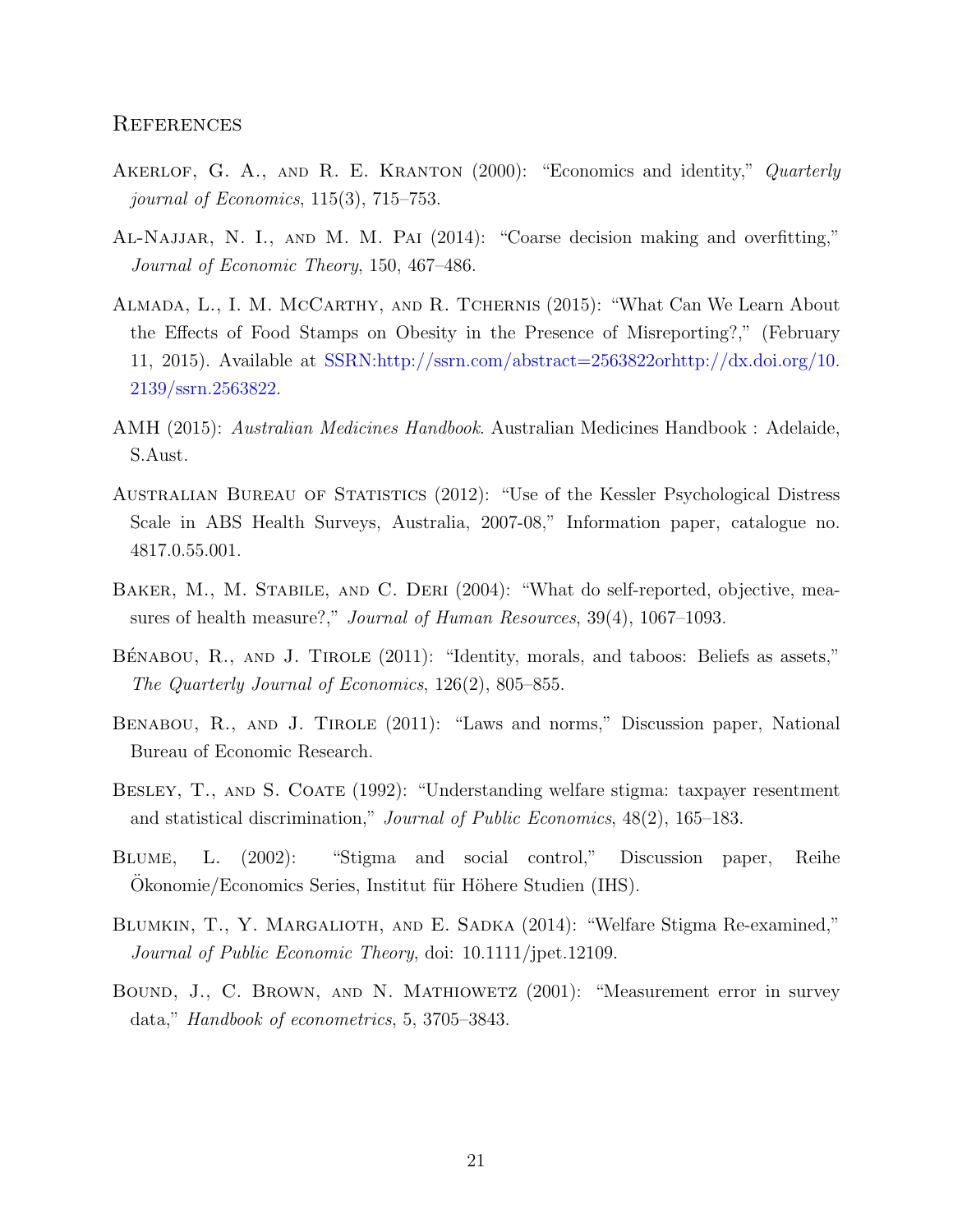- <span id="page-22-7"></span>Coffman, K. B., L. C. Coffman, and K. M. M. Ericson (2013): "The size of the LGBT population and the magnitude of anti-gay sentiment are substantially underestimated," Discussion paper, National Bureau of Economic Research.
- <span id="page-22-10"></span>Comino, E., D. Tran, M. Haas, J. Flack, B. Jalaludin, L. Jorm, and M. Harris (2013): "Validating self-report of diabetes use by participants in the 45 and up study: a record linkage study," BMC Health Services Research, 13(1), 481.
- <span id="page-22-2"></span>CURRIE, J. (2004): "The take up of social benefits," National Bureau of Economic Research Working Paper No. 10488.
- <span id="page-22-4"></span>DERKSEN, L., A. MUULA, AND J. VAN OOSTERHOUT (2014): "Love in the Time of HIV: Theory and Evidence on Social Stigma and Health Seeking Behavior," .
- <span id="page-22-11"></span>Ellis, P. M., and D. A. R. Smith (2002): "Treating depression: the beyondblue guidelines for treating depression in primary care," Medical Journal of Australia, 176(10), S77–S83.
- <span id="page-22-9"></span>FESTINGER, L., AND J. M. CARLSMITH (1959): "Cognitive consequences of forced compliance.," The Journal of Abnormal and Social Psychology, 58(2), 203.
- <span id="page-22-3"></span>Furuya, K. (2002): "A socio-economic model of stigma and related social problems," Journal of Economic Behavior & Organization, 48(3), 281–290.
- <span id="page-22-0"></span>GOFFMAN, E. (1963): Stigma: Notes on the management of spoiled identity. Simon and Schuster.
- <span id="page-22-12"></span>GOODNICK, P. J., I. JIMENEZ, AND A. KUMAR (1997): "Sertraline in diabetic neuropathy: preliminary results," Annals of clinical psychiatry, 9(4), 255–257.
- <span id="page-22-6"></span>HARLOW, S. D., AND M. S. LINET (1989): "Agreement between questionnaire data and medical records: the evidence for accuracy of recall.," American Journal of Epidemiology, 129(2), 233–48.
- <span id="page-22-8"></span>HEFFETZ, O., AND K. LIGETT (2014): "Privacy and Data-Based Research," The Journal of Economic Perspectives, 28(2), 75–98.
- <span id="page-22-1"></span>Hinshaw, S. P. (2007): The mark of shame: Stigma of mental illness and agenda for change. Oxford University Press, New York.
- <span id="page-22-5"></span>Hoffmann, V., J. R. Fooks, and K. D. Messer (2014): "Measuring and Mitigating HIV Stigma: A Framed Field Experiment," Economic Development and Cultural Change, 62(4), 701–726.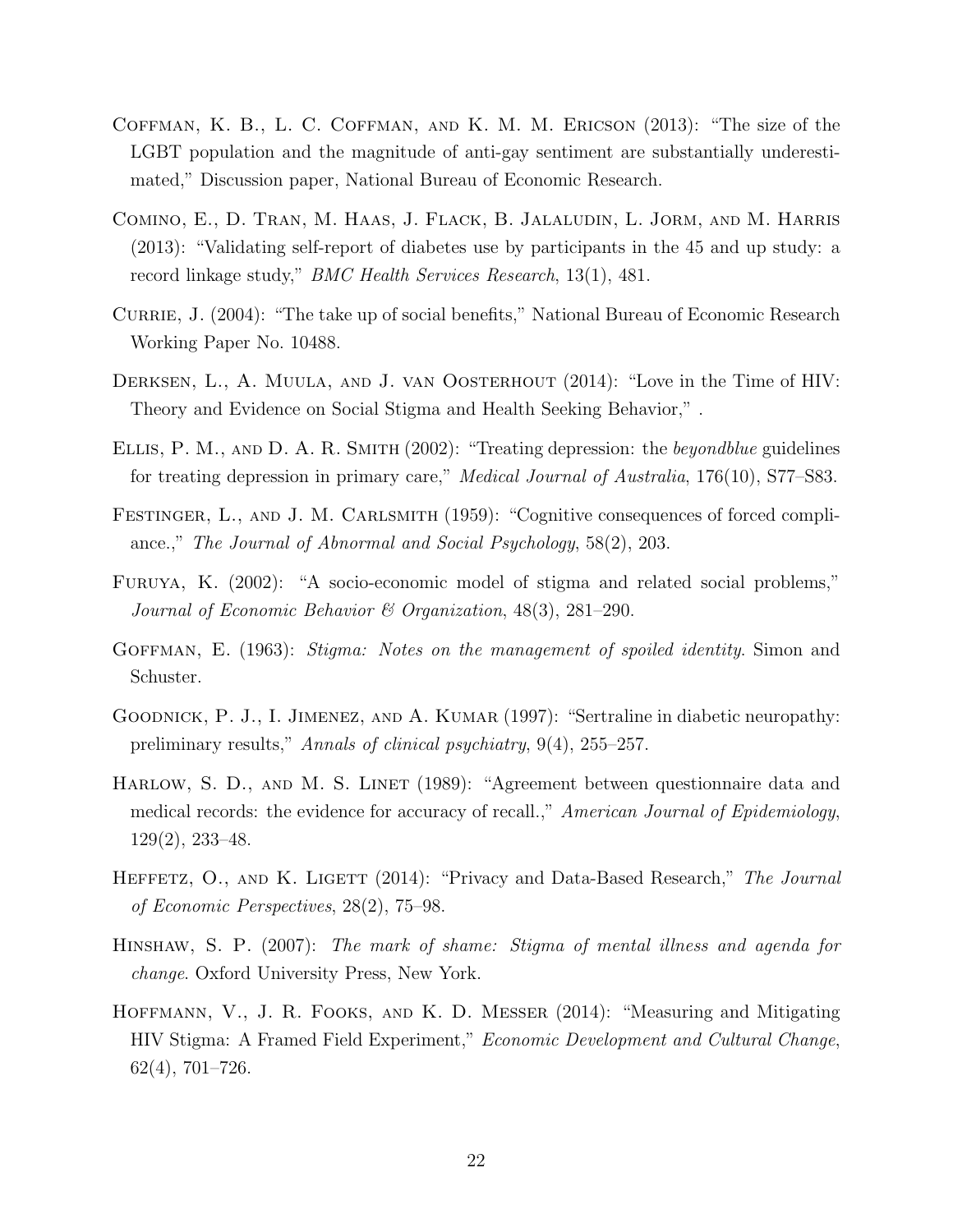- <span id="page-23-3"></span>ISHIDA, J. (2003): "The role of social norms in a model of marriage and divorce," *Journal* of economic behavior  $\mathcal C$  organization, 51(1), 131–142.
- <span id="page-23-8"></span>Johar, M., G. Jones, and E. Savage (2012): "Healthcare Expenditure Profile of Older Australians: Evidence from Linked Survey and Health Administrative Data," Economic Papers: A journal of applied economics and policy, 31(4), 451–463.
- <span id="page-23-4"></span>JOHNSTON, D. W., C. PROPPER, AND M. A. SHIELDS (2009): "Comparing subjective and objective measures of health: Evidence from hypertension for the income/health gradient," Journal of health economics, 28(3), 540–552.
- <span id="page-23-1"></span>Kupfer, D. J., E. Frank, and J. M. Perel (1989): "THe advantage of early treatment intervention in recurrent depression," Archives of General Psychiatry, 46(9), 771–775.
- <span id="page-23-11"></span>Livingston, J. D., and J. E. Boyd (2010): "Correlates and consequences of internalized stigma for people living with mental illness: A systematic review and meta-analysis," Social Science & Medicine, 71(12), 2150–2161.
- <span id="page-23-0"></span>Mahajan, A. P., J. N. Sayles, V. A. Patel, R. H. Remien, D. Ortiz, G. Szekeres, AND T. J. COATES  $(2008)$ : "Stigma in the HIV/AIDS epidemic: a review of the literature and recommendations for the way forward," AIDS (London, England), 22(Suppl 2), S67.
- <span id="page-23-9"></span>Mant, A., V. A. Rendle, W. D. Hall, P. B. Mitchell, W. S. Montgomery, P. R. MCMANUS, AND I. B. HICKIE (2004): "Making new choices about antidepressants in Australia: the long view 19752002," Medical Journal of Australia, 181(7), 21.
- <span id="page-23-5"></span>Marquis, K. H., and J. C. Moore (2010): "Measurement errors in SIPP program reports," Survey Methodology, 1.
- <span id="page-23-10"></span>McQuay, H., M. Tramer, B. Nye, D. Carroll, P. Wiffen, and R. Moore (1996): "A systematic review of antidepressants in neuropathic pain,"  $Pain$ ,  $68(2)$ ,  $217-227$ .
- <span id="page-23-6"></span>Meyer, B. D., W. K. Mok, and J. X. Sullivan (2009): "The under-reporting of transfers in household surveys: its nature and consequences," National Bureau of Economic Research Working Paper No. 15181.
- <span id="page-23-2"></span>MOFFITT, R. (1983): "An economic model of welfare stigma," The American Economic Review, 73(5), 1023–1035.
- <span id="page-23-7"></span>Mullainathan, S. (2002): "Thinking through categories," Unpublished manuscript: [http://www.chicagobooth.edu/research/workshops/theoryoforg/archive/PDF/](http://www.chicagobooth.edu/research/workshops/theoryoforg/archive/PDF/mullainathan.pdf) [mullainathan.pdf.](http://www.chicagobooth.edu/research/workshops/theoryoforg/archive/PDF/mullainathan.pdf)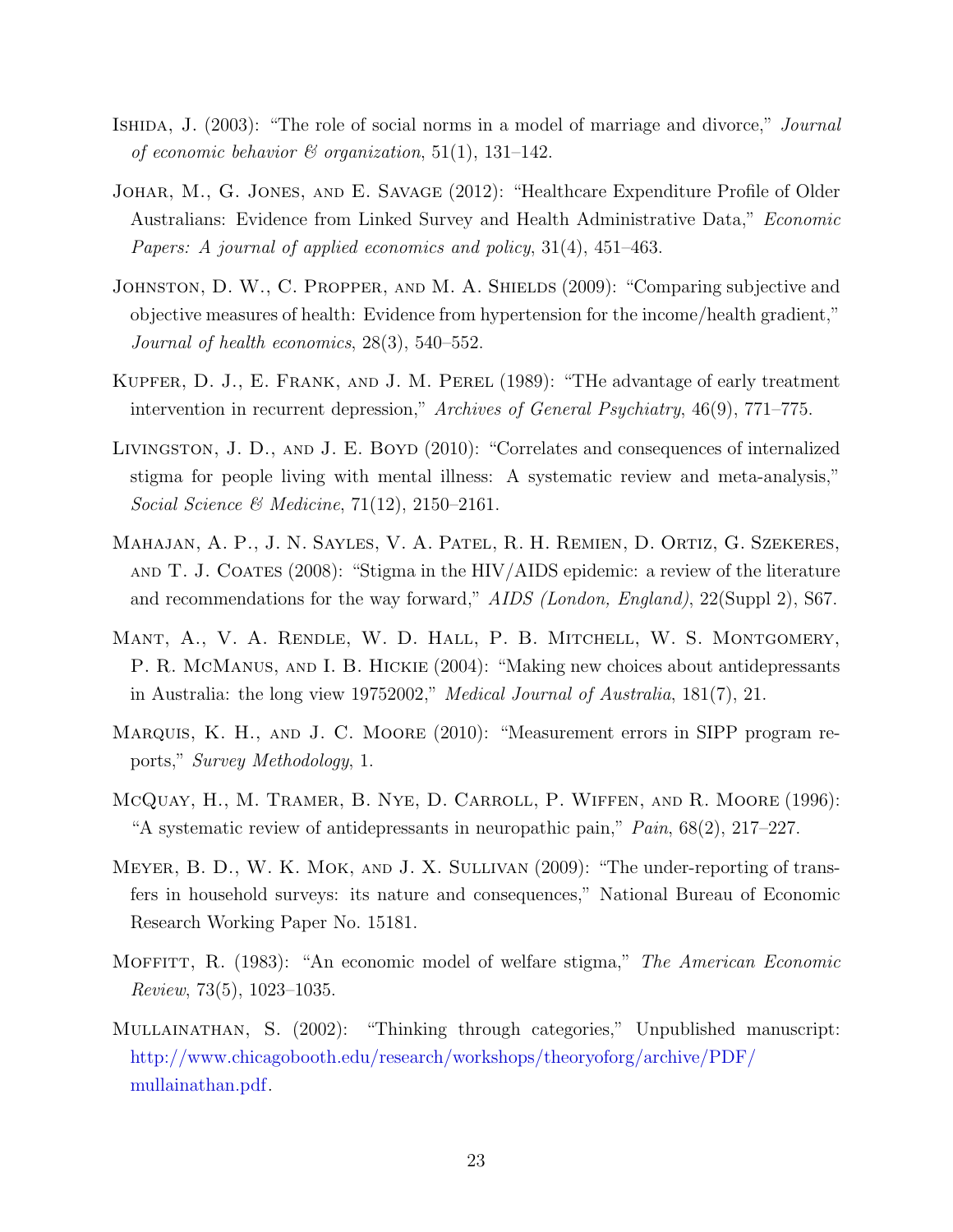- <span id="page-24-3"></span>Mullainathan, S., J. Schwartzstein, and A. Shleifer (2008): "Coarse thinking and persuasion," Quaterly Journal of Economics, 123(2).
- <span id="page-24-5"></span>National Health and Medical Research Council (2004): "General Guidelines for Medical Practitioners on Providing Information to Patients," Commonwealth of Australia.
- <span id="page-24-2"></span>Ngatia, M. (2011): "Social interactions and individual reproductive decisions," Discussion paper, Working paper, Yale University.
- <span id="page-24-4"></span>SCHWARTZSTEIN, J. (2014): "Selective attention and learning," Journal of the European Economic Association, 12(6), 1423–1452.
- <span id="page-24-6"></span>SINDRUP, S. H., E. GRODUM, L. F. GRAM, AND H. BECK-NIELSEN (1991): "Concentration-response relationship in paroxetine treatment of diabetic neuropathy symptoms: a patient-blinded dose-escalation study.," *Therapeutic drug monitoring*,  $13(5)$ , 408–414.
- <span id="page-24-1"></span>THORNTON, R. L. (2008): "The demand for, and impact of, learning HIV status," The American economic review, 98(5), 1829.
- <span id="page-24-0"></span>U.S. Department of Health and Human Services (1999): "Mental Health: A Report of the Surgeon General.," Rockville, MD: U.S. Department of Health and Human Services, Substance Abuse and Mental Health Services Administration, Center for Mental Health Services, National Institutes of Health, National Institute of Mental Health.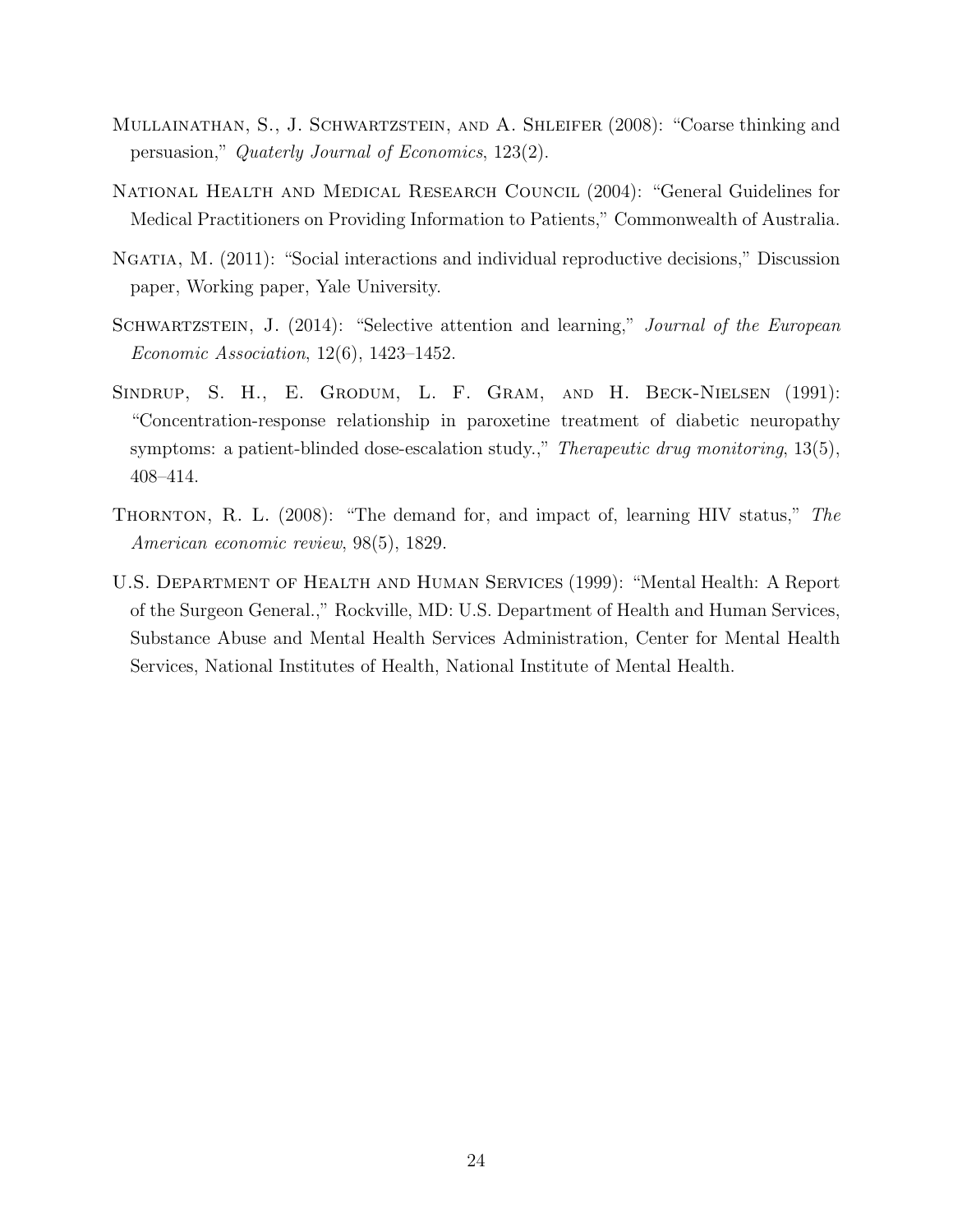<span id="page-25-0"></span>Figure 1: Variation in under-reporting rates of mental illness and other diagnoses by treatment intensity.



Notes: The under-reporting rate is estimated as the proportion of individuals observed purchasing drugs for a given condition who do not report this condition in the survey. In Graph A, treatment intensity is measured by the total number of prescriptions filled, and in Graph B, it is measured by the duration of the longest treatment spell (in months).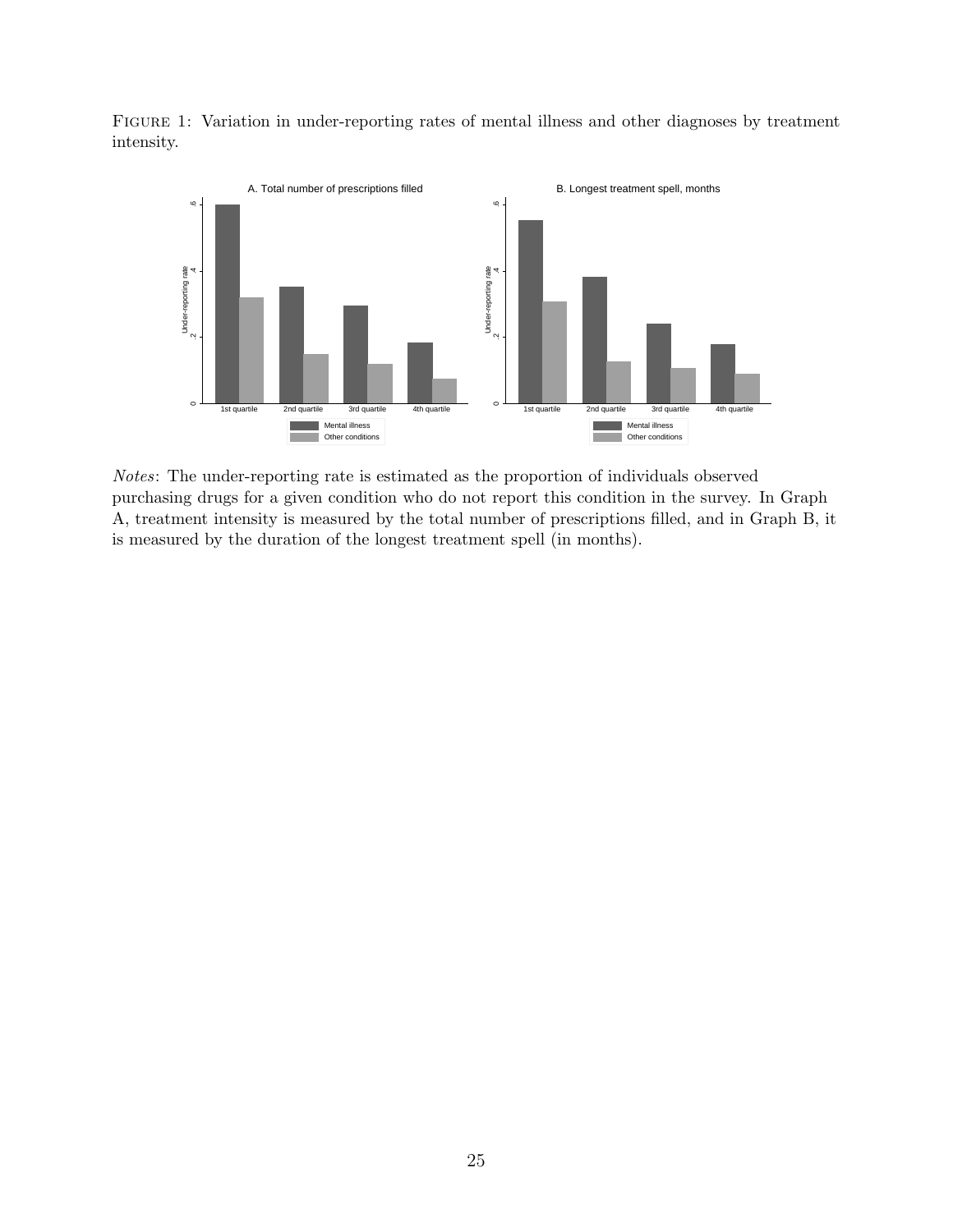Figure 2: Doctor-specific under-reporting rates of mental illness diagnosis

<span id="page-26-0"></span>

Notes: The under-reporting rate for each doctor is estimated as the proportion of his/her patients observed purchasing drugs for depression who do not report mental illness diagnosis in the survey.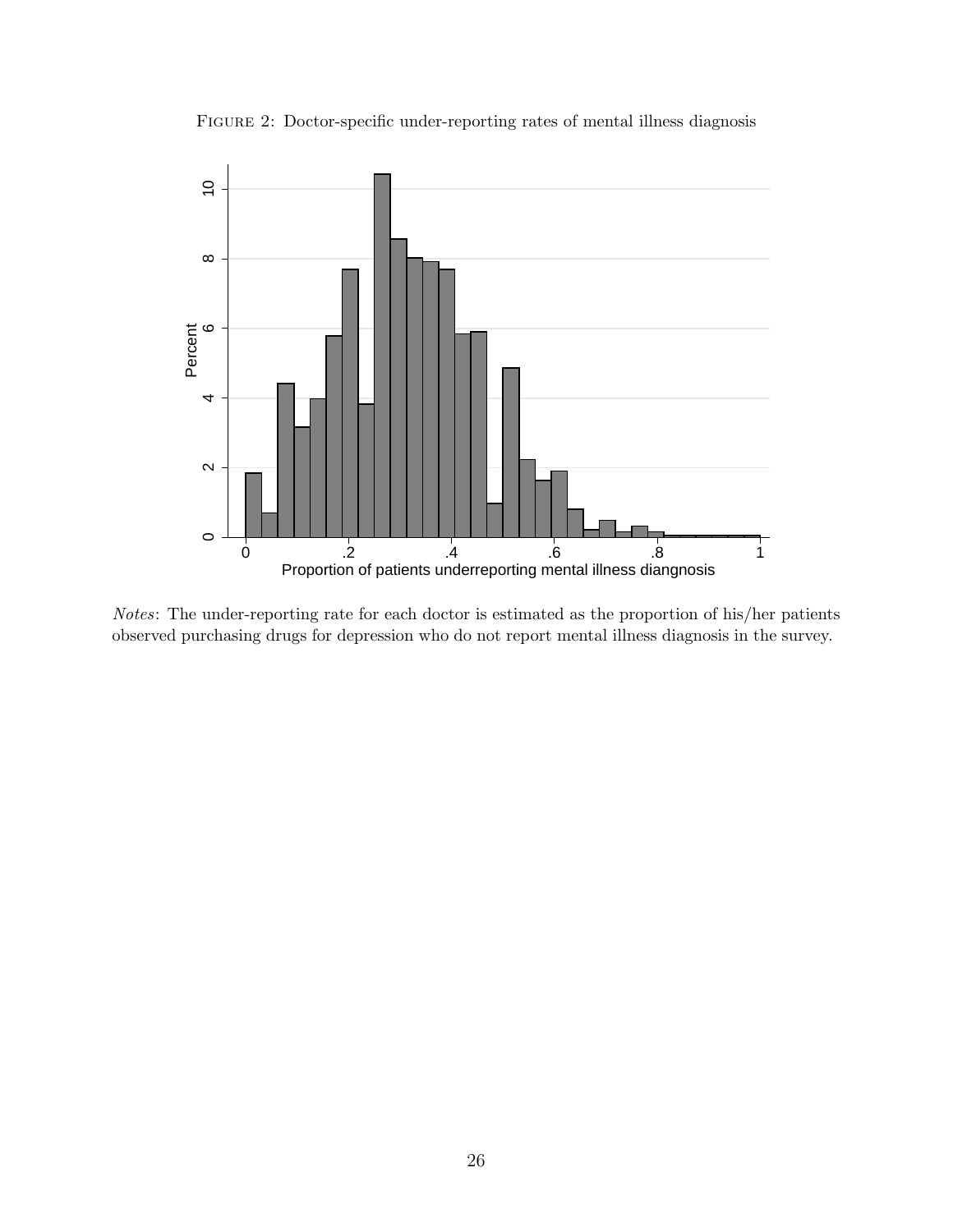Figure 3: Variation in under-reporting rate of mental illness by age

<span id="page-27-0"></span>

Notes: The under-reporting rate of mental illness diagnosis is estimated as the proportion of individuals observed purchasing drugs for depression drugs who do not report mental illness diagnosis in the survey. The under-reporting rate of mental health drug use is estimated as the proportion of individuals observed purchasing drugs for depression who do not report using depression drugs in the survey. The lines in the graph represent the estimates of Epanechnikov kernel-weighted local polynomial regression estimates. Top 1% of the age distribution are excluded from estimations.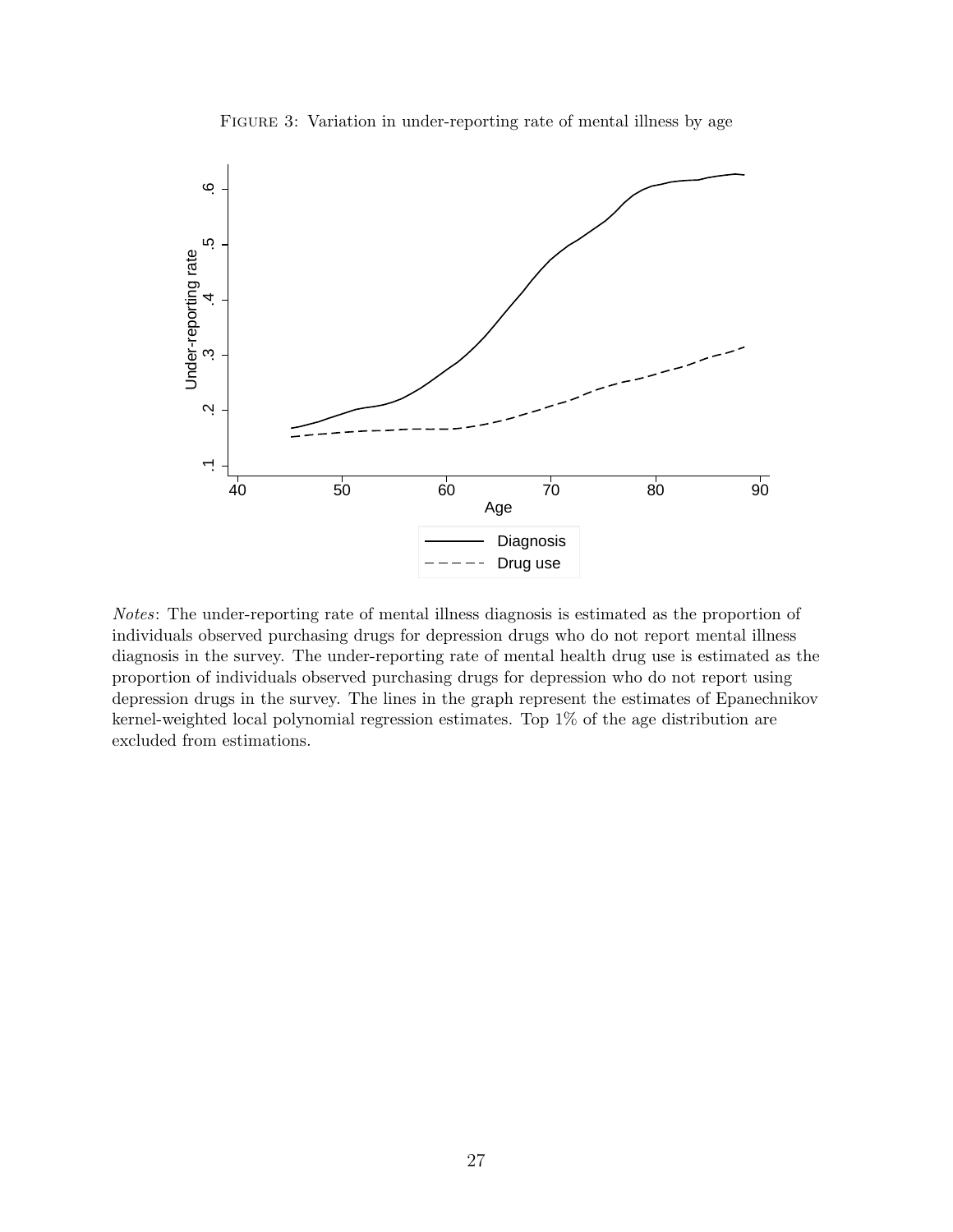

<span id="page-28-0"></span>Figure 4: Variation in under-reporting rate of mental illness by sex and education

Notes: The under-reporting rate of mental illness diagnosis is estimated as the proportion of individuals observed purchasing drugs for depression who do not report mental illness diagnosis in the survey. The under-reporting rate of mental health drug use is estimated as the proportion of individuals purchasing drugs for depression who do not report depression drug use in the survey.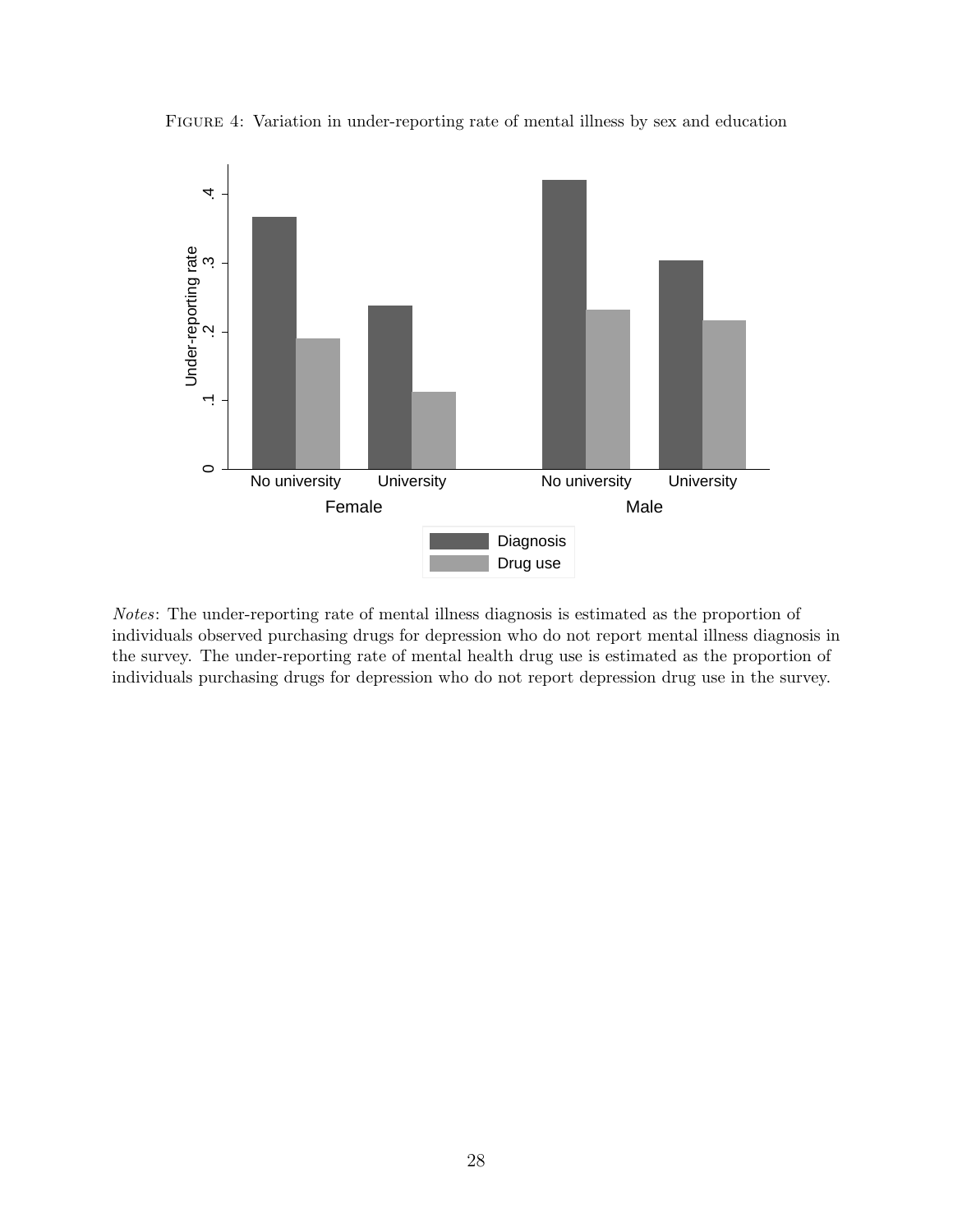<span id="page-29-0"></span>Figure 5: Variation in under-reporting rates of mental illness by employment status and local area socioeconomic status.



Notes: The under-reporting rate of mental illness diagnosis is estimated as the proportion of individuals observed purchasing drugs for depression who do not report mental illness diagnosis in the survey. The under-reporting rate of mental health drug use is estimated as the proportion of individuals observed purchasing drugs for depression who do not report depression drug use in the survey. A "lower" ("higher") socioeconomic status area is as an area with lower (greater) than median SEIFA index.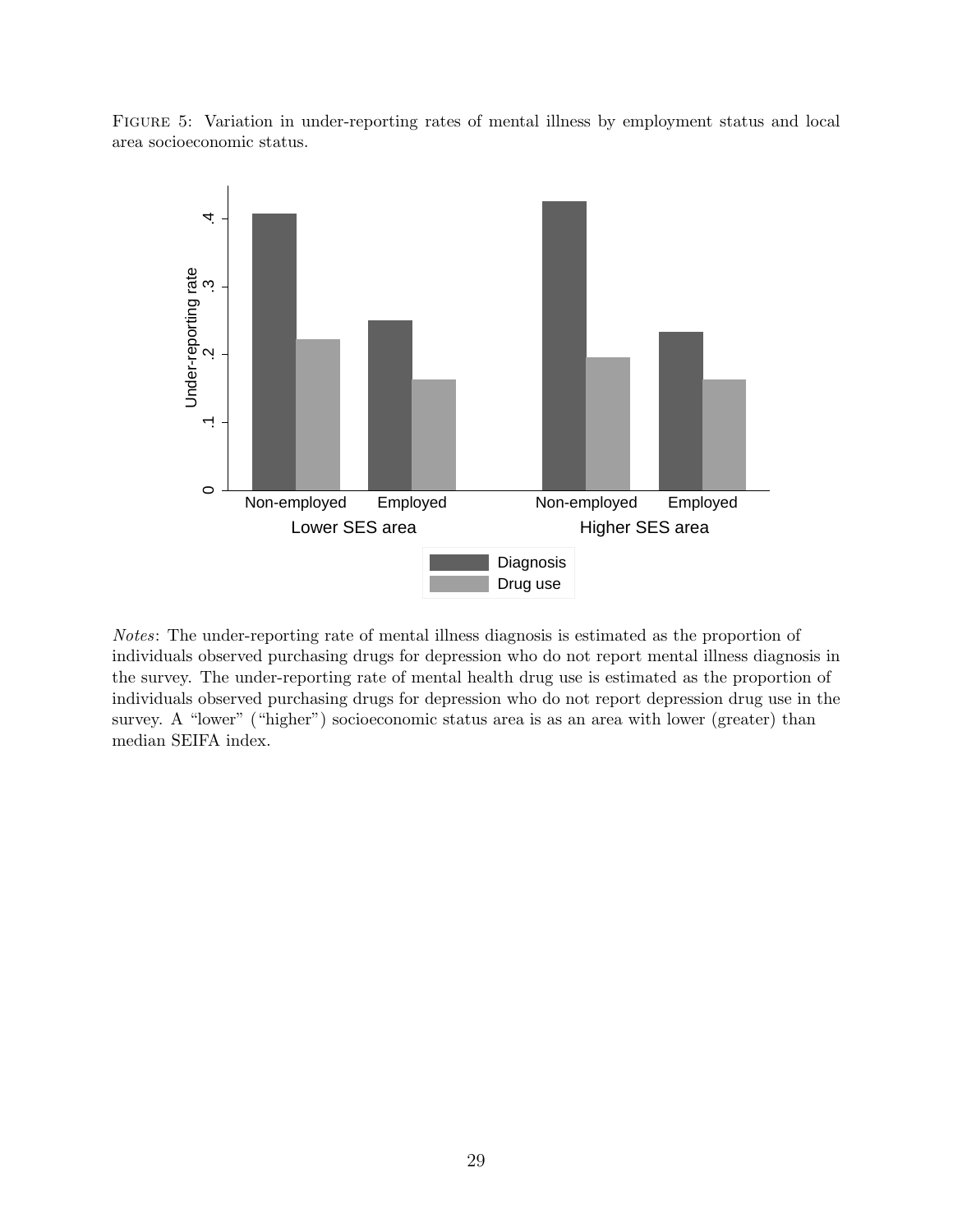<span id="page-30-0"></span>

|                                                        | Mean $(sd)$  |
|--------------------------------------------------------|--------------|
| A.Demographic and socioeconomic characteristics        |              |
| Age                                                    | 62.59(11.05) |
| Male                                                   | 0.46         |
| Ancestry <sup>a</sup> :                                |              |
| Australian/New Zealand                                 | 0.53         |
| European                                               | 0.71         |
| Asian                                                  | 0.04         |
| African/Middle Eastern                                 | 0.01         |
| American                                               | 0.01         |
| University degree                                      | 0.24         |
| Employment status:                                     |              |
| Self-employed                                          | 0.13         |
| Employed for wages                                     | 0.35         |
| Unemployed                                             | 0.02         |
| Retired                                                | 0.38         |
| Other                                                  | 0.12         |
| Local area SES (SEIFA Index):                          |              |
| 1st quintile                                           | 0.10         |
| 2nd quintile                                           | 0.17         |
| 3rd quintile                                           | 0.24         |
| 4th quintile                                           | 0.21         |
| 5th quintile                                           | 0.28         |
| <b>B.</b> Self-reported lifetime diagnoses             |              |
| Depression/Anxiety                                     | 0.19         |
| Cardiovascular disease $^b$                            | 0.42         |
| Diabetes                                               | 0.09         |
| C. Self-reported prescription drug use in past 4 weeks |              |
| Depression                                             | 0.04         |
| Cardiovascular disease $^c$                            | 0.38         |
| Diabetes                                               | 0.05         |
| Other condition <sup>d</sup>                           | 0.26         |
| Observations                                           | 215,618      |

Table 1: Descriptive statistics of key variables

Notes: <sup>a</sup> Ancestry categories are not mutually exclusive, because respondents can select more than one ancestry.  $\overset{b}{\phantom{b}}$  Hypertension, heart disease, or stroke.  $\overset{c}{\phantom{c}}$  Hypertension, congestive high failure, high blood cholesterol, or thrombosis.  $d$  heartburn, gout, or thyroid problems.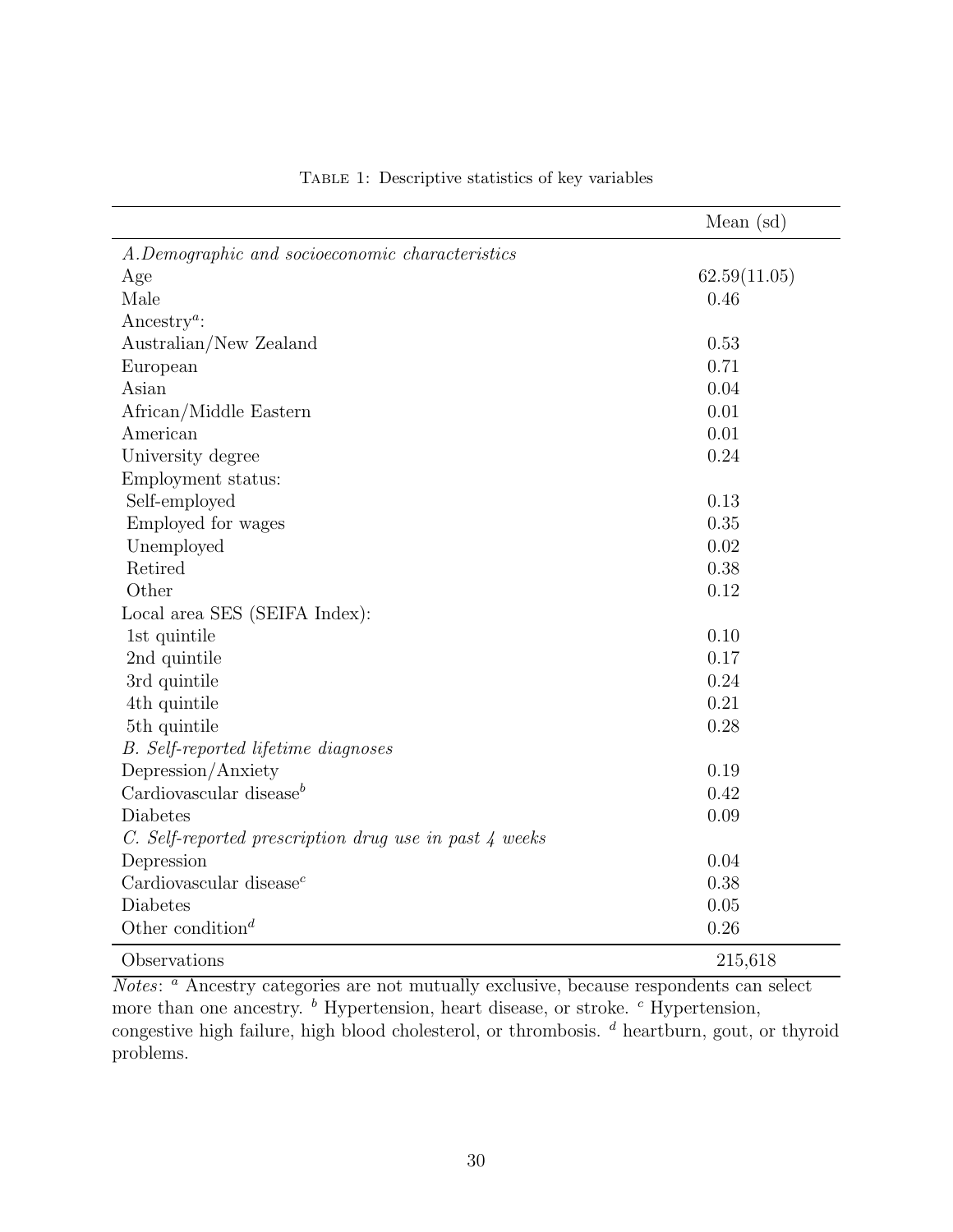<span id="page-31-0"></span>

|                                          | Under-reporting rate |         | Difference from MI |         |                  |
|------------------------------------------|----------------------|---------|--------------------|---------|------------------|
|                                          | Estimate             | S.E.    | Estimate           | S.E.    | $Obest vationsa$ |
| A. Self-reported diagnoses               |                      |         |                    |         |                  |
| Mental illness                           | 0.365                | (0.003) |                    |         | 31,199           |
| Other conditions:                        | 0.169                | (0.001) | $-0.196***$        | (0.003) | 94,188           |
| Cardiovascular diseases <sup>b</sup>     | 0.178                | (0.001) | $-0.187***$        | (0.003) | 80,344           |
| <b>Diabetes</b>                          | 0.113                | (0.003) | $-0.252***$        | (0.004) | 13,844           |
| B. Self-reported prescription drug use   |                      |         |                    |         |                  |
| Mental illness                           | 0.196                | (0.005) |                    |         | 5,810            |
| Other conditions:                        | 0.136                | (0.001) | $-0.059***$        | (0.005) | 108,045          |
| Cardiovascular diseases $^c$             | 0.139                | (0.001) | $-0.057***$        | (0.005) | 77,711           |
| Diabetes                                 | 0.129                | (0.005) | $-0.067***$        | (0.007) | 5,026            |
| Other diseases <sup><math>d</math></sup> | 0.130                | (0.002) | $-0.066***$        | (0.006) | 25,308           |

Table 2: The under-reporting rates of mental illness and other conditions

Notes: In panel A, under-reporting rate is estimated as the proportion of individuals observed purchasing drugs for a given condition who do not report this condition in the survey. In panel B, under-reporting rate is estimated as the proportion of individuals observed purchasing drugs for a given condition who do not report using these drugs in the survey. Standard errors (clustered at the individual level) in parentheses. <sup>a</sup>Unit of observation is individual-condition.  ${}^{b}$ Hypertension, heart disease, or stroke.  ${}^{c}$ Hypertension, congestive high failure, high blood cholesterol, or thrombosis. <sup>d</sup>heartburn, gout, or thyroid problems. ∗∗∗ indicates that the under-reporting rate of the condition is different from the under-reporting rate of mental illness at the  $1\%$  significance level.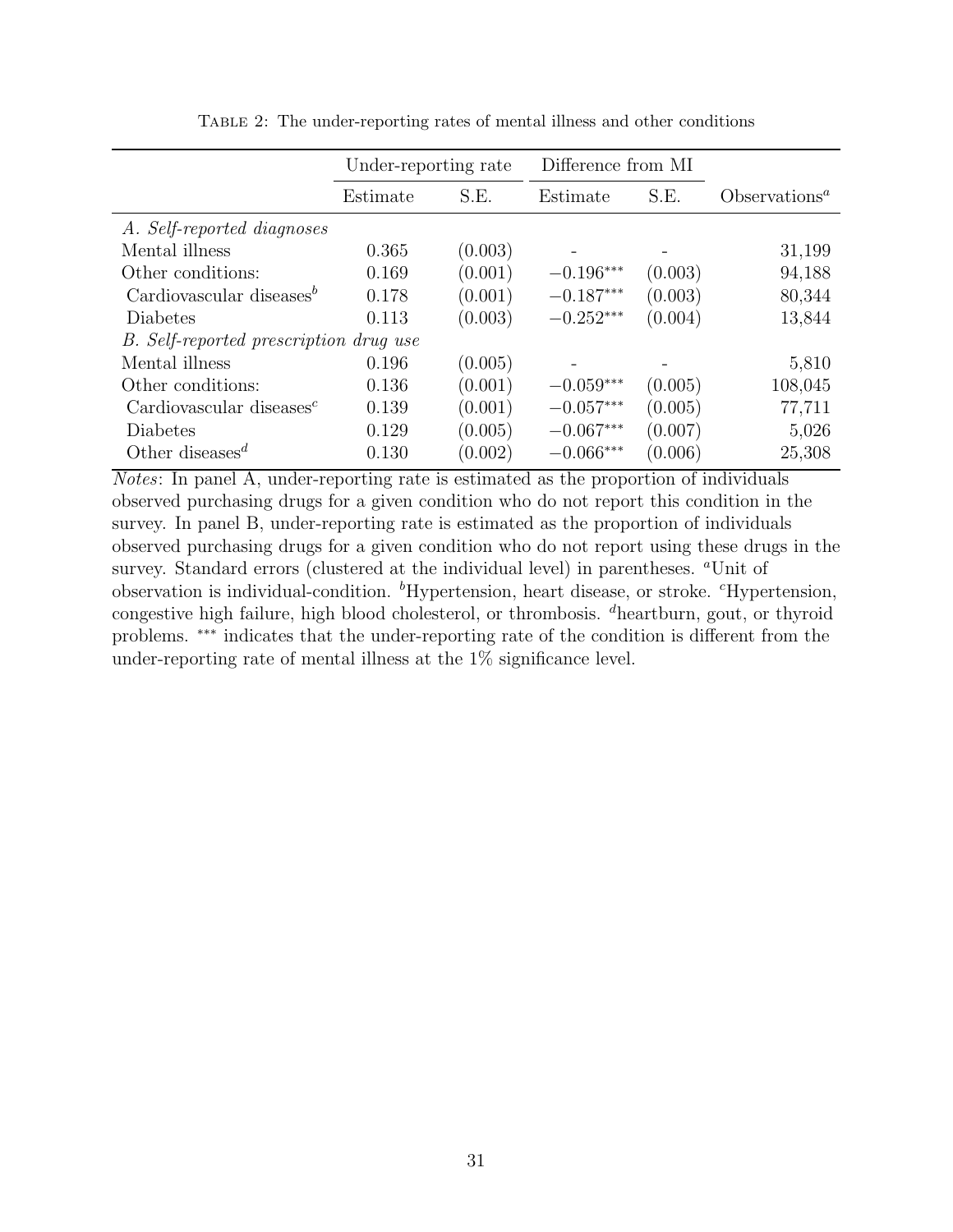|                                        | $MI+CVD$         | MI+Diabetes      | $MI+ CVD+Diabetes$ |
|----------------------------------------|------------------|------------------|--------------------|
|                                        | (1)              | (2)              | (3)                |
| A. Self-reported diagnoses             |                  |                  |                    |
| Mental illness                         | 0.441            | 0.446            | 0.462              |
|                                        | (0.004)          | (0.008)          | (0.009)            |
| Cardiovascular diseases $^a$           | 0.213            |                  | 0.202              |
|                                        | (0.003)          |                  | (0.007)            |
|                                        | $[-0.227]^{***}$ |                  | $[-0.260]^{***}$   |
| Diabetes                               |                  | 0.140            | 0.133              |
|                                        |                  | (0.006)          | (0.006)            |
|                                        |                  | $[-0.307]^{***}$ | $[-0.329]^{***}$   |
| Observations                           | 17,521           | 3,523            | 3,098              |
| B. Self-reported prescription drug use |                  |                  |                    |
| Mental illness                         | 0.221            | 0.224            | 0.250              |
|                                        | (0.010)          | (0.023)          | (0.030)            |
| Cardiovascular diseases <sup>b</sup>   | 0.144            |                  | 0.149              |
|                                        | (0.009)          |                  | (0.025)            |
|                                        | $[-0.077]$ ***   |                  | $[-0.101]^{***}$   |
| Diabetes                               |                  | 0.142            | 0.144              |
|                                        |                  | (0.019)          | (0.024)            |
|                                        |                  | $[-0.081]^{***}$ | $[-0.106]^{***}$   |
| Observations                           | 1,636            | 344              | 208                |

<span id="page-32-0"></span>Table 3: Within-individual differences in the under-reporting rates of mental illnesses and other conditions

Notes: The sample consists of individuals who take drugs for mental illness as well as cardiovascular disease and/or diabetes. MI stands for mental illness, and CVD for cardiovascular disease. In Panel A, under-reporting rate is estimated as the proportion of individuals observed purchasing drugs for a given condition who do not report this condition in the survey. In Panel B, under-reporting rate is estimated as the proportion of individuals observed purchasing drugs for a given condition who do not report using these drugs in the survey. Standard errors in parentheses. The differences between the under-reporting rates of other conditions and mental illnesses in square brackets. <sup>a</sup>Hypertension or heart disease; <sup>b</sup>Hypertension. <sup>\*\*\*</sup> indicates that the under-reporting rate of the condition is different from the under-reporting rate of mental illness at the  $1\%$ significance level.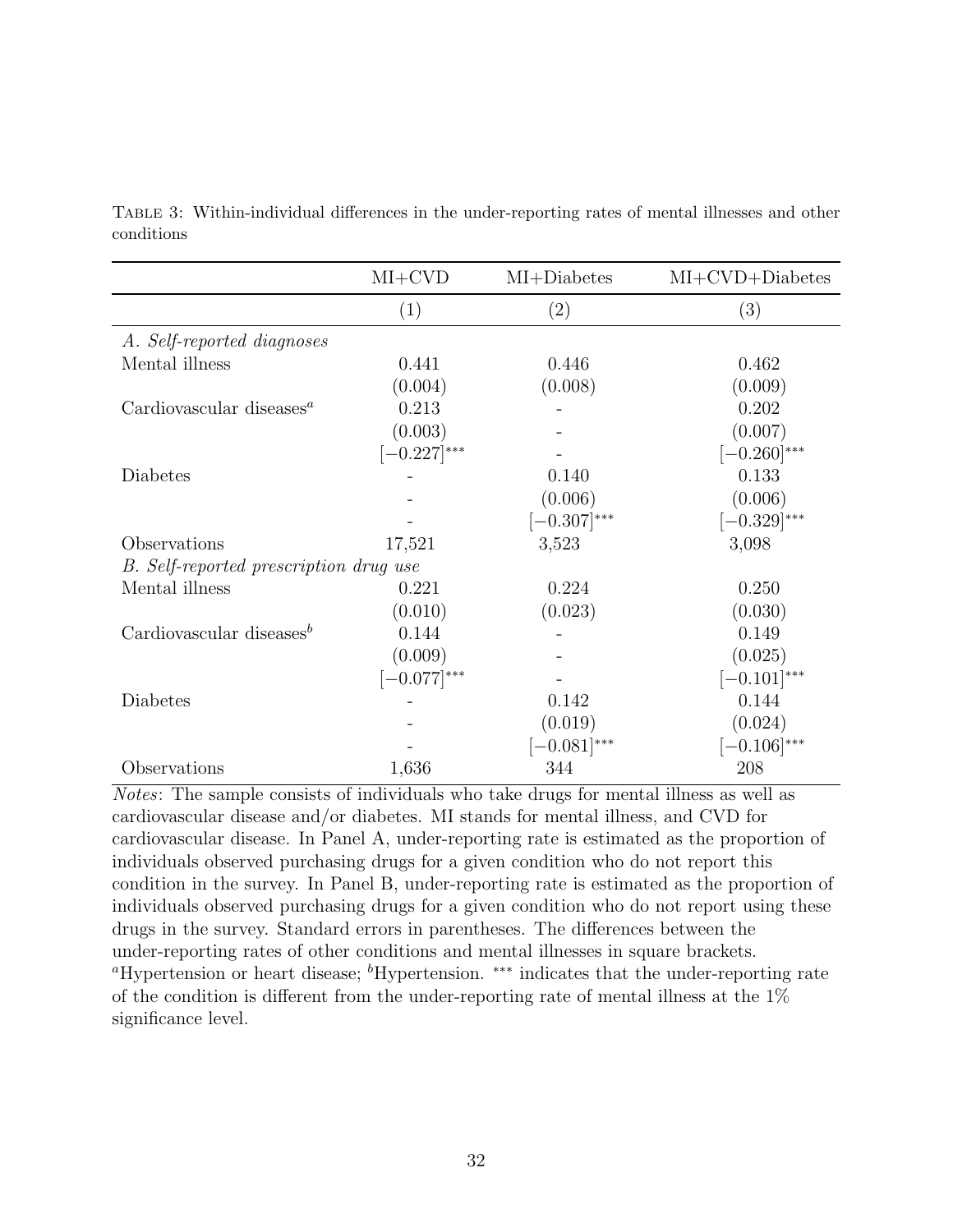|                                                   | Difference from MI |         |  |
|---------------------------------------------------|--------------------|---------|--|
|                                                   | Estimate           | S.E.    |  |
| A. Self-reported diagnoses                        |                    |         |  |
| Cardiovascular diseases <sup><math>a</math></sup> | $-0.169***$        | (0.002) |  |
| Diabetes                                          | $-0.239***$        | (0.003) |  |
| Observations <sup>b</sup>                         | 263,326            |         |  |
| Doctors                                           | 17,955             |         |  |
| B. Self-reported prescription drug use            |                    |         |  |
| Cardiovascular diseases $^c$                      | $-0.060***$        | (0.005) |  |
| Diabetes                                          | $-0.079***$        | (0.007) |  |
| Other diseases <sup><math>d</math></sup>          | $-0.070***$        | (0.005) |  |
| Observations <sup>b</sup>                         | 116,573            |         |  |
| Doctors                                           | 9,495              |         |  |

<span id="page-33-0"></span>Table 4: Within-doctor differences in the under-reporting rates of mental illness and other conditions

Notes: In Panel A, under-reporting is defined as not reporting a given condition in the survey conditional on purchasing drugs for this condition. In Panel B, under-reporting is defined as not reporting drug use for a given condition in the survey conditional on purchasing these drugs. Presented figures are estimates of prescribing doctor fixed-effects regressions. Standard errors (clustered at the individual level) in parentheses. <sup>a</sup>Hypertension, heart disease, or stroke.  $^{b}$ Unit of observation is individual-doctor-condition.  ${}^c$ Hypertension, congestive high failure, high blood cholesterol, or thrombosis.  ${}^d$ Heartburn, gout, or thyroid problems. ∗∗∗ indicates that the under-reporting rate of a condition is different from the under-reporting rate of mental illness at the 1% significance level.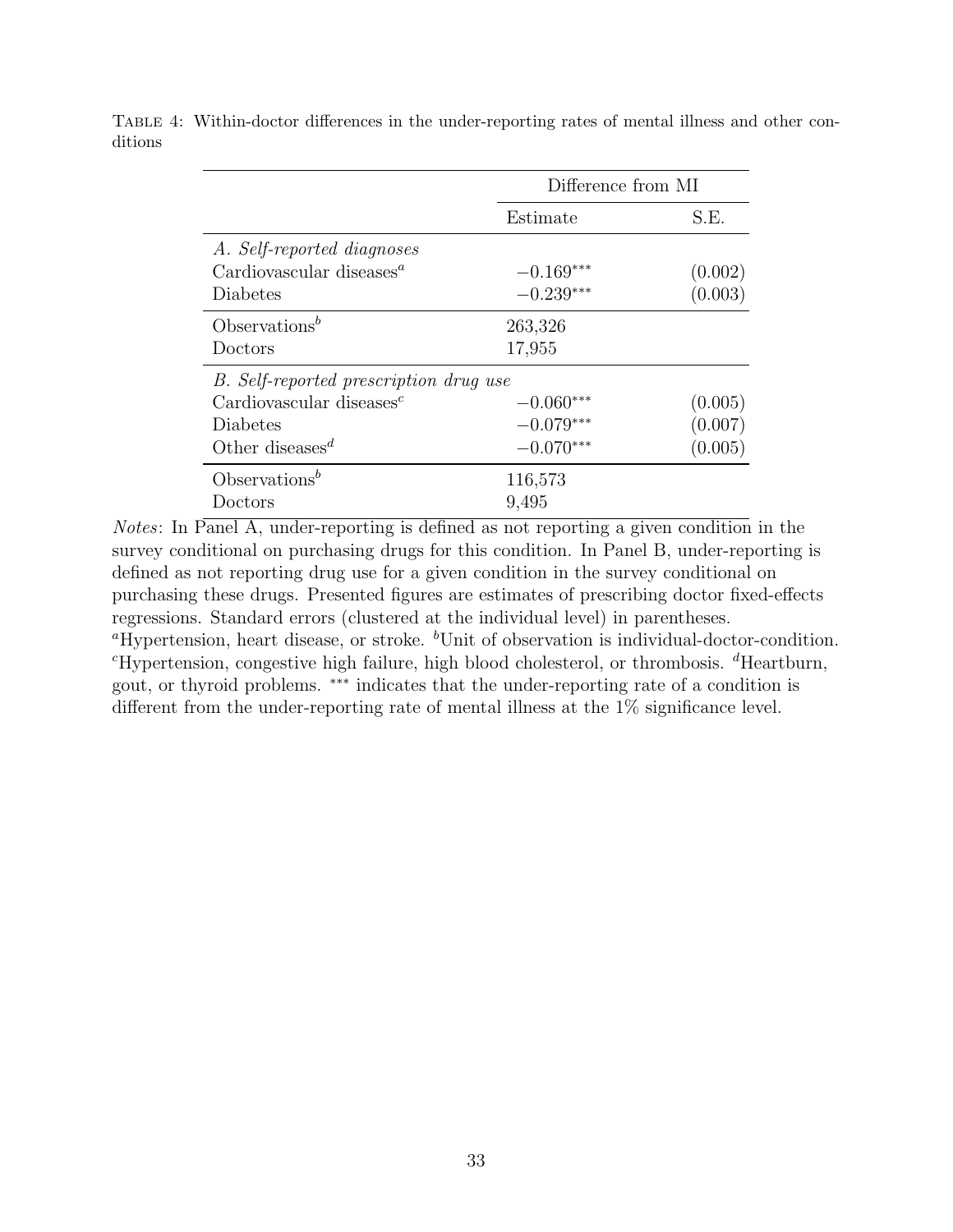|                         |                  | One drug          |        |                  | More than one drug |        |
|-------------------------|------------------|-------------------|--------|------------------|--------------------|--------|
|                         | Mean             | Diff. from MI     | $n^a$  | Mean             | Diff. from MI      | $n^a$  |
|                         | $\left(1\right)$ | $\left( 2\right)$ | (3)    | $\left(4\right)$ | (5)                | (6)    |
| Mental illness (MI)     | 0.187            |                   |        | 0.283            |                    |        |
|                         | (0.005)          |                   | 5,280  | (0.020)          |                    | 530    |
| Other conditions:       | 0.134            | $0.053***$        |        | 0.143            | $0.140***$         |        |
|                         | (0.001)          | (0.006)           | 77,478 | (0.002)          | (0.020)            | 30,567 |
| Cardiovascular diseases | 0.136            | $0.051***$        |        | 0.145            | $0.148***$         |        |
|                         | (0.002)          | (0.006)           | 52,298 | (0.002)          | (0.020)            | 25,413 |
| Diabetes                | 0.145            | $0.042***$        |        | 0.117            | $0.166***$         |        |
|                         | (0.008)          | (0.009)           | 2,143  | (0.006)          | (0.020)            | 2,883  |
| Other diseases          | 0.128            | $0.059***$        |        | 0.156            | $0.127***$         |        |
|                         | (0.002)          | (0.006)           | 23,037 | (0.008)          | (0.021)            | 2,271  |

<span id="page-34-0"></span>Table 5: Variation in the under-reporting rates of prescription drugs by the number of conditionspecific drugs taken in the past 6 months

Notes: The under-reporting rate is estimated as the proportion of individuals observed purchasing drugs for a given condition who do not report using these drugs in the survey. Standard errors (clustered at the individual level) in parentheses. "Unit of observation is individual-condition.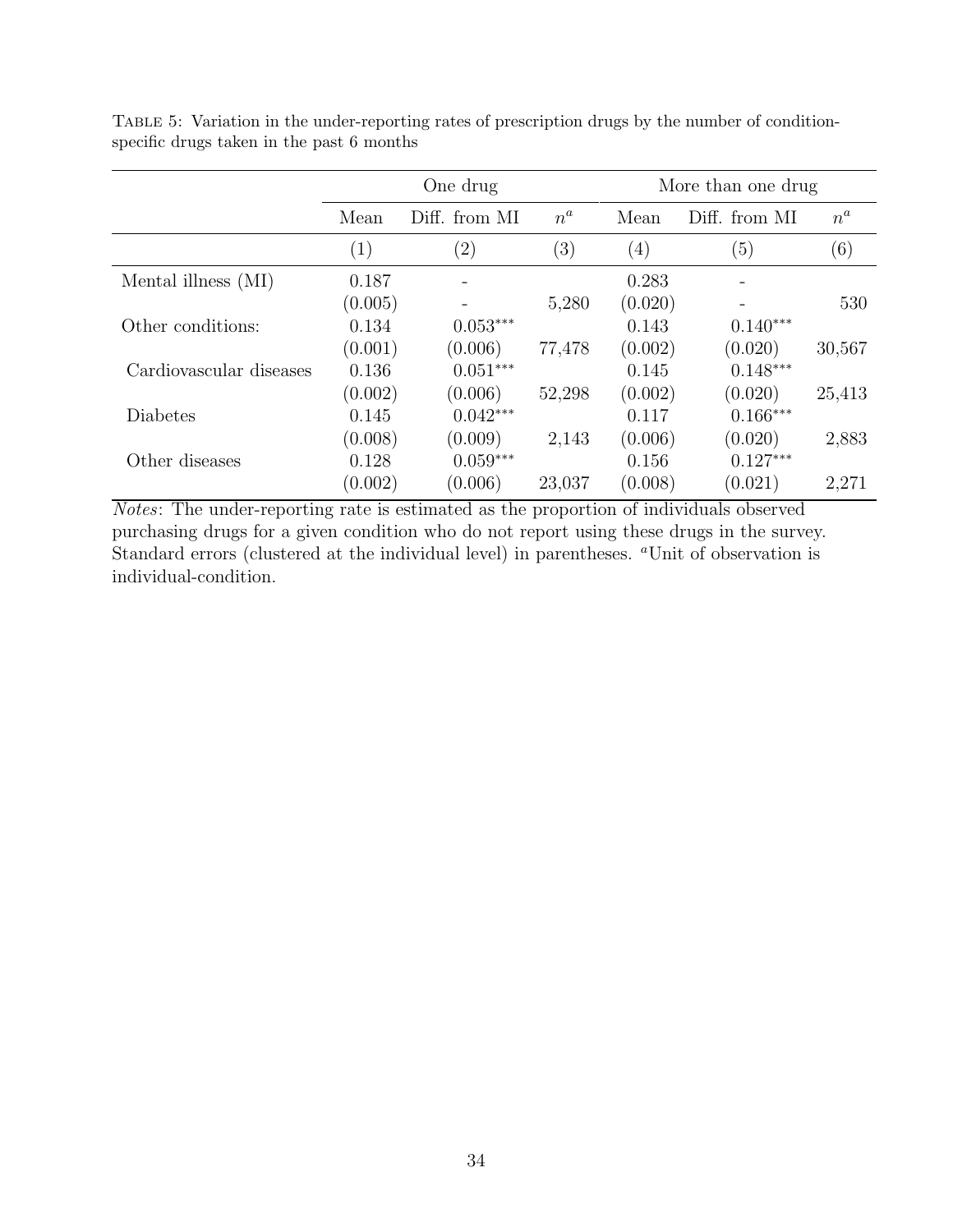|                                           | Estimate | S.E.    | Observations |
|-------------------------------------------|----------|---------|--------------|
| Excluded observations:                    |          |         |              |
| Patients treated for bipolar disorder     | 0.375    | (0.003) | 29,548       |
| Antidepressants prescribed by neurologist | 0.359    | (0.003) | 29,967       |
| Tricyclic antidepressants                 | 0.271    | (0.003) | 23,240       |
| All of the above                          | 0.275    | (0.003) | 21,292       |

<span id="page-35-0"></span>TABLE 6: Sensitivity of results to taking into account alternative uses of antidepressants: underreporting rate of mental illness diagnosis

Notes: Under-reporting rate is estimated as the proportion of individuals observed purchasing drugs for depression who do not report mental illness diagnosis in the survey. Standard errors in parentheses.

Table 7: Variation in the under-reporting rates of prescription drugs by dose

<span id="page-35-1"></span>

|                              | Low dose |         | High dose |         |
|------------------------------|----------|---------|-----------|---------|
|                              | Estimate | S.E.    | Estimate  | S.E.    |
| Mental illness:              |          |         |           |         |
| All patients                 | 0.237    | (0.008) | 0.145     | (0.008) |
| Treated for $\leq 12$ months | 0.354    | (0.017) | 0.220     | (0.028) |
| Treated for $> 12$ months    | 0.192    | (0.009) | 0.136     | (0.008) |
| Other conditions:            |          |         |           |         |
| All patients                 | 0.135    | (0.002) | 0.144     | (0.002) |

Notes: The under-reporting rate is estimated as the proportion of individuals observed purchasing drugs for a given condition who do not report using these drugs in the survey. Standard errors (clustered at the individual level) in parentheses.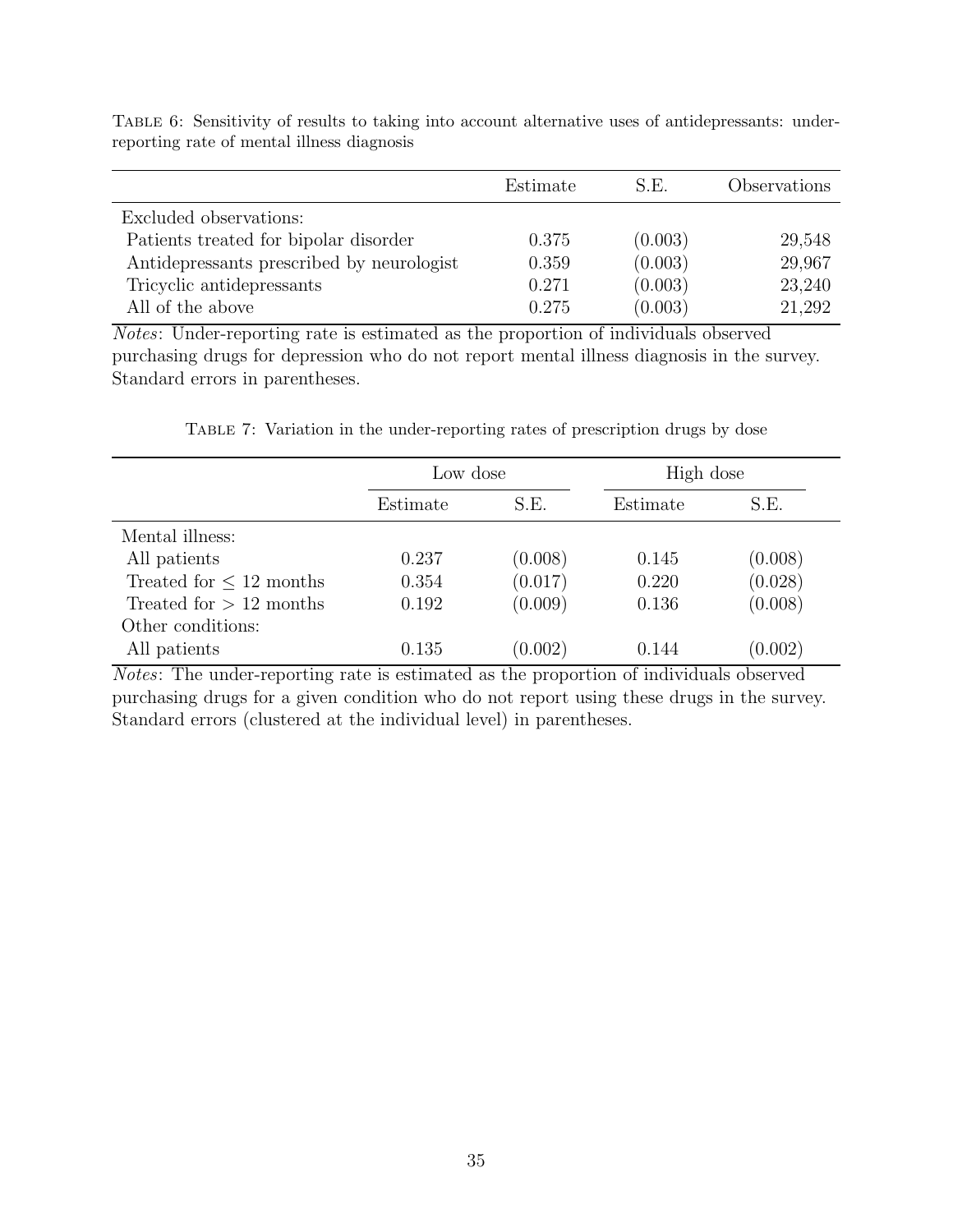|                        | Diagnosis   |         | Prescription drug use |         |
|------------------------|-------------|---------|-----------------------|---------|
|                        | Estimate    | S.E.    | Estimate              | S.E.    |
| Age                    | $0.013***$  | (0.000) | $0.004***$            | (0.001) |
| Male                   | $0.026***$  | (0.006) | $0.033***$            | (0.011) |
| Ancestry:              |             |         |                       |         |
| Australian/New Zealand | $-0.009$    | (0.006) | $-0.003$              | (0.012) |
| European               | $-0.042***$ | (0.007) | $-0.028**$            | (0.013) |
| Asian                  | $0.146***$  | (0.018) | $0.082*$              | (0.046) |
| African/Middle Eastern | $0.094***$  | (0.021) | 0.060                 | (0.054) |
| American               | $0.076**$   | (0.031) | $-0.021$              | (0.073) |
| University degree      | $-0.070***$ | (0.007) | $-0.045***$           | (0.015) |
| Employment status: $a$ |             |         |                       |         |
| Self-employed          | 0.008       | (0.011) | 0.011                 | (0.023) |
| Employed for wages     | 0.001       | (0.008) | 0.013                 | (0.015) |
| Unemployed             | $-0.012$    | (0.015) | $0.056**$             | (0.026) |
| Local area SES:        |             |         |                       |         |
| 2nd quintile           | $-0.007$    | (0.010) | $-0.006$              | (0.018) |
| 3rd quintile           | $-0.012$    | (0.009) | $-0.011$              | (0.017) |
| 4th quintile           | $-0.016*$   | (0.009) | $-0.023$              | (0.018) |
| 5th quintile           | $-0.025***$ | (0.010) | $-0.043**$            | (0.019) |
| Mean (dep var)         | 0.365       |         | 0.196                 |         |
| Observations           | 31,199      |         | 5,810                 |         |

<span id="page-36-0"></span>Table 8: Variation in under-reporting rate of mental illness by demographic and socioeconomic characteristics.

Notes: In Column 1, the sample consists of individuals who purchased depression drugs at some time between the start date of the administrative records and the survey date, and the dependent variable takes the value 1 if an individual does not report mental illness diagnosis in the survey and the value 0 otherwise. In Column 2, the sample consists of individuals who purchased selected depression drugs in the past month, and the dependent variable takes the value 1 if an individual does not report using these drugs in the survey and the value 0 otherwise. Presented figures are probit average marginal effects. Regressions control for the time effects. <sup>a</sup> Omitted category is nonemployed. <sup>∗</sup>denotes statistical significance at the 10% level, \*\*denotes statistical significance at the 5% level, and ∗∗∗denotes statistical significance at the 1% level.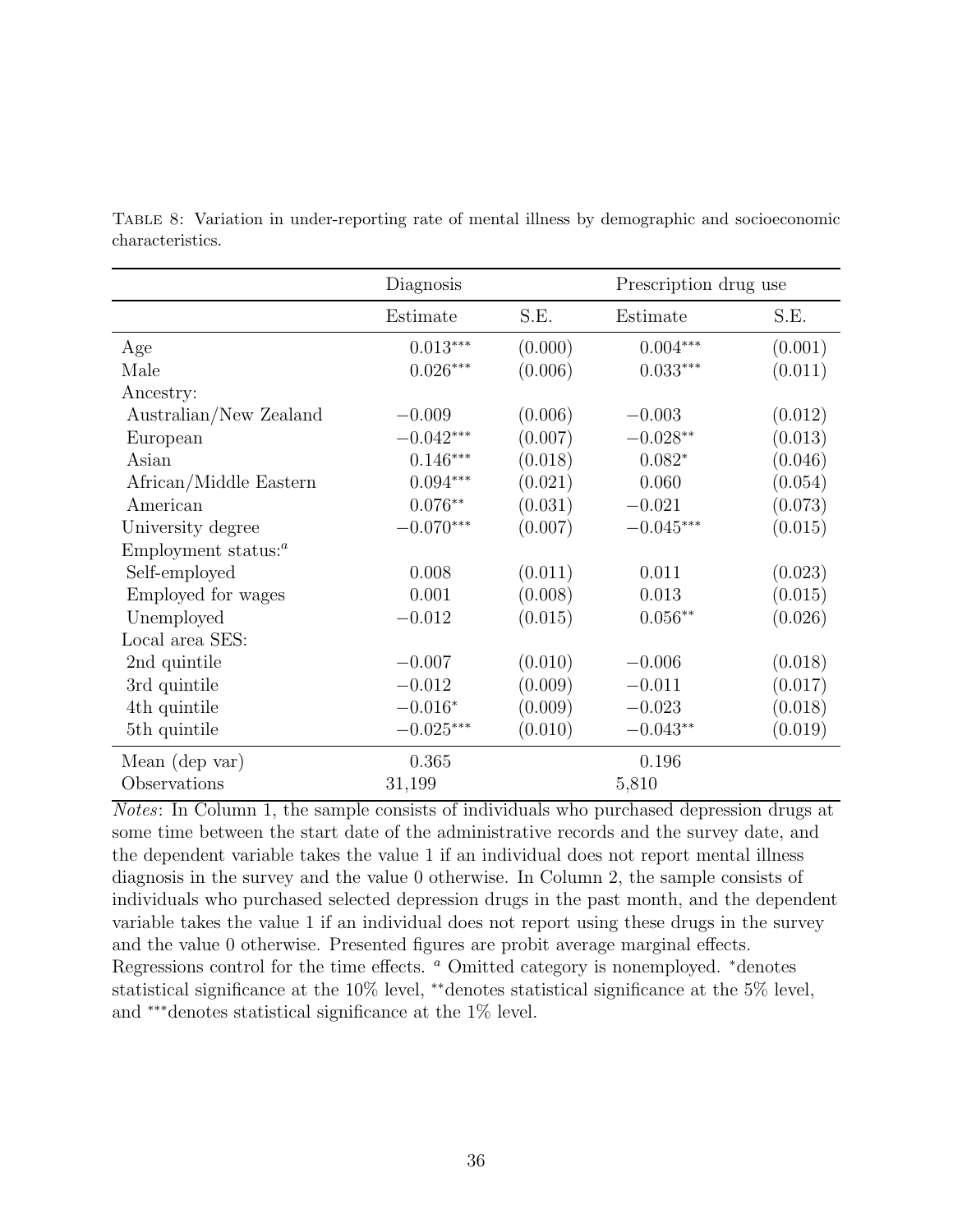|                                      | GP visits  | MH treatment      | GP visits         | MH treatment     |
|--------------------------------------|------------|-------------------|-------------------|------------------|
|                                      | (1)        | $\left( 2\right)$ | $\left( 3\right)$ | $\left(4\right)$ |
| $\widehat{Prob}(UR_{diagnosis}), \%$ | $0.041***$ | $-0.002***$       |                   |                  |
|                                      | (0.009)    | (0.001)           |                   |                  |
| $Prob(UR_{drugs}), \%$               |            |                   | $0.074***$        | $-0.004***$      |
|                                      |            |                   | (0.019)           | (0.001)          |
| Number of GP visits last year        | $0.671***$ | $0.004***$        | $0.679***$        | $0.004***$       |
|                                      | (0.019)    | (0.001)           | (0.018)           | (0.001)          |
| Mean(dep var)                        | 10.747     | 0.175             | 10.747            | 0.175            |
| Observations                         | 1,618      | 1,618             | 1,618             | 1,618            |

<span id="page-37-0"></span>Table 9: Variation in health care seeking by predicted probability of under-reporting of mental illness

Notes: See Appendix [A.3](#page-40-0) for the details on the sample. In Columns (1) and (3), the dependent variable is the number of GP visits in the next 12 months from the survey date and presented figures are OLS coefficients. In Columns (2) and (4), the dependent variable takes the value 1 if an individual took prescription drugs for depression/anxiety or visited a mental health professional in the next 12 months from the survey date and the value 0 otherwise and presented figures are probit average marginal effects. Standard errors are in parentheses. ∗∗∗denotes statistical significance at the 1% level.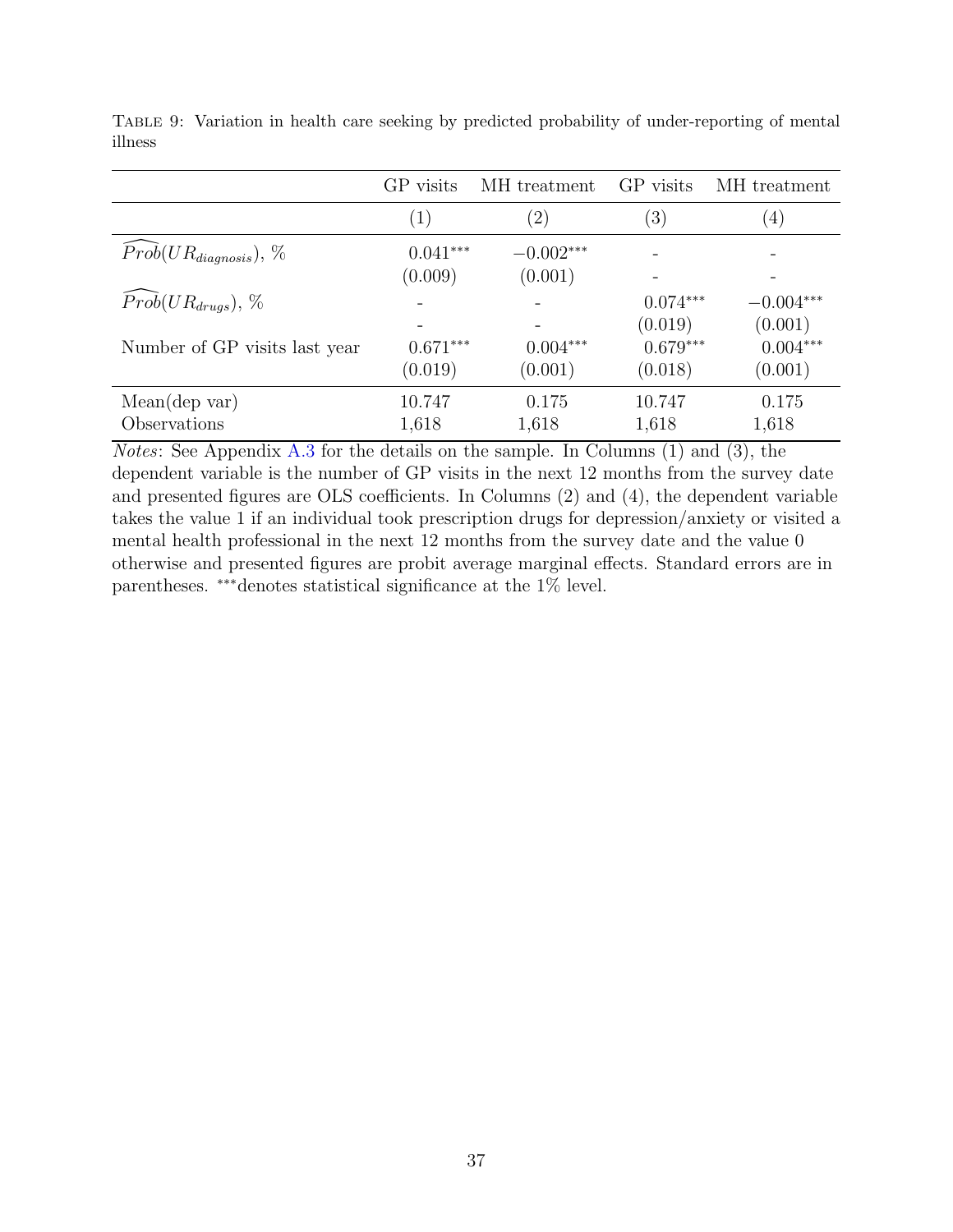## A Data Appendix

#### <span id="page-38-0"></span>A.1 Matching survey data to administrative records

#### A.1.1 Diagnoses

The drugs for different conditions are identified in the administrative data using the Anatomical Therapeutic Chemical (ATC) Classification System, controlled by the World Health Organization Collaborating Centre for Drug Statistics Methodology (WHOCC)<sup>[20](#page-38-2)</sup>. The following table provides the ATC codes related to the health conditions we analyze.

| Disease/Health Condition ATC codes |                                 |
|------------------------------------|---------------------------------|
| Depression                         | N06A                            |
| Cardiovascular disease             | All C codes, except for $C10^a$ |
| Diabetes                           | A $10$                          |

Notes: <sup>a</sup> C10 group of ATC codes consists of cholesterol lowering drugs. Individuals are not asked whether they have been diagnosed with high blood cholesterol in The 45 and Up Study.

## <span id="page-38-1"></span>A.1.2 Drugs

We match the drugs from the survey question on prescription drug use to the administrative records using a drug-specific ATC code. For example, ATC code for sertraline is N06AB06, ATC code for citaloprim is N06AB04, and ATC code for venlafaxine is N06AX16.

For depression drugs, both drug (active ingredient) name (e.g., sertraline) and brand name (e.g. Zoloft) are mentioned in the survey drugs. Therefore, both patients who use a brandname drug and patients who use generic versions of the drug should report this in the survey, especially that the names of most generic depression drugs contain the name of the active ingredient. For example, generic sertraline drugs are called APO-Sertraline, Auro-Sertraline 50, Chem mart Sertraline, Eleva 50, GenRx Sertraline, Sertra 50, Sertracor 50, Sertraline AN, Sertraline Actavis, Sertraline Sandoz, Sertraline generic health, Sertraline-DRLA, Setrona, Terry White Chemists Sertraline and Xydep 50. Having said that, we may be somewhat over-estimating the under-reporting of depression drugs because of people who use generic depression drugs that do not contain the active ingredient in their name (like Xydep 50).

<span id="page-38-2"></span><sup>20</sup>[http://www.whocc.no/atc](http://www.whocc.no/atc_ddd_index/) ddd index/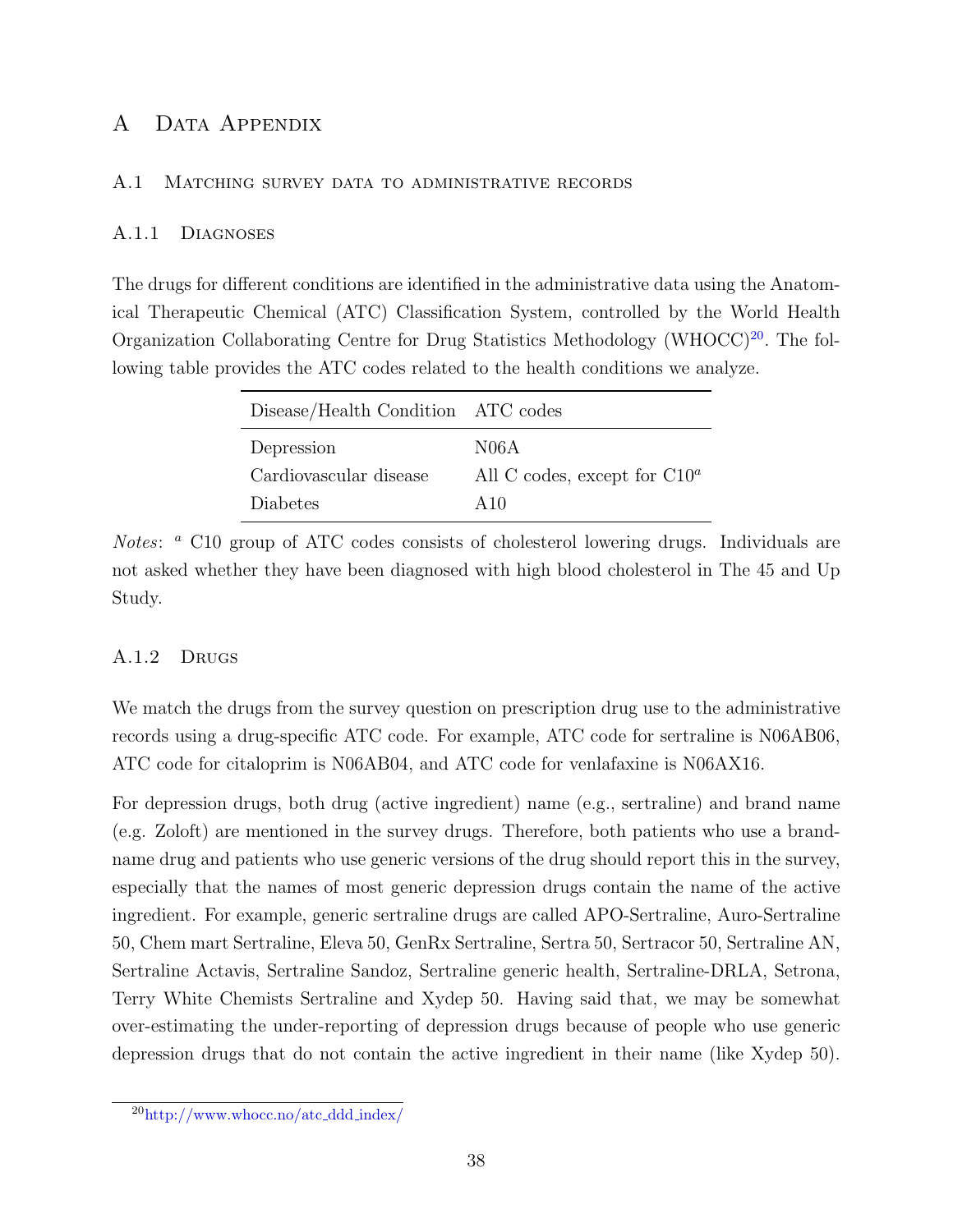Although the active ingredient is always listed on the package, people may not pay attention to this information.

For some of the other drugs (most of the hypertension, cholesterol, and heartburn drugs), however, there is only a brand name mentioned in the survey question and the name of the drug (active ingredient) is not specified. Thus, individuals who use a generic version of the drug may answer negatively about their use of these drugs. Consequently, the underreporting of the other drugs is likely to be over-estimated, more so than the under-reporting of depression drugs, and the true difference between the under-reporting rates of depression and other drugs may be even larger than our estimate.

It is also important to note that the availability of generic alternatives is comparable between the depression drugs and the other most commonly used drugs. For example, there are on average 14 generic versions of the branded depression drugs (15 for Zoloft, 13 for Cipramil, and 14 for Efexor). The hypertension drugs have on average 9, cholesterol drugs 14, and diabetes drugs 11 generic versions of the respective branded drugs. Moreover, it is as common to include the active ingredient in the name of the generic depression drugs (64% of the generic depression drugs on average) as it is for the other drugs. For example, 67% of the generic hypertension drugs have the active ingredient included in the name. The corresponding figures for the generic cholesterol and diabetes drugs are 71% and 82%, respectively.

## <span id="page-39-0"></span>A.2 Dose

The PBS data have information on the strength of the drug, which we use to classify drugs into low and high dose. We refer to the patient information sheets for each drug to define "low" and "high" dose of a drug. For example, one of the depression drugs, Zoloft (sertraline) comes in 50 mg and 100 mg tablets. According to the patient information sheet, one 50 mg tablet is a usual starting dose, which can be increased gradually up to 200 mg a day if necessary.[21](#page-39-1) Thus, we define 50 mg as "low" dose and 100 mg as "high" dose of Zoloft (sertraline).

Our definition of low and high dose relies on an assumption that individuals take one unit (tablet/capsule) of the prescribed drug per day. Some patients may be prescribed low-dose drugs but instructed by their doctor to take more than one unit of a drug per day. In this case, we may misclassify some of the high-dose patients as low-dose patients. To minimize

<span id="page-39-1"></span><sup>21</sup>[http://www.betterhealth.vic.gov.au/bhcv2/bhcmed.nsf/pages/pfczolot/\\$File/pfczolot.pdf](http://www.betterhealth.vic.gov.au/bhcv2/bhcmed.nsf/pages/pfczolot/$File/pfczolot.pdf)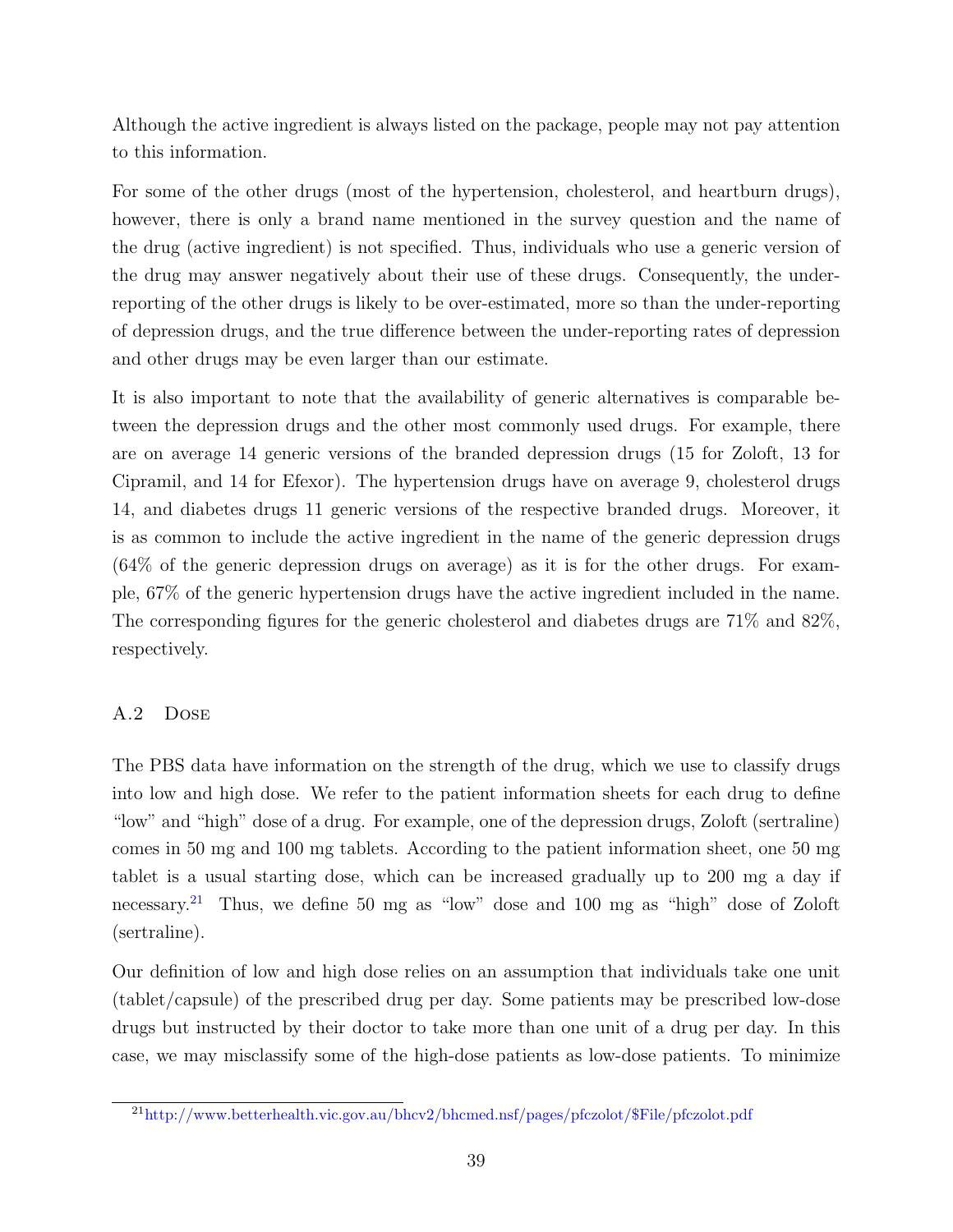this type of measurement error, we exclude: (1) patients who purchase more than one pack of a low-dose drug at a time, and (2) patients who fill another script for the same low-dose drug within 14 days from the first script (17% of all depression drug users in total). We are do not have enough information to determine whether these patients take a low dose or a high dose of a drug. Additionally, we exclude a small number of patients  $(n=37)$  who took both a low dose and a high dose of the drug in the past month.

Another related issue is that patients may be prescribed a combination of multiple low dose drugs for depression. In this case, some of the low-dose depression drug users (as per our definition) may, in fact, take a high combined dose of depression drugs, which again leads to measurement error. To address this issue, we check what proportion of low-dose depression drug users are taking other depression drugs. We find that this proportion is low (3%). Consequently, excluding these individuals does not affect our results.

#### <span id="page-40-0"></span>A.3 Analysis of health care seeking: sample selection

In Subsection [4.2.2,](#page-18-1) an individual is defined as receiving "mental health treatment" if he is prescribed depression/anxiety drugs or is referred to a mental health professional (psychiatrist or psychologist), as per the administrative medical records. Since we can observe the complete history of prescription drug use only for the individuals who hold a health care concession card, we restrict the sample to the concessional individuals in the analysis of health care seeking. More specifically, we limit the sample to the individuals who purchased prescription drugs, other than for depression or anxiety, using a health care card both in the year before and in the year after the survey date (41% of the sample).

To identify individuals in need of treatment, we further restrict the sample to the individuals with a likely moderate or severe mental disorder, according to the Kessler Psychological Distress Scale (K10), which is based on the self-reported depressive and anxiety symptoms. The scores of the Kessler scale vary from 10 (no psychological distress) to 50 (severe psychological distress). A score of 25 or more indicates that an individual is likely to have a moderate or severe mental disorder [\(Australian Bureau of Statistics,](#page-21-11) [2012\)](#page-21-11). We exclude individuals who have received mental health treatment in the past 12 months, because we want to focus on "new" mental health patients. Individuals who have died in hospital within 12 months from the survey date and the outliers of GP visits (top 1%) are also excluded from the sample.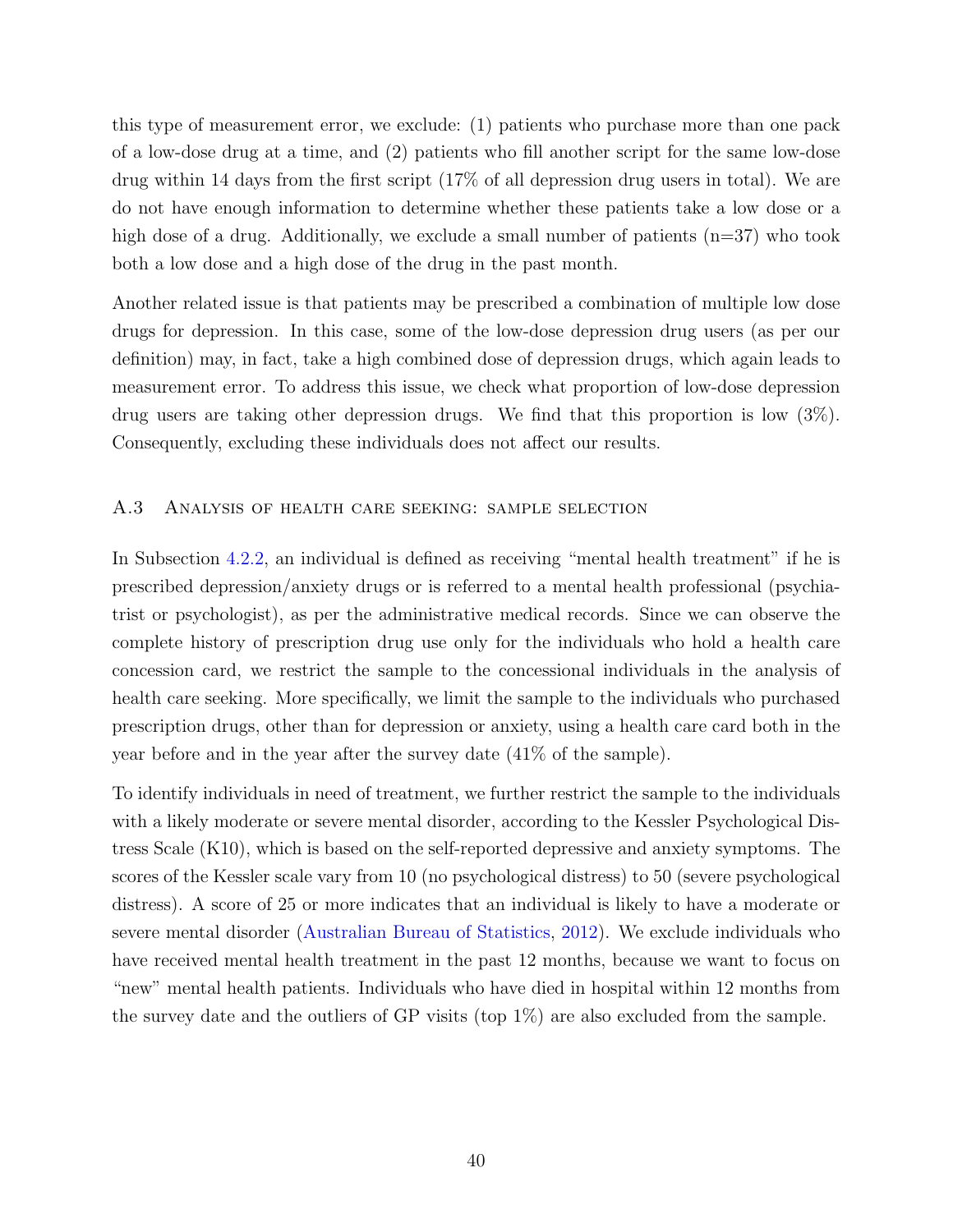# B Additional tables and figures

|                                         | Yes | Age when condition<br>was first found |     | (If YES, please cross the box and give your age when<br>the condition was first found) | <b>Yes</b> was first found | Age when condition |
|-----------------------------------------|-----|---------------------------------------|-----|----------------------------------------------------------------------------------------|----------------------------|--------------------|
| skin cancer (not melanoma)              |     |                                       | age | skin cancer (not melanoma)                                                             |                            |                    |
| melanoma                                |     |                                       | age | melanoma                                                                               |                            |                    |
| breast cancer                           |     |                                       | age | prostate cancer                                                                        |                            |                    |
| other cancer                            |     |                                       | age | other cancer                                                                           |                            |                    |
| type of cancer (please describe)        |     |                                       |     | type of cancer (please describe)                                                       |                            |                    |
| heart disease                           |     |                                       | age | heart disease                                                                          |                            |                    |
| type of heart disease (please describe) |     |                                       |     | type of heart disease (please describe)                                                |                            |                    |
| high blood pressure - when pregnant     |     |                                       | age | high blood pressure                                                                    |                            |                    |
| high blood pressure - when not pregnant |     |                                       | age | stroke                                                                                 |                            |                    |
| stroke                                  |     |                                       | age | diahetes                                                                               |                            |                    |
|                                         |     |                                       | age | blood clot (thrombosis)                                                                |                            |                    |
| diabetes                                |     |                                       |     |                                                                                        |                            |                    |
| blood clot (thrombosis)                 |     |                                       | age | enlarged prostate                                                                      |                            |                    |
| asthma                                  |     |                                       | age | asthma                                                                                 |                            |                    |
| hayfever                                |     |                                       | age | havfever                                                                               |                            |                    |
| depression                              |     |                                       | age | depression                                                                             |                            |                    |
| anxiety                                 |     |                                       | age | anxiety                                                                                |                            |                    |

FIGURE B.1: Survey question on diagnoses.

Notes: The left panel presents the question asked to women and the right panel the question asked to men.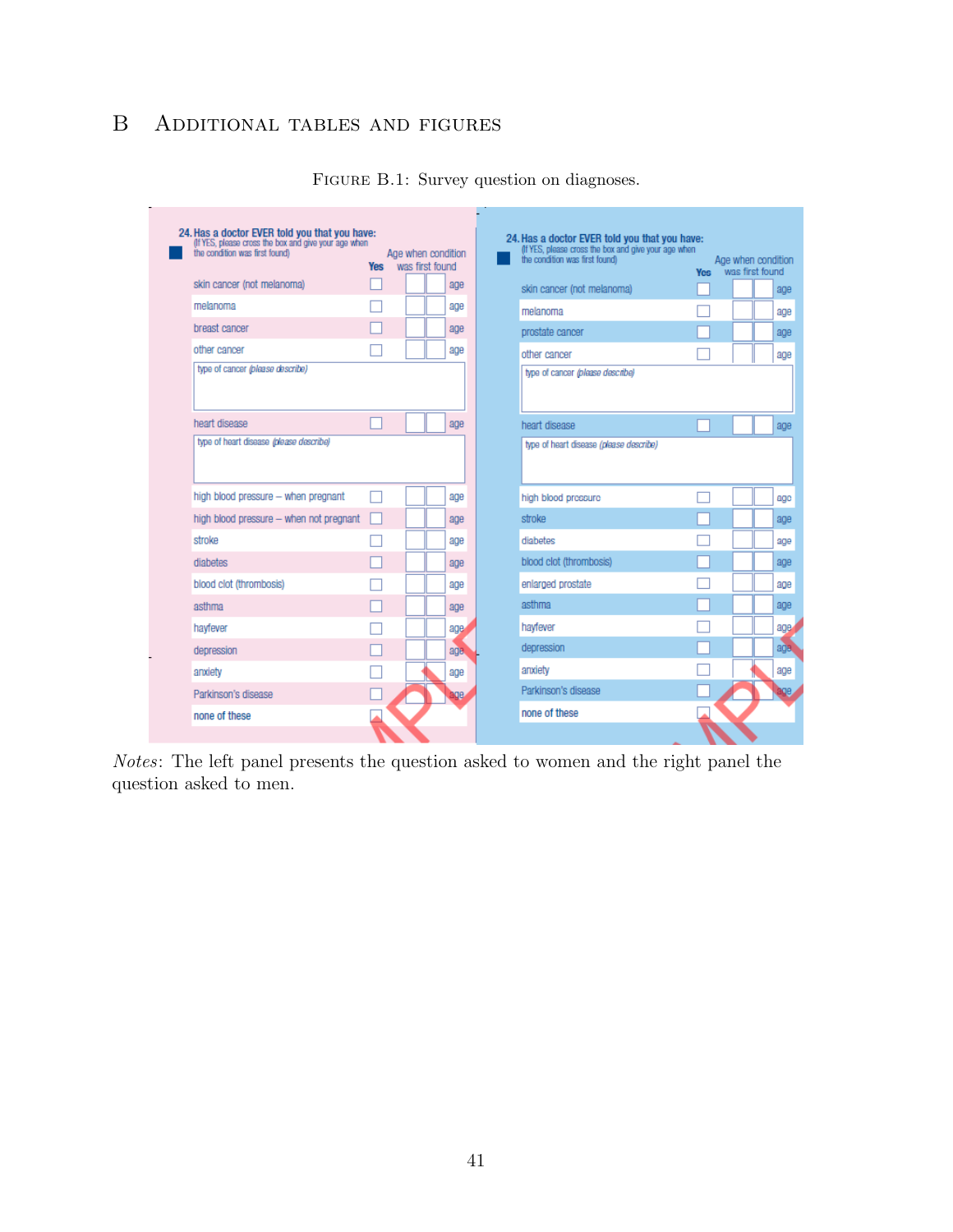| Yes <b>V</b>                | <b>No</b>                            |                                |
|-----------------------------|--------------------------------------|--------------------------------|
| If Yes, was it:             | multivitamins + minerals             | multivitamins alone            |
| fish oil                    | glucosamine                          | omega 3                        |
| paracetamol                 | aspirin for the heart                | aspirin for other reasons      |
| Lipitor                     | Avapro, Karvea                       | warfarin, Coumadin             |
| Pravachol                   | Coversyl, Coversyl Plus              | Lasix, frusemide               |
| Zocor, Lipex                | Cardizern, Vasocordol                | <b>Micardis</b>                |
| <b>Nexium</b>               | <b>Norvasc</b>                       | Fosamax                        |
| <b>Somac</b>                | Tritace                              | Caltrate                       |
| Losec, Acimax<br>omeprazole | Noten, Tenormin<br>atenolol          | Oroxine<br>thyroxine           |
| Ventolin<br>sabutanol       | Zyloprim, Progout 300<br>allopurinol | Diabex, Diaformin<br>metformin |
| <b>Zoloft</b><br>sertraline | Cipramil<br>citaloprim               | <b>Efexor</b><br>venlatazine   |
|                             |                                      |                                |

FIGURE B.2: Survey question on prescription drug use.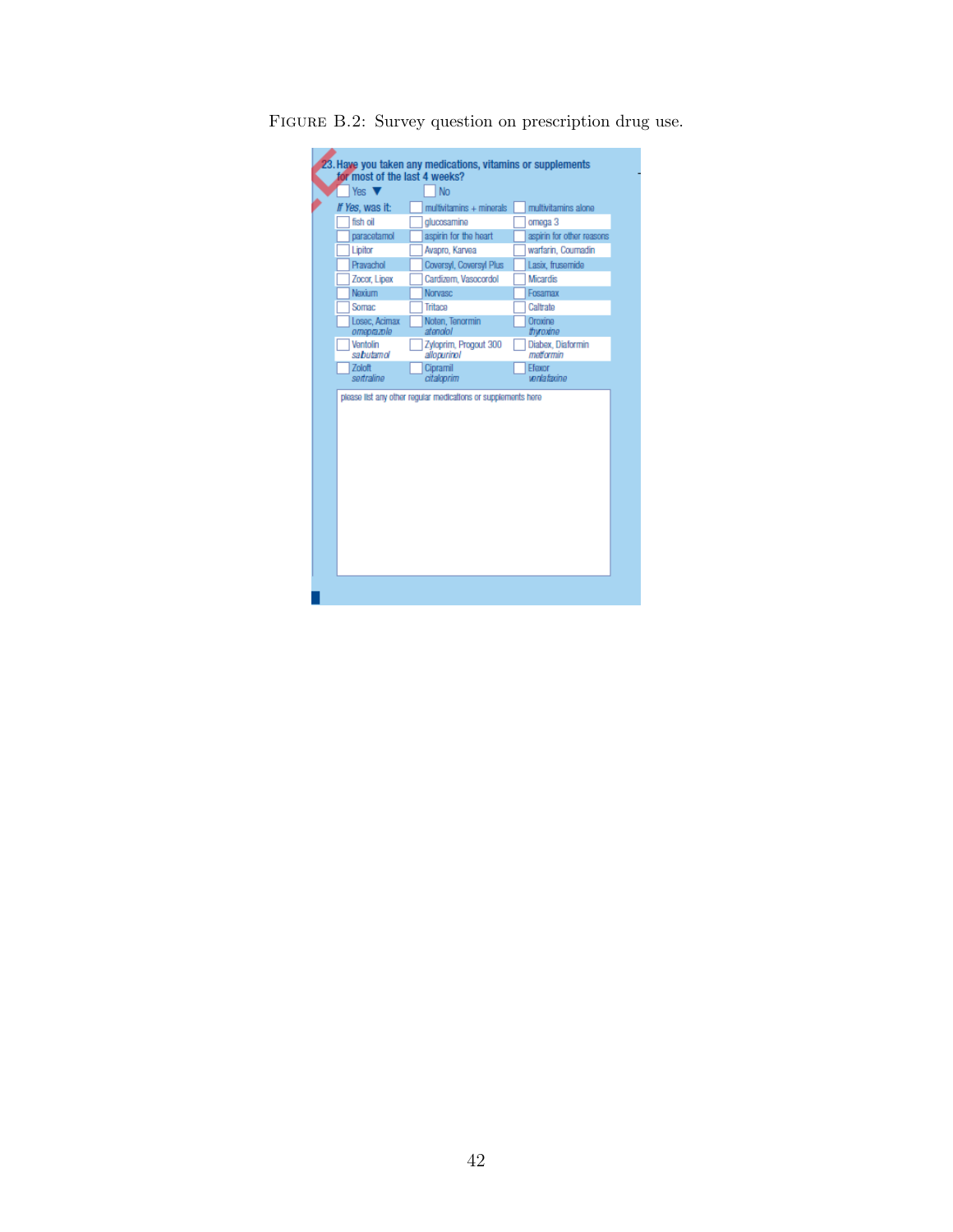|                              | Under-reporting rate |         | Difference from MI |         |                  |
|------------------------------|----------------------|---------|--------------------|---------|------------------|
|                              | Estimate             | S.E.    | Estimate           | S.E.    | $Obest vationsa$ |
| Mental illness               | 0.344                | (0.003) |                    |         | 30,191           |
| Other conditions:            | 0.146                | (0.001) | $-0.198***$        | (0.003) | 91,718           |
| Cardiovascular diseases $^b$ | 0.155                | (0.001) | $-0.188***$        | (0.003) | 78,191           |
| Diabetes                     | 0.093                | (0.002) | $-0.251***$        | (0.004) | 13,527           |

Table B.1: Sensitivity of results to alternative variable coding: under-reporting rates of diagnoses

Notes: In this table, we code individuals who do not report any health conditions in the survey but do not state that they have no health conditions as missing (in Table [2,](#page-31-0) we code them as non-reporting any conditions). Under-reporting rate is estimated as the proportion of individuals observed purchasing drugs for a given condition who do not report this condition in the survey. Standard errors (clustered at the individual level) in parentheses. <sup>a</sup>Unit of observation is individual-condition. <sup>b</sup> Hypertension, heart disease, or stroke. <sup>\*\*\*</sup> indicates that the under-reporting rate of a condition is different from the under-reporting rate of mental illness at the 1% significance level.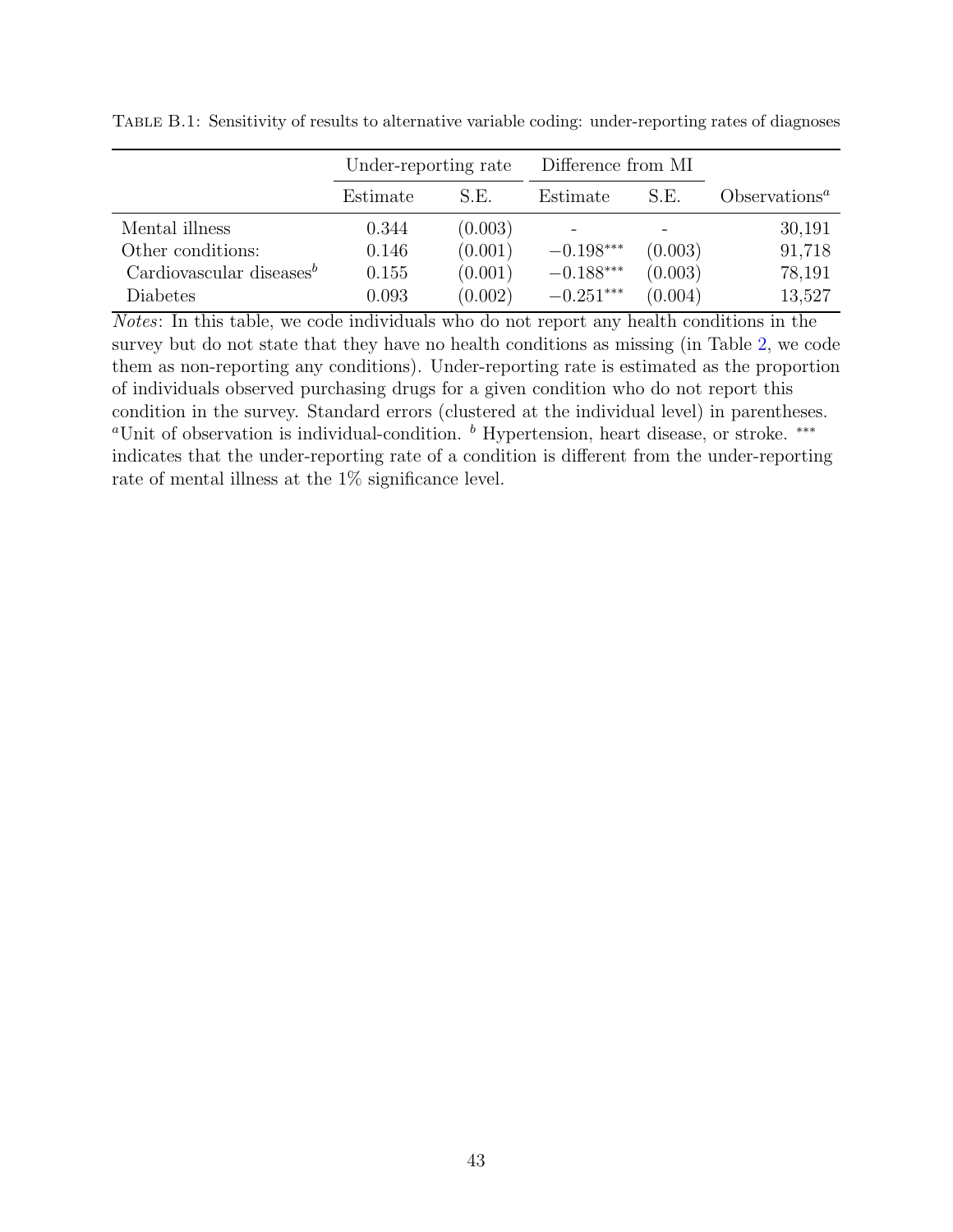|                                          | Over-reporting rate |         | Difference from MI |         |                  |
|------------------------------------------|---------------------|---------|--------------------|---------|------------------|
|                                          | Estimate            | S.E.    | Estimate           | S.E.    | $Obest vationsa$ |
| Mental illness                           | 0.158               | (0.005) |                    |         | 4,920            |
| Other conditions:                        | 0.148               | (0.001) | $-0.010*$          | (0.005) | 114,402          |
| Cardiovascular diseases $\mathbf{B}$     | 0.110               | (0.001) | $-0.048***$        | (0.005) | 75,569           |
| Diabetes                                 | 0.176               | (0.004) | $0.018***$         | (0.007) | 7,265            |
| Other diseases <sup><math>d</math></sup> | 0.233               | (0.002) | $0.076***$         | (0.006) | 31,568           |

Table B.2: The over-reporting rates of prescription drugs for mental illness and other conditions

Notes: The sample consists of concessional individuals. See Appendix [A.3](#page-40-0) for the details how concessional individuals are identified. Over-reporting rate is estimated as the proportion of individuals reporting drug use for a given condition in the survey in the past 4 weeks who did not purchase drugs for this condition in the past 3 months. Standard errors (clustered at the individual level) in parentheses. <sup>a</sup>Unit of observation is individual-condition. <sup>b</sup>Hypertension, congestive high failure, high blood cholesterol, or thrombosis. <sup>d</sup>Heartburn, gout, or thyroid problems. <sup>∗</sup> and ∗∗∗ indicate that the over-reporting rate of a condition is different from the over-reporting rate of mental illness at the 10% and 1% significance level, respectively.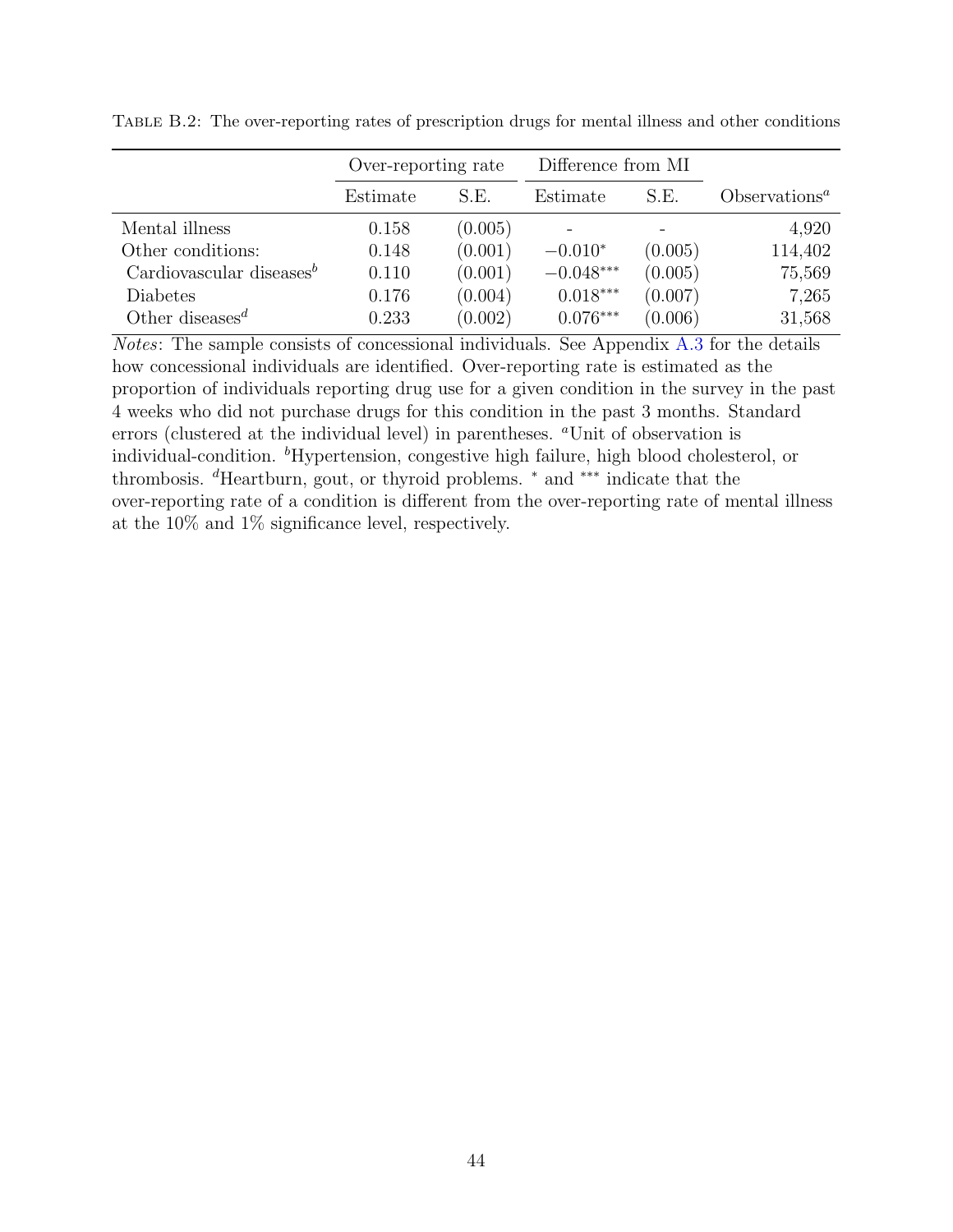|                                  | Diagnosis        |         |                  | Prescription drug use |  |
|----------------------------------|------------------|---------|------------------|-----------------------|--|
|                                  | (1)              |         | (2)              |                       |  |
| Age                              | $0.002***$       | (0.000) | $0.001***$       | (0.000)               |  |
| Male                             | $-0.053***$      | (0.003) | $0.005**$        | (0.002)               |  |
| Ancestry:                        |                  |         |                  |                       |  |
| Australian/New Zealand           | $-0.011***$      | (0.003) | $-0.015^{***}\,$ | (0.003)               |  |
| European                         | $-0.019***$      | (0.003) | $-0.019***$      | (0.003)               |  |
| Asian                            | 0.009            | (0.008) | $0.048***$       | (0.007)               |  |
| African/Middle Eastern           | $0.046***$       | (0.010) | $0.050***$       | (0.009)               |  |
| American                         | 0.024            | (0.016) | 0.016            | (0.015)               |  |
| University degree                | $-0.023***$      | (0.004) | $-0.026***$      | (0.004)               |  |
| Employment status: $\frac{b}{b}$ |                  |         |                  |                       |  |
| Self-employed                    | $-0.016^{***}\,$ | (0.005) | 0.003            | (0.005)               |  |
| Employed for wages               | $-0.034***$      | (0.004) | $-0.004$         | (0.004)               |  |
| Unemployed                       | $0.023***$       | (0.008) | $0.054***$       | (0.008)               |  |
| Local area SES:                  |                  |         |                  |                       |  |
| 2nd quintile                     | 0.003            | (0.005) | $-0.003$         | (0.004)               |  |
| 3rd quintile                     | $-0.003$         | (0.004) | $-0.008*$        | (0.004)               |  |
| 4th quintile                     | $-0.009*$        | (0.005) | $-0.011**$       | (0.004)               |  |
| 5th quintile                     | $-0.013***$      | (0.005) | $-0.024***$      | (0.004)               |  |
| Mean (dep var)                   | 0.169            |         | 0.136            |                       |  |
| Observations <sup>a</sup>        | 94,188           |         | 108,045          |                       |  |

Table B.3: Variation in under-reporting rates of other conditions by demographic and socioeconomic characteristics.

Notes: In Column (1), the sample consists of individuals who purchased drugs for a cardiovascular disease and/or diabetes at some time between the start date of the administrative records and the survey date, and the dependent variable takes the value 1 if an individual does not report this condition in the survey and the value 0 otherwise. In Column (2), the sample consists of individuals who purchased drugs for a cardiovascular disease, diabetes, and/or other conditions in the past month, and the dependent variable takes the value 1 if an individual does not report using these drugs in the survey and the value 0 otherwise. Standard errors (clustered at the individual level) in parentheses. Regressions control for the time effects. "Unit of observation is individual-condition. <sup>b</sup>Omitted category is nonemployed. <sup>\*</sup> denotes statistical significance at the 10% level, <sup>\*\*</sup> denotes statistical significance at the 5% level, and ∗∗∗ denotes statistical significance at the 1% level.